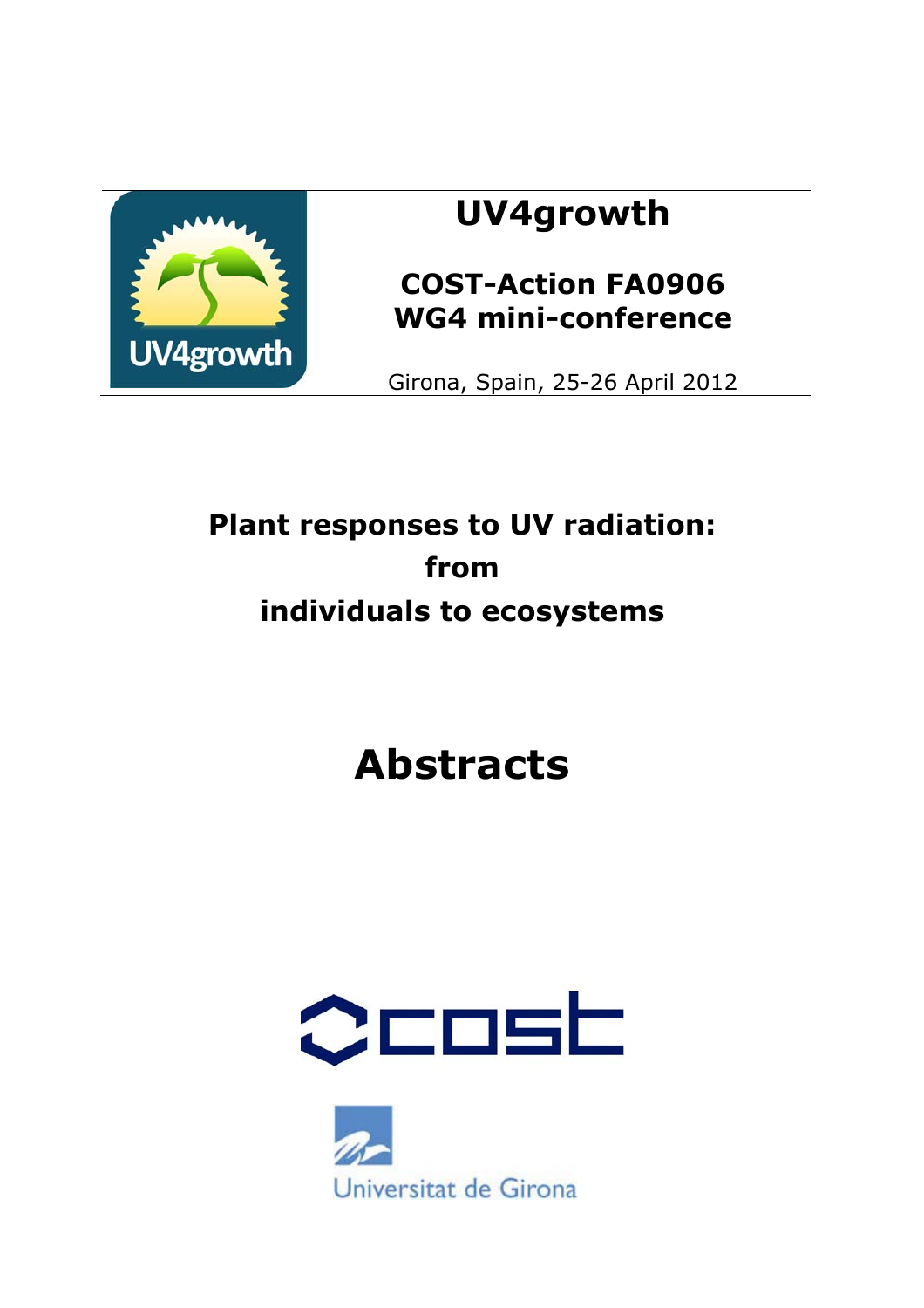Published by the Environmental Sciences Department / Mediterranean Woody Plant Ecohysiology Research Group (GRTC 0083) of the University of Girona, Maria Aurèlia Campany nº 69, Girona (Catalonia), Spain.

Title: Abstracts of the WG4 mini-conference of COST Action FA0906 UV4growth "Plant responses to UV radiation: from individuals to ecosystems", Girona (Catalonia), Spain, 25-26 April 2012. Edited by: Verdaguer D. & Llorens L. ISBN 978-84-8458-389-9





ESF provides the COST Office through an EC contract

COST is supported by the EU RTD Framework programme

Neither the COST Office nor any person acting on its behalf is responsible for the use which might be made of the information contained in this publication. The COST Office is not responsible for the external websites referred to in this publication.

#### © COST Office, 2012

No permission to reproduce or utilise the contents of this book by any means is necessary, other than in the case of images, diagrammes or other material from other copyright holders. In such cases, permission of the copyright holders is required.

This book may be cited as: Abstracts of the WG4 mini-conference of COST Action FA0906 UV4growth "Plant responses to UV radiation: from individuals to ecosystems", Girona (Catalonia), Spain, 25-26 April 2012.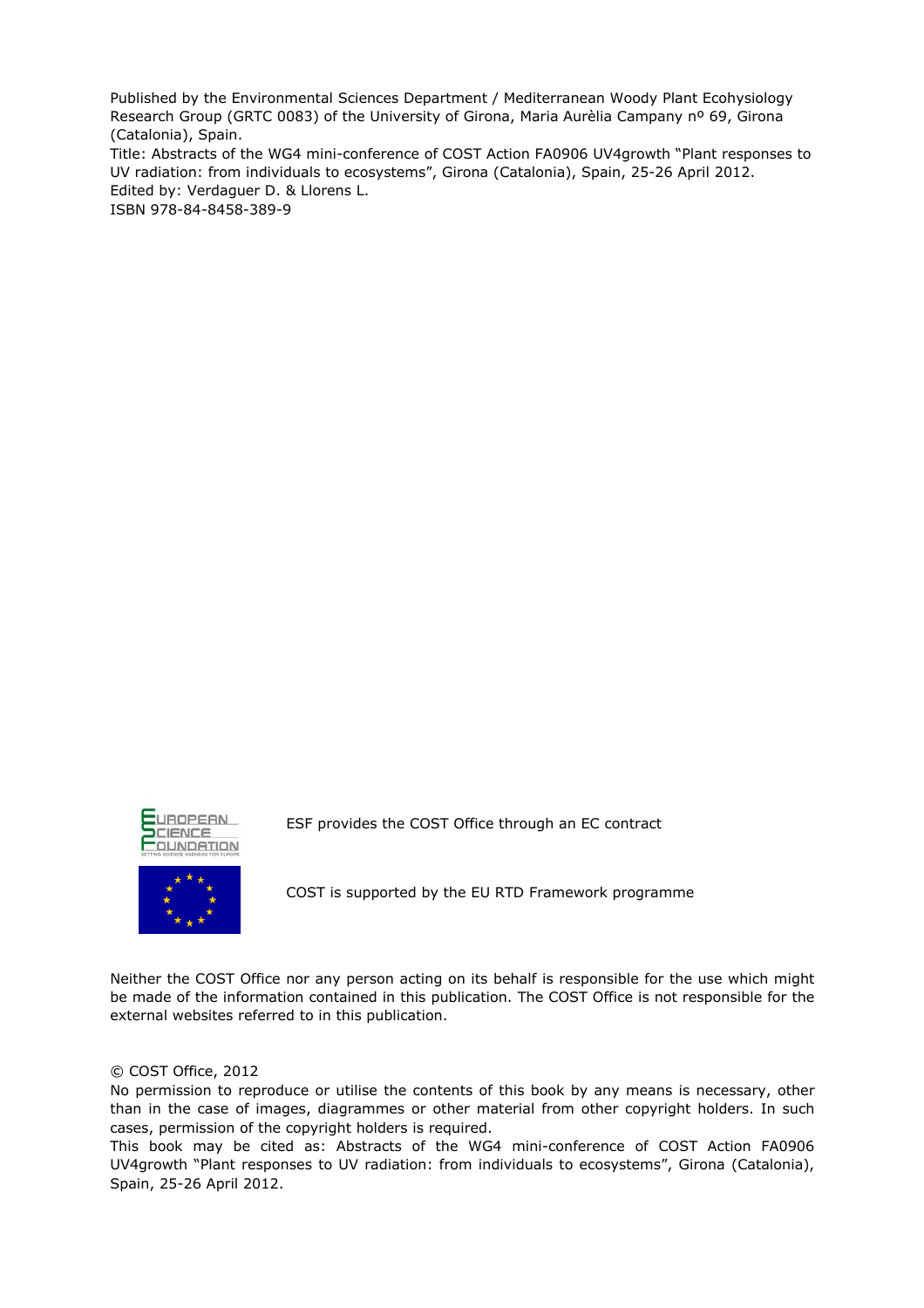# **Contents**

|                                  | page |
|----------------------------------|------|
| <b>About COST</b>                |      |
| <b>Introduction - Organizers</b> | 3    |
| Conference program               | 4    |
| Abstracts of presentations       | 9    |
| List of participants             | 50   |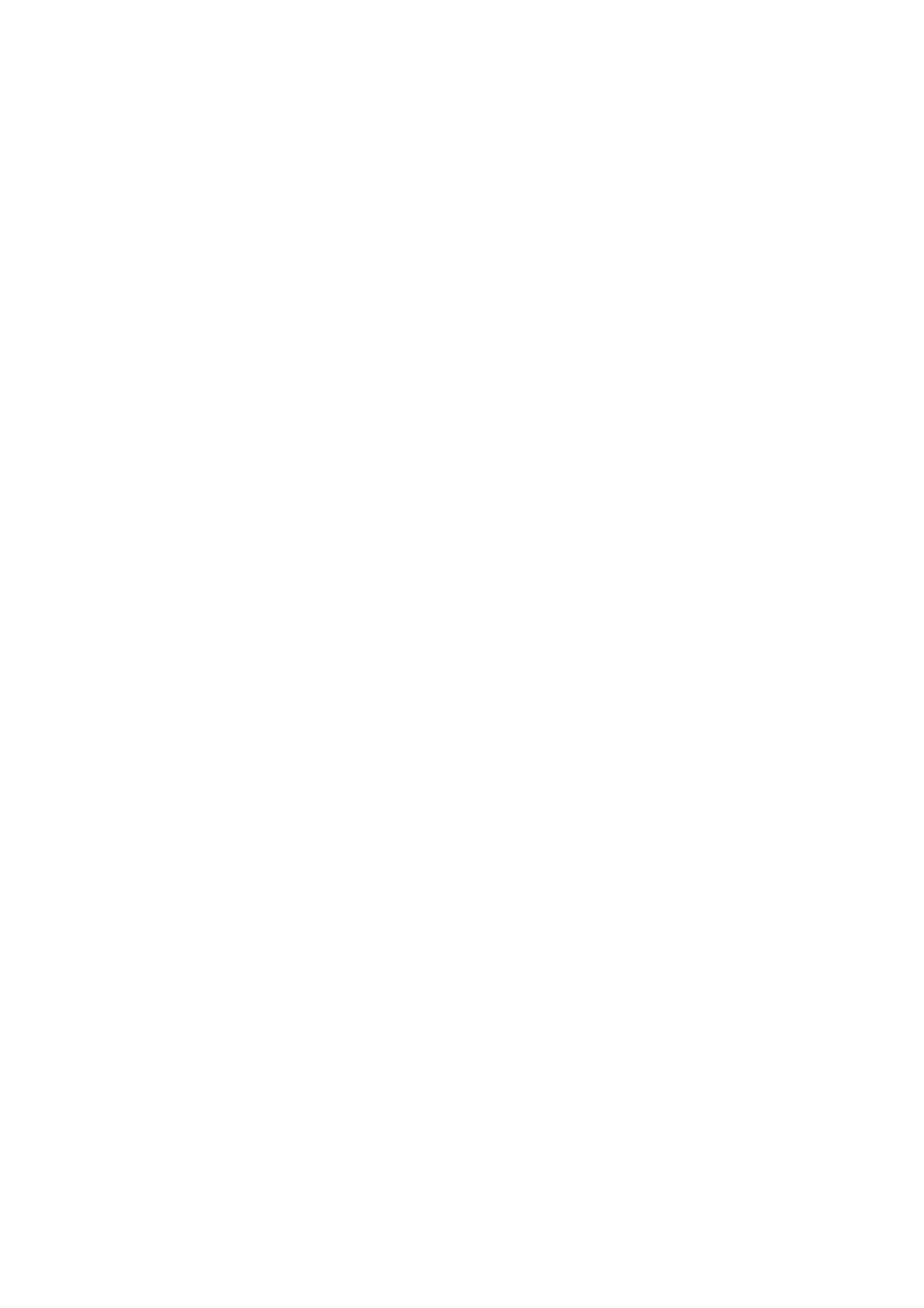

# **About COST**

COST- the acronym for European Cooperation in Science and Technology- is the oldest and widest European intergovernmental network for cooperation in research. Established by the Ministerial Conference in November 1971, COST is presently used by the scientific communities of 35 European countries to cooperate in common research projects supported by national funds.

The funds provided by COST - less than 1% of the total value of the projects - support the COST cooperation networks (COST Actions) through which, with EUR 30 million per year, more than 30 000 European scientists are involved in research having a total value which exceeds EUR 2 billion per year. This is the financial worth of the European added value which COST achieves.

A "bottom up approach" (the initiative of launching a COST Action comes from the European scientists themselves), "à la carte participation" (only countries interested in the Action participate), "equality of access" (participation is open also to the scientific communities of countries not belonging to the European Union) and "flexible structure" (easy implementation and light management of the research initiatives) are the main characteristics of COST.

As precursor of advanced multidisciplinary research COST has a very important role for the realisation of the European Research Area (ERA) anticipating and complementing the activities of the Framework Programmes, constituting a "bridge" towards the scientific communities of emerging countries, increasing the mobility of researchers across Europe and fostering the establishment of "Networks of Excellence" in many key scientific domains such as: Biomedicine and Molecular Biosciences; Food and Agriculture; Forests, their Products and Services; Materials, Physical and Nanosciences; Chemistry and Molecular Sciences and Technologies; Earth System Science and Environmental Management; Information and Communication Technologies; Transport and Urban Development; Individuals, Societies, Cultures and Health. It covers basic and more applied research and also addresses issues of pre-normative nature or of societal importance.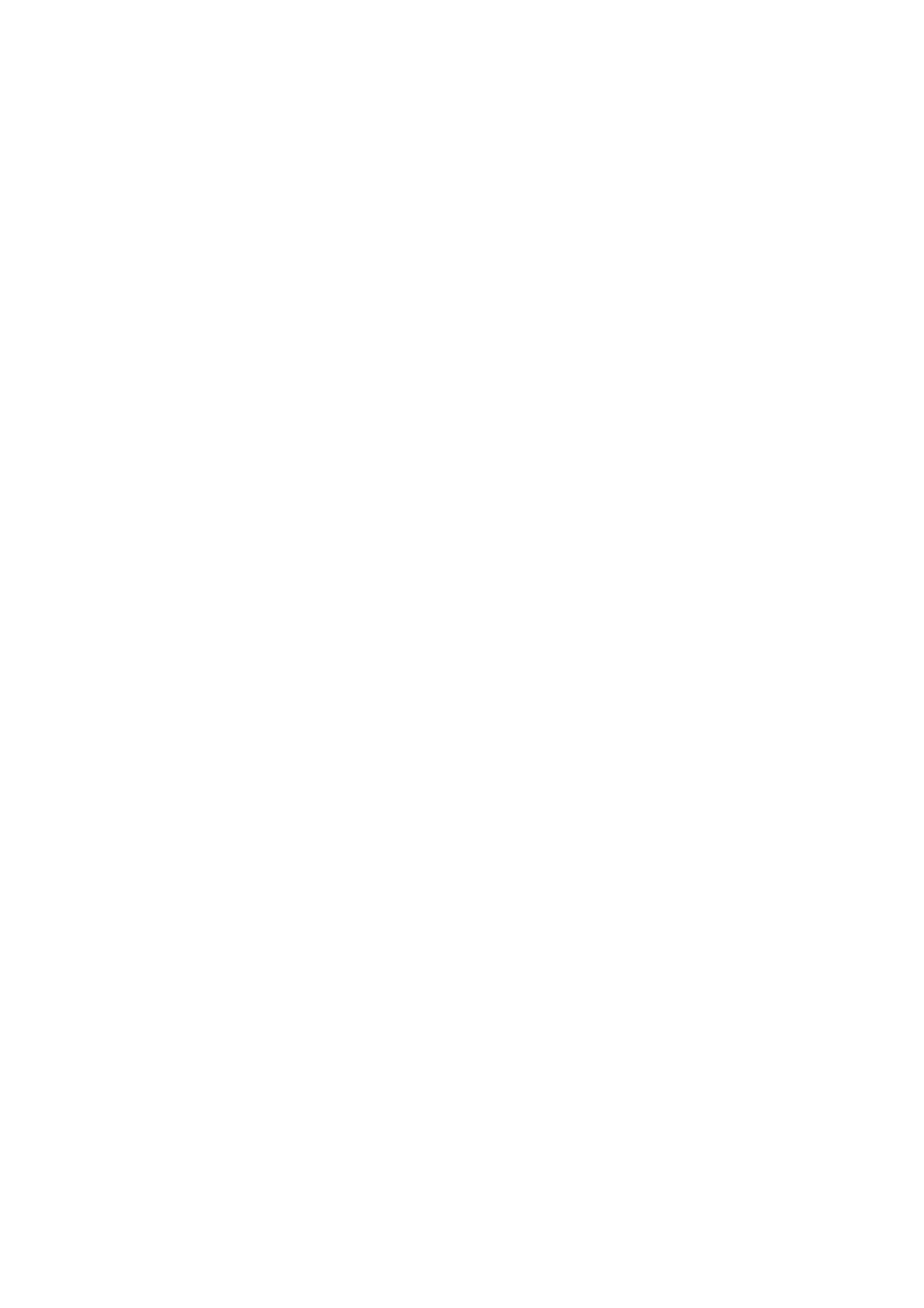

# **Introduction – Organizers**

Dear colleagues,

As organizing committee we have the pleasure of welcoming you to the University of Girona (Catalonia), Spain, to attend the UV4growth WG4 mini-conference on "Plant responses to UV radiation: from individuals to ecosystems".

UV4Growth is a COST-funded network of researchers with interests in the effects of UV-B radiation on plants (http://www.ucc.ie/en/uv4growth/). Within the UV4Growth network, workgroup 4 aims to investigate the interaction between UV-B regulated processes and the effects of climate change, linking organism responses with those at the community and ecosystem level. It also explores the importance of these interactions for agronomic practice, plant breeding, (protected)-crop management as well as habitat conservation and management.

The mini-conference "Plant responses to UV radiation: from individuals to ecosystems" has, therefore, a strong focus on UV effects on plant and ecosystem functioning in the context of climate change. It also aims to explore challenges and opportunities for ongoing UV-B research by addressing questions such as:

- How the interaction between future changes in UV and other abiotic factors, such as water availability or temperature, will affect plant growth and metabolism?
- How UV changes can affect plant-animal interactions in the near future? Will we be able to apply this knowledge to the agronomic practice?
- Which will be the main impacts of UV changes on ecosystem processes? Can we generate enough knowledge to recommend management strategies for habitat conservation?
- Will UV changes have important effects on cryptogams?
- What are the relevant questions that our future research needs to address?

Consequently, the mini-conference will be organized into four key themes:

- UV interactions with other abiotic factors: Effects on plant growth and metabolism
- UV effects on plant-animal interactions
- Changes at the ecosystem level in response to UV
- Cryptogams and UV: Impacts and interactions

The financial support of COST (EU RTD Framework programme) for organising this miniconference is gratefully acknowledged.

Members of the Organizing Committee wish you a very successful conference and a pleasant stay in Girona:

Marcel Jansen, Chair UV4Growth Dylan Gwyn-Jones, WG4 leader Laura Llorens, local organiser Dolors Verdaguer, local organiser*.*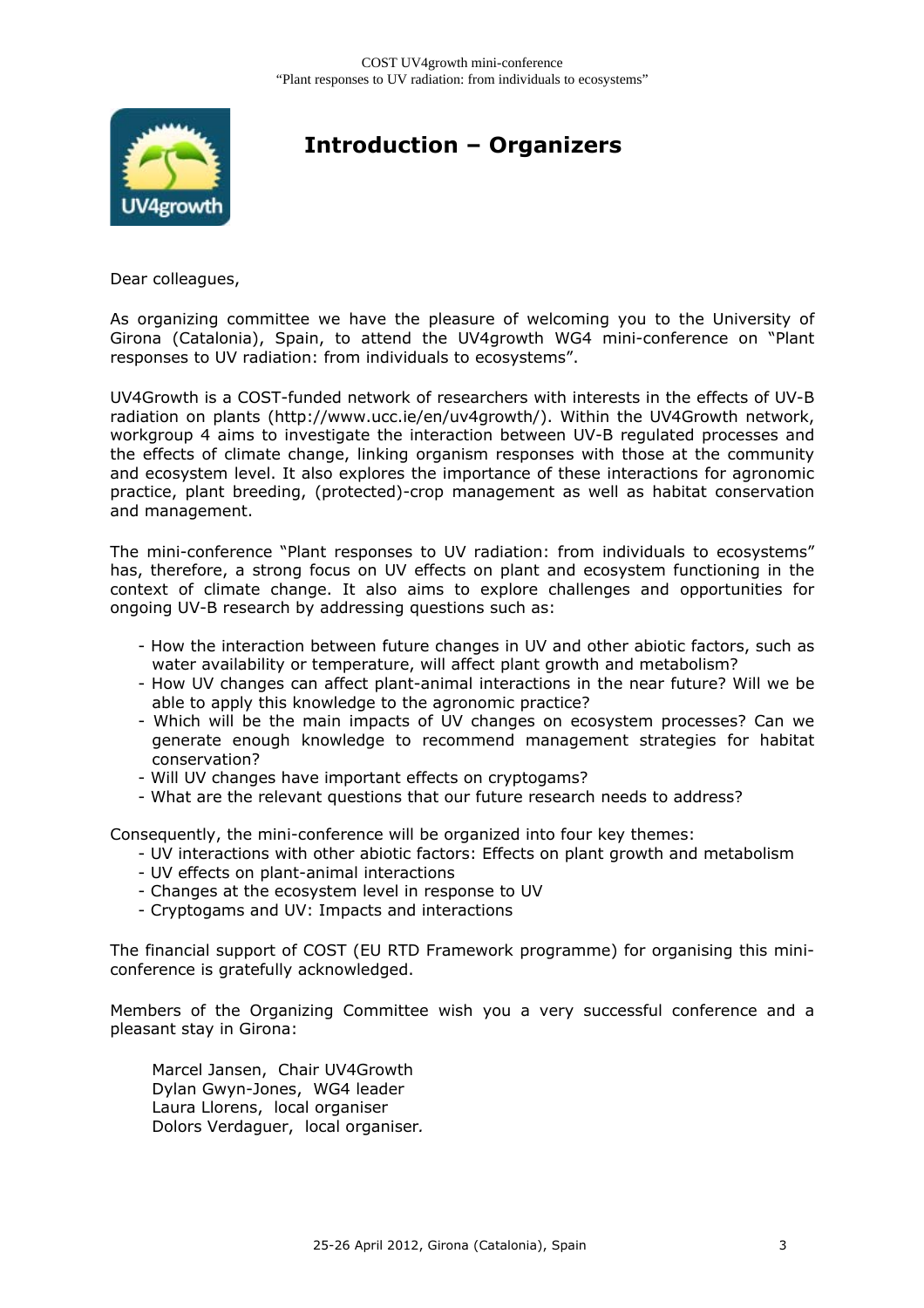



## *Girona, 25 April 2012*

- 09.30–10.00 h Registration
- 10.00–10.15 h Introduction and welcome
- 10.15–10.55 h Inaugural conference:

**Jelte Rozema.** *Department of Ecological Science, Faculty of Earth and Life Sciences, VU University, The Netherlands.* 

#### *Ozone depletion and enhanced UV: did it negatively affect plant growth in ecosystems and can we track past UV?*

 *----------------------11.00–11.30h COFFEE BREAK-------------------* 

## **1 st SESSION**

**Topic A:** UV interactions with other abiotic factors: Effects on plant growth and metabolism

**Chair –** Alan Jones

11.30-12.10h Keynote lecture 1:

**T Matthew Robson,** Saara Hartikainen, Pedro J Aphalo. *Department of Biosciences, Plant Biology, University of Helsinki, Finland.* 

#### *Solar ultraviolet-B radiation ameliorates some effects of drought*

12.10-12.30h Short talk 1:

**Karel Klem,** Petr Holub, Jiří Kubásek, Petra Holišová, Kristýna Večeřová, Petra Rajsnerová, Otmar Urban. *Global Change Research Centre AS CR, Czech Republic.*

*Interactive effects of UV radiation and drought on the accumulation of UV-screening compounds, photosynthetic and morphological parameters in selected herbs and grasses of the mountain grassland ecosystem* 

 *----------------------12.30–13.40h LUNCH BREAK-------------------*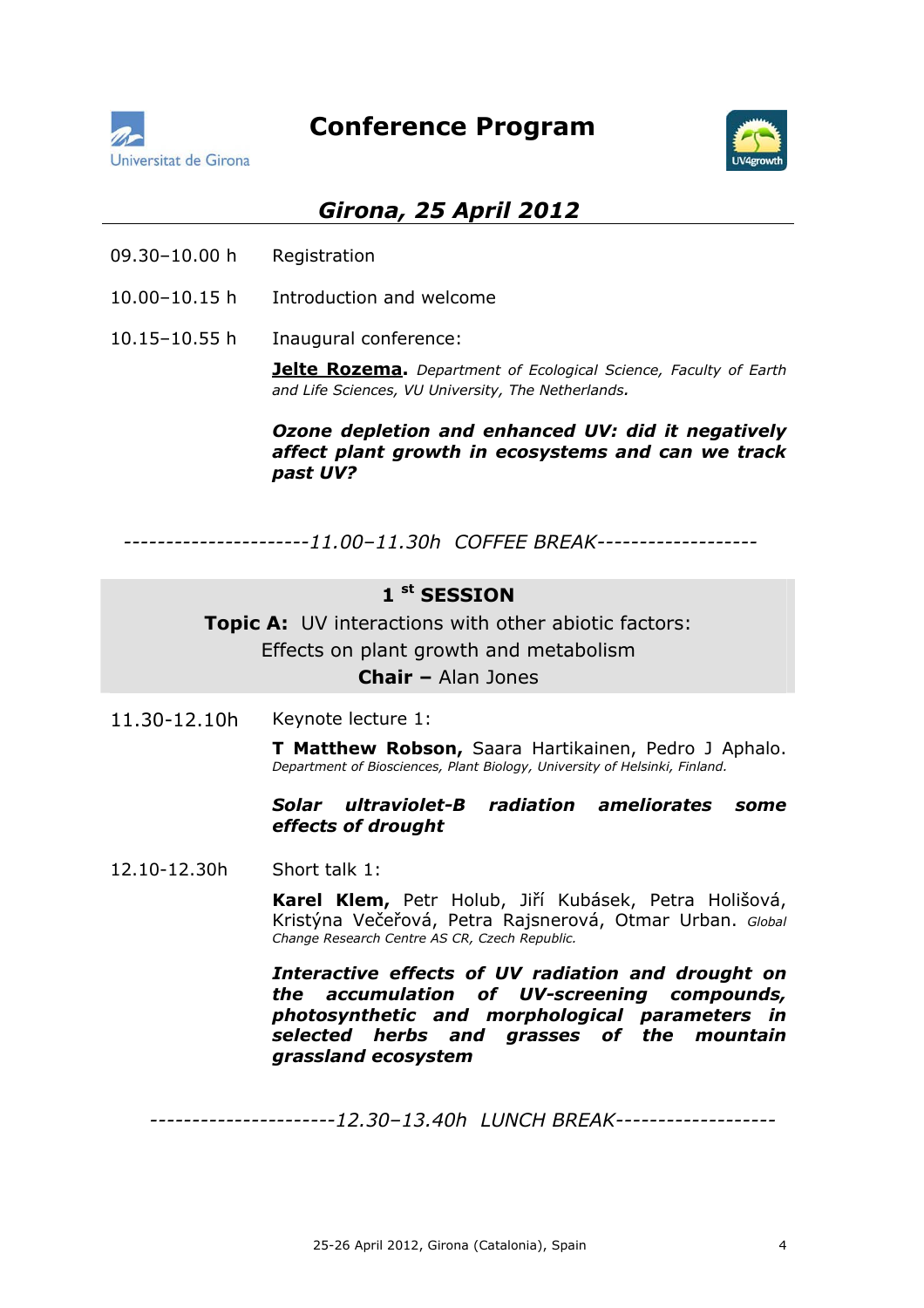



#### 13.40-14.00h Short talk 2:

**Meritxell Bernal<sup>1</sup>,** Dolors Verdaguer<sup>1</sup>, Jordi Badosa<sup>2</sup>, Anunciación Abadía<sup>3</sup>, Joan Llusia<sup>4</sup>, Encarnación Núñez-Olivera<sup>5</sup>, Josep Peñuelas<sup>4</sup>, Laura Llorens<sup>1</sup>. <sup>1</sup>Environmental *Sciences Department, University of Girona, Spain, <sup>2</sup> Laboratoire de Météorologie Dynamique, Ecole Polytechnique, France, <sup>3</sup> Department of Plant Nutrition, Aula Dei Experimental Station (CSIC), Spain, <sup>4</sup> CSIC-CEAB-CREAF Ecophysiology Unit, Autonomous University of Barcelona, Spain, <sup>5</sup> Complejo Científico-Tecnológico, Universidad de La Rioja, Spain.* 

#### *Interactive effects between UV radiation and low water availability on Laurus nobilis seedlings*

14.00-14.20h Short talk 3:

**Michal Štroch<sup>1,2</sup>,** Jakub Nezval<sup>1</sup>, Hana Benešová<sup>1</sup>, Ladislav Šigut<sup>2</sup>, Václav Karlický<sup>1,2</sup>, Irena Kurasová<sup>1,2</sup>, Vladimír **Špunda<sup>1,2</sup>.** *<sup>1</sup>Faculty of Science, Ostrava University, Czech Republic, <sup>2</sup>Czech <i>Republic*, <sup>2</sup> *CzechGlobe - Global Change Research Centre, Academy of Sciences of the Czech Republic, Czech Republic.* 

#### *Acclimation of the assimilation apparatus to supplemental UV-A or UV-B radiation in barley plants grown under low and high PAR*

14.20-14.40h Short talk 4:

**Vladimír Špunda<sup>1,2</sup>,** Michal Štroch<sup>1,2</sup>, Jakub Nezval<sup>1</sup>, Hana Benešová<sup>1</sup>, Ladislav Šigut <sup>1,2</sup>, Václav Karlicky<sup>1,2</sup>, Irena Kurasova<sup>1,2</sup>, <sup>1</sup>Faculty of Science, Ostrava University, Czech Republic,<br><sup>2</sup>CzechClabe, Clabel Change Besearch Centre Asademy of Sciences of the Czech *CzechGlobe - Global Change Research Centre, Academy of Sciences of the Czech Republic, Czech Republic.*

#### *Flexibility of the xanthophyll cycle mediated photoprotection and UV-screening efficiency after removal of stressful radiation conditions*

14.40-15.00h Short talk 5:

Amsalu Gobena Roro, Micael Wendell, Jon Anders Stavang, Sissel Torre, **Jorunn E. Olsen.** *Department of Plant and Environmental Sciences, Norwegian University of Life Sciences, Norway.* 

#### *Interactive effect of temperature and UV-B in control of plant morphology*

 *----------------------15.00–15.20h COFFE BREAK-------------------*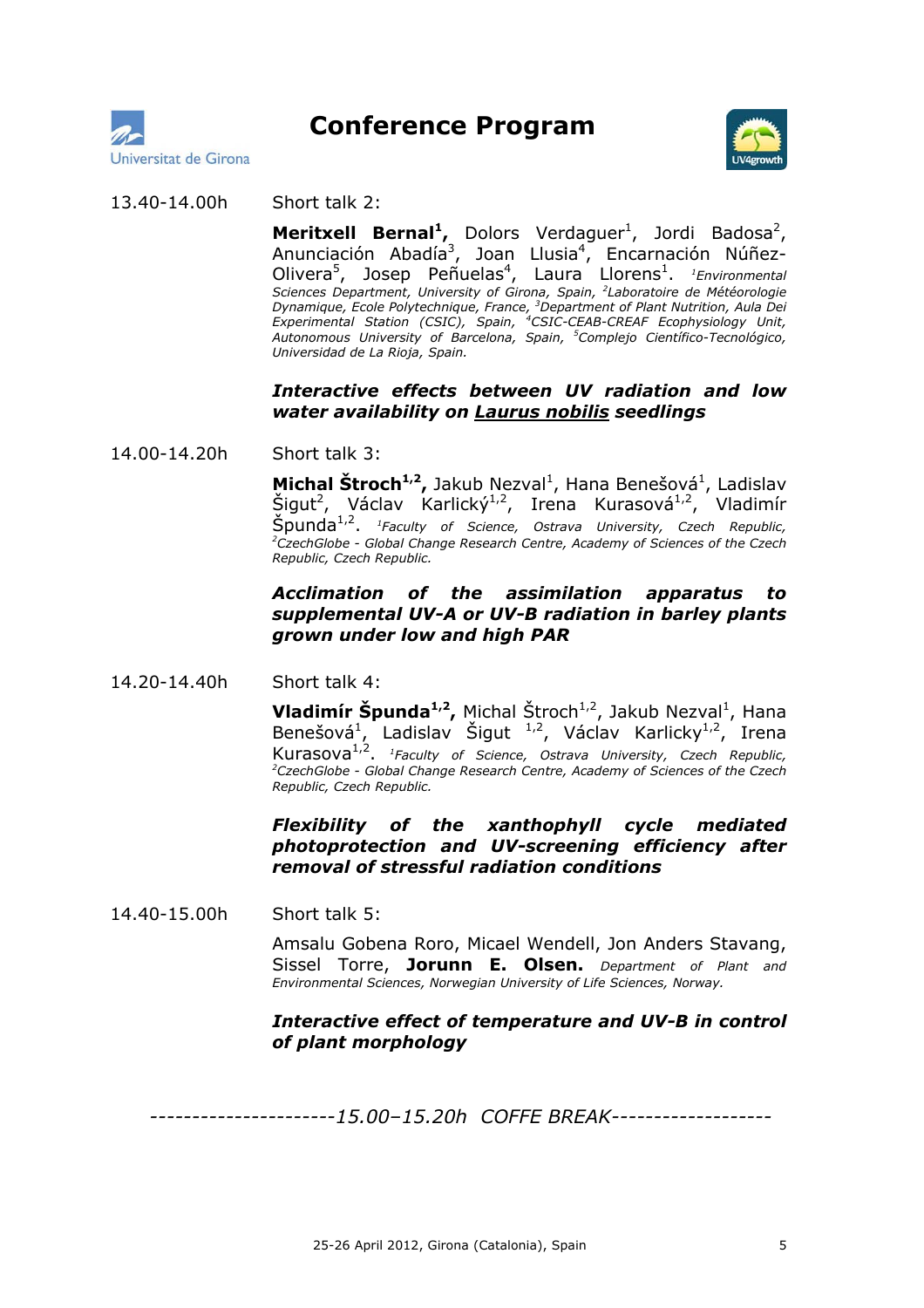



### **2 nd SESSION**

## **Topic B:** UV effects on plant-animal interactions **Chair -** Laura Llorens

15.20–16.00h Keynote lecture 2:

**Alberto Fereres,** Beatriz Dader, Saioa Legarrea, Aranzazu Moreno. *ICA-CSIC, Spanish Research Council, Spain.*

#### *Insect behaviour and management options under UV-deficient enclosures*

16.00-16.20h Short talk 6: **Inga Mewis<sup>1</sup>,** Rita Zrenner<sup>1</sup>, Angelika Krumbein<sup>1</sup>, Christian Ulrichs<sup>2</sup>, Erich Glawischnig<sup>3</sup>, and Monika Schreiner<sup>1</sup>. <sup>1</sup>Leibniz-Institute of Vegetable and Ornamental Crops *Großbeeren/Erfurt e.V., Department of Quality, Germany, <sup>2</sup> Humboldt-Universität zu Berlin, Faculty for Agriculture and Horticulture, Division Urban Plant Ecophysiology, Germany, 3 Lehrstuhl für Genetik, Technische Universität München, Germany.* 

> *UV-B irradiation changes specifically the secondary metabolite profile in broccoli sprouts and Arabidopsis – Induced signaling overlaps with defense response to biotic stressors*

16.20–16.40h Short talk 7: **Sara Mela,** Roger Santer, Dylan Gwynn-Jones, Charles Phillips, Owen Jones. *Institute of Biological Environmental and Rural Sciences, Aberystwyth University, UK.*

#### *Shedding Light on Insect Behaviour: The Role of UV in Herbivore-Plant Interactions*

16.40-17.00 h Short talk 8: Jason J. Wargent<sup>1</sup>, Jason P. Moore<sup>2</sup>, Martin McPherson<sup>3</sup>, Cathryn Lambourne<sup>3</sup>, Patricia Croft<sup>3</sup>, Joanna C. Heaton<sup>4</sup> and Nigel D. Paul<sup>2</sup>. <sup>1</sup>Institute of Natural Resources, Massey *University, New Zealand, <sup>2</sup> Lancaster Environment Centre, Lancaster University, UK, <sup>3</sup> Stockbridge Technology Centre Ltd, UK, <sup>4</sup> University of Central Lancashire, UK.*

> *Ecological responses to UV radiation: interactions between the biological effects of UV on plants and on associated organisms*

#### INSIGHTS INTO THE FUNCTIONING OF ANOTHER COST ACTION:

17.00-17.20h Short talk 9- **Salvador Nogués.** *Department of Plant Biology, Faculty of Biology, University of Barcelona, Spain.*

> *Inside the Stable Isotopes in Biosphere-Atmosphere-Earth System Research COST Action*

*------18.45 - Guided tour through the old part of Girona------*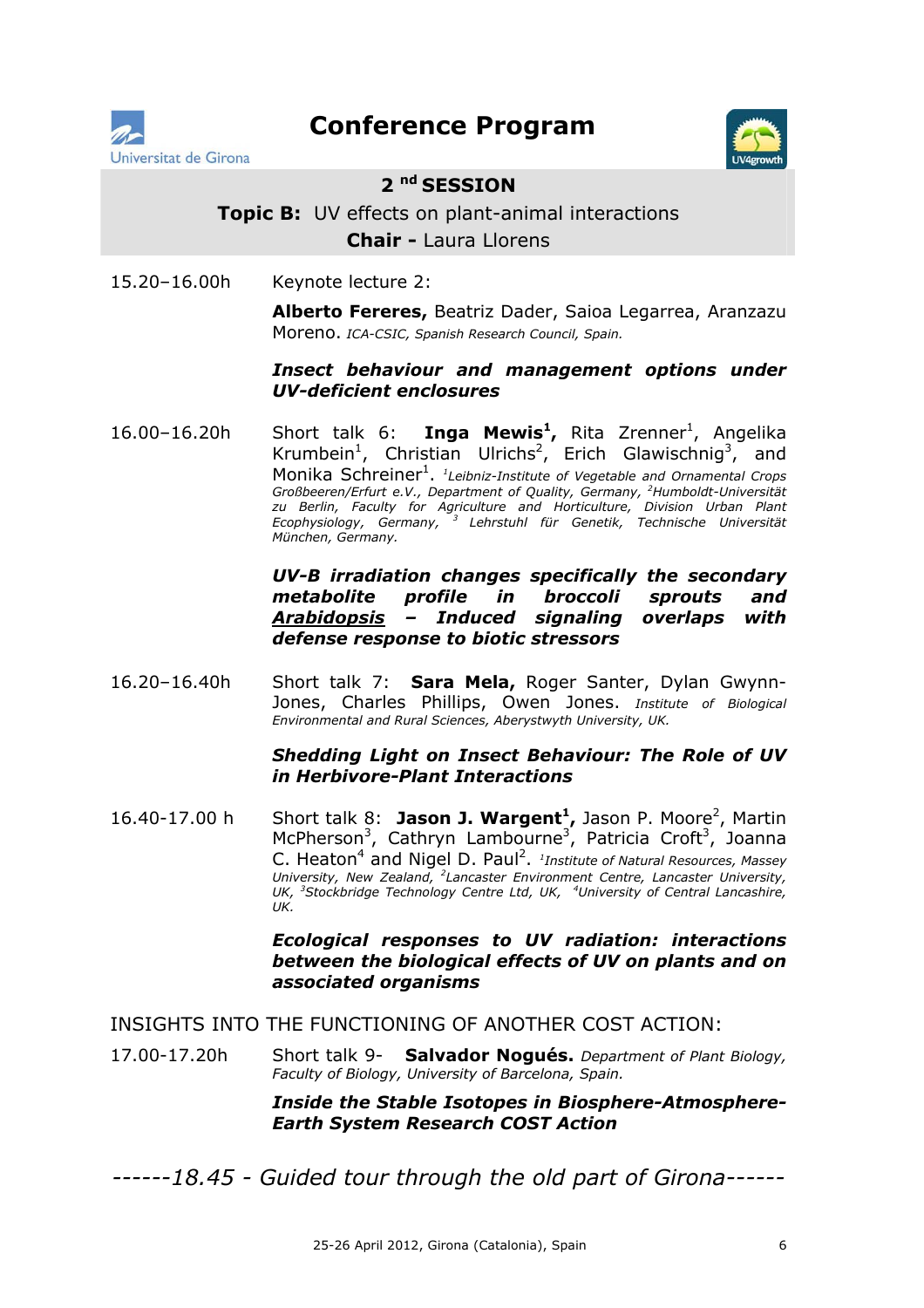



## *Girona, 26 April 2012*

# **3rd SESSION Topic C:** Changes at the ecosystem level in response to UV **Chair –** Dolors Verdaguer 09.00-09.40h Keynote lecture 3: **Dylan Gwynn-Jones.** *Institute of Biological Environmental and Rural Sciences, Aberystwyth University, UK. Long term impacts of enhanced UV-B radiation on plants and communities*  09.40-10.00h Short talk 10: **Alenka Gaberščik,** Katja Klančnik, Primož Gnezda, Igor Zelnik. *University of Ljubljana, Biotechnical Faculty, Department of Biology, Slovenia. UV reflectance in different stands in intermittent wetland*  10.00-10.20h Short talk 11: **Alan G. Jones,** Jenny Bussell, Nigel Rhys Bayliss, Dylan Gwynn-Jones. *Institute of Biological Environmental and Rural Sciences, Aberystwyth University, UK. Effects of elevated UV-B and species dominance on enzymatic decomposition processes in a sub-Arctic*

#### 10.20-10.40h Short talk 12:

*heath*

**Riikka Rinnan<sup>1</sup>,** Sami Mörsky<sup>2</sup>, Jaana Haapala<sup>3</sup>, Päivi Tiiva $^2$ , , Patrick Faubert<sup>4</sup>, Sanna Saarnio<sup>3</sup> , Pertti Martikainen<sup>2</sup>, Jouko Silvola<sup>3</sup>, Hanne Suokanerva<sup>5</sup>, Kirsi Latola<sup>6</sup>, Esko Kyrö<sup>5</sup>, Toini Holopainen<sup>2</sup>. *1Department of Biology, University of Copenhagen, Denmark, <sup>2</sup> Department of Environmental Science, University of Eastern Finland, Finland, <sup>3</sup> Department of Biology, University of Eastern Finland, Finland, <sup>4</sup> Research Unit for Environmental Simulation, Institute of Biochemical Plant Pathology, Germany, <sup>5</sup> Finnish Meteorological Institute, Finland, <sup>6</sup> Thule Institute, University of Oulu, Finland.* 

*The UVOCARB project: Effects of UV-B radiation on gas exchange, vegetation and rhizosphere microbial communities of a peatland ecosystem*

 *----------------------10.40–11.10h COFFE BREAK-------------------*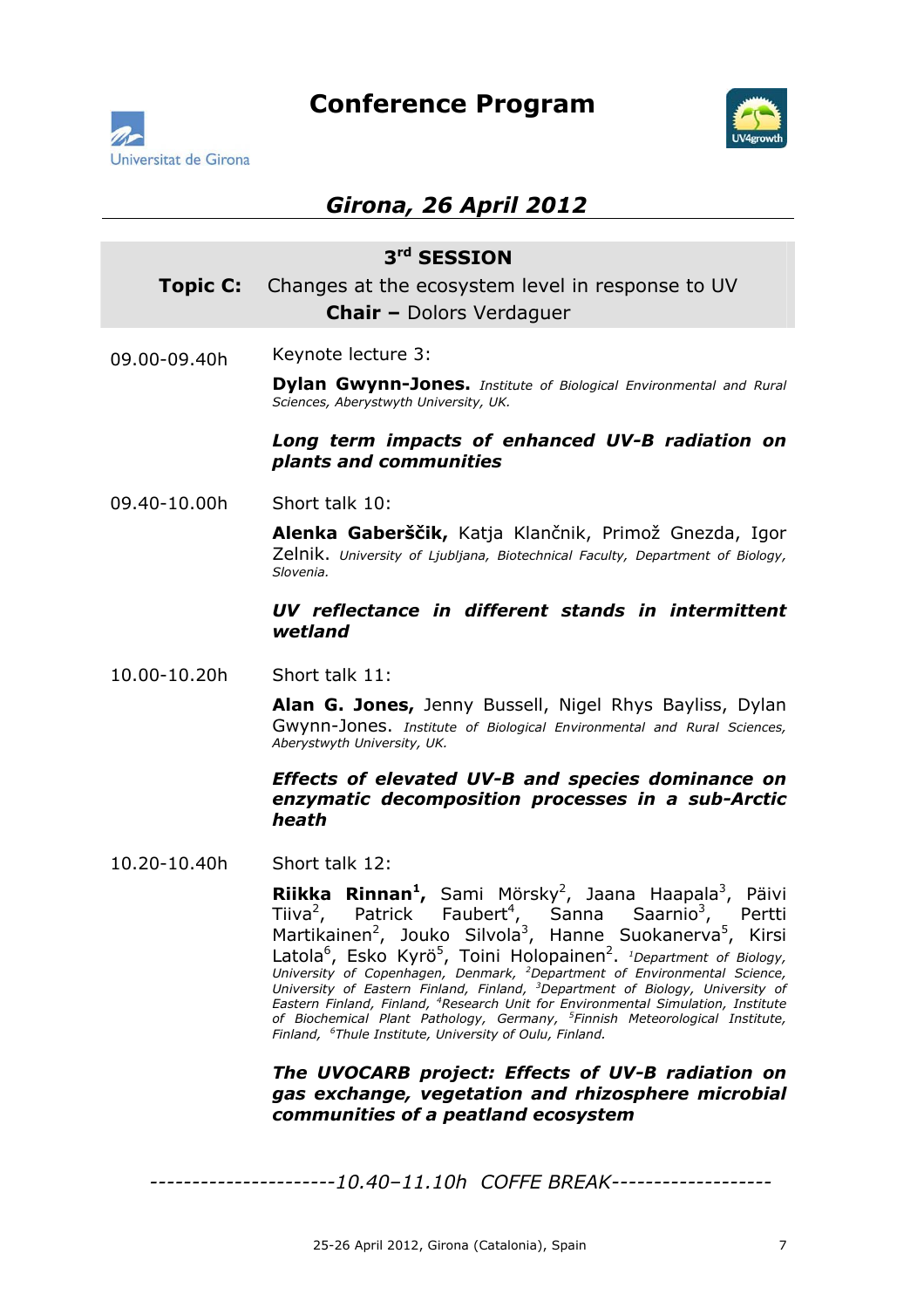



## **4th SESSION**

## **Topic D:** Cryptogams and UV – Impacts and interactions **Chair –** Dylan Gwynn-Jones

11.10-11.50h Keynote lecture 4:

**Knut Asbjørn Solhaug.** *Department of Ecology and Natural Resource Management, Norwegian University of Life Sciences, Norway.* 

#### *Cryptogams and UV – impacts and interactions*

11.50-12.10h Short talk 13:

**Javier Martínez-Abaigar,** Gabriel Fabón, Laura Monforte, Rafael Tomás-Las-Heras, Encarnación Núñez-Olivera. C*omplejo Científico-Tecnológico, Universidad de La Rioja, Spain.* 

#### *Effects of UV-B radiation on bryophytes*

12.10-12.30h Short talk 14:

**Anna Hyyryläinen<sup>1,2</sup>,** Françoise Martz<sup>2</sup>, Pasi Rautio<sup>2</sup>, Minna Turunen<sup>3</sup>, Satu Huttunen<sup>1</sup>. *<sup>1</sup>Department of Biology, University of Oulu, Finland, <sup>2</sup> Finnish Forest Research Institute, Finland, <sup>3</sup> Arctic Centre, University of Lapland, Finland.* 

#### *Seasonal and interannual variation in Sphagnum chlorophyll under manipulated solar UV-B and temperature*

 *----------------------12.30–13.40h LUNCH BREAK-------------------*

13.40-14.00h Short talk 15:

**Nancy de Bakker,** Jelte Rozema, Rien Aerts, Peter van Bodegom. *Department of Ecological Science, Faculty of Earth and Life Sciences, VU University, The Neatherlands.*

#### *The effects of UVB radiation on charophycean algae and bryophytes.*

- 14.00-14.30h Meeting Discussion
- 14.45h Optional trip to visit the field experiment of the host research group in Cassà de la Selva (Gavarres litoral mountains)

 *----------------21h END OF MEETING DINNER-------------------*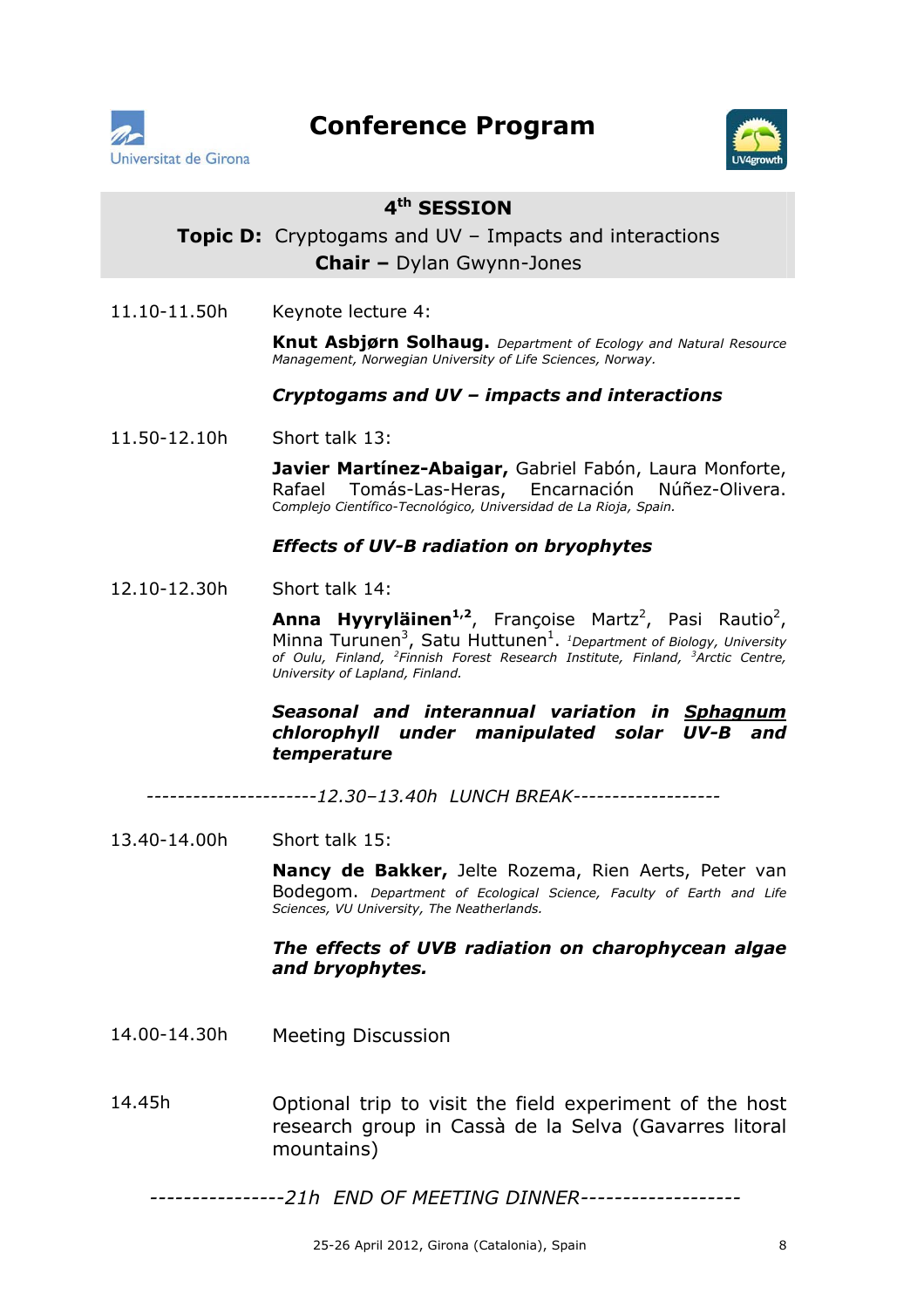# Abstracts of Presentations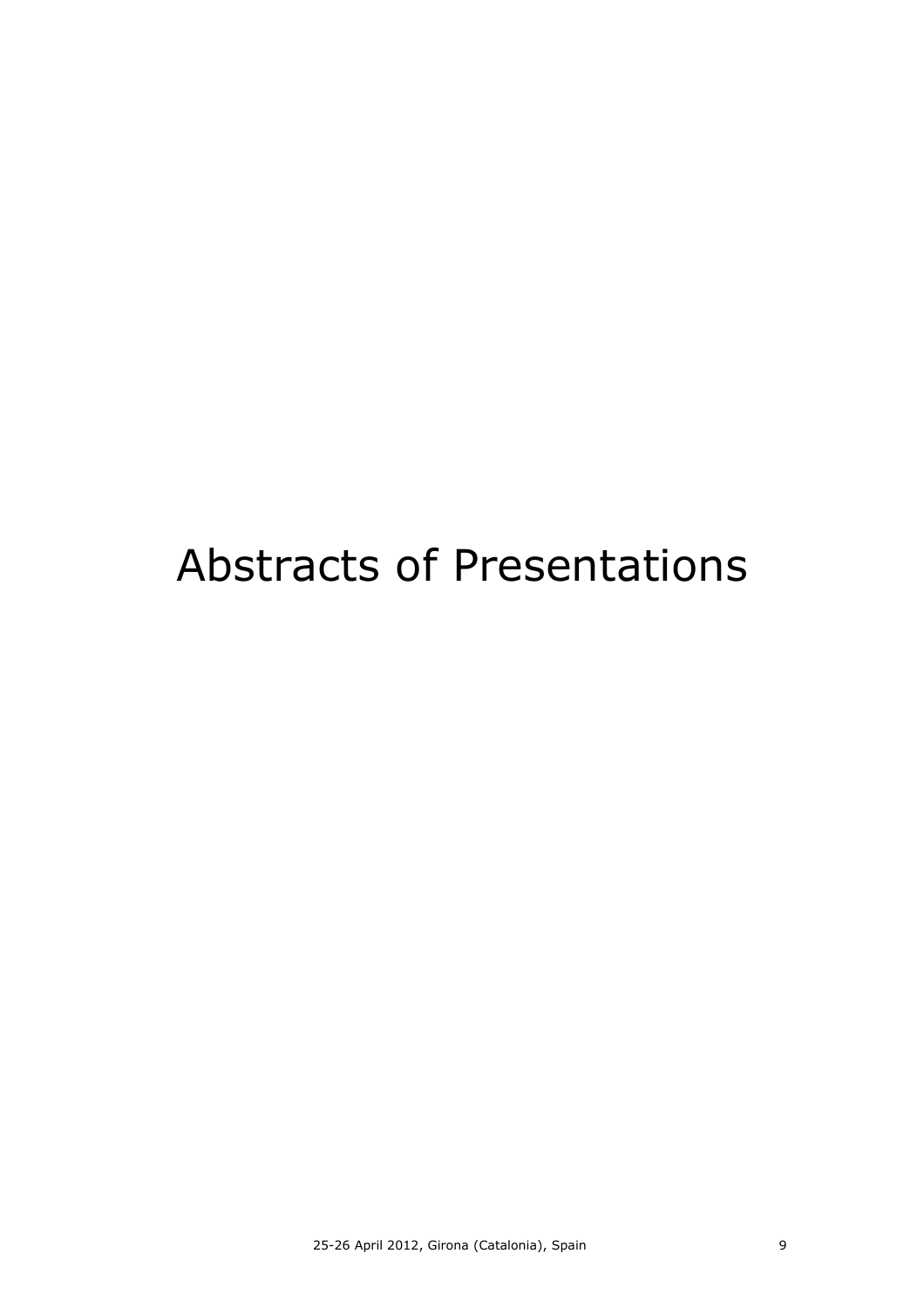## **Jelte Rozema**

*Subdepartment Systems Ecology, Department of Ecological Science, Faculty of Earth and Life Sciences. VU University, Amsterdam, The Netherlands.*  j.rozema@vu.nl





Prof Dr Jelte Rozema. Studied Biology (Plant Ecophysiology-Population genetics and Mathematical Biology- 1968-1974).Ph D Thesis: Ecophysiology of Salt marsh plants (1978).

Rozema, J., van de Staaij, J., Björn, L.O. & Caldwell, M. (1997) UV-B as an environmental factor in plant life: stress and regulation, *Trends Ecol. Evol.*, 12, 22–28.

Author and editor of: Stratospheric ozone depletion: the effects of enhanced UV-B radiation on terrestrial ecosystems (1999-Backhuys Publishers, Leiden).

Rozema, J., van Geel, B., Björn, L.O., J. Lean,J. & Madronich, S. (2002). Paleoclimate: Toward Solving the UV Puzzle, *Science*, 296, 1621–1622.

Reports of EC funded project UVECOS in :

UV-B and Biosphere. 1997.Edited by J. Rozema, W.W.C. Gieskes, S.C. van de Gejin, C. Nolan and H. de Boois. Kluwer Academic Publishers.

Reports EC funded project UVAQTER in: Responses of plants to UV-B radiation .2001. Edited by J. Rozema, Y. Manetas, L-O.,Björn. Kluwer Academic Publishers.

Prof dr Jelte Rozema is full professor and holds a Chair Climate-Biopshere interactions at the Department of Systems Ecology of the Institute of Ecological Science, Faculty of Earth and Life Sciences, Vrije Universiteit, Amsterdam, The Netherlands.

#### *Short institution presentation*

We investigate how changes in climate and land-use alter biodiversity, trophic interactions and thereby the fates and rates of carbon, nutrients and water in ecosystems. We also study how these changes in turn influence atmospheric chemistry, surface hydrology and climate. The great diversity in functional traits of plant, animal and microbial species provides us with a unifying concept in these investigations.

Particular 'hotspots' of climate warming research are the cool and cold regions with their great organic carbon stocks and the coasts facing rising sea levels and salt infiltration. We investigate the present and past to predict the future, using methods ranging from field experiments and laboratory analysis to regional and global data synthesis and modeling.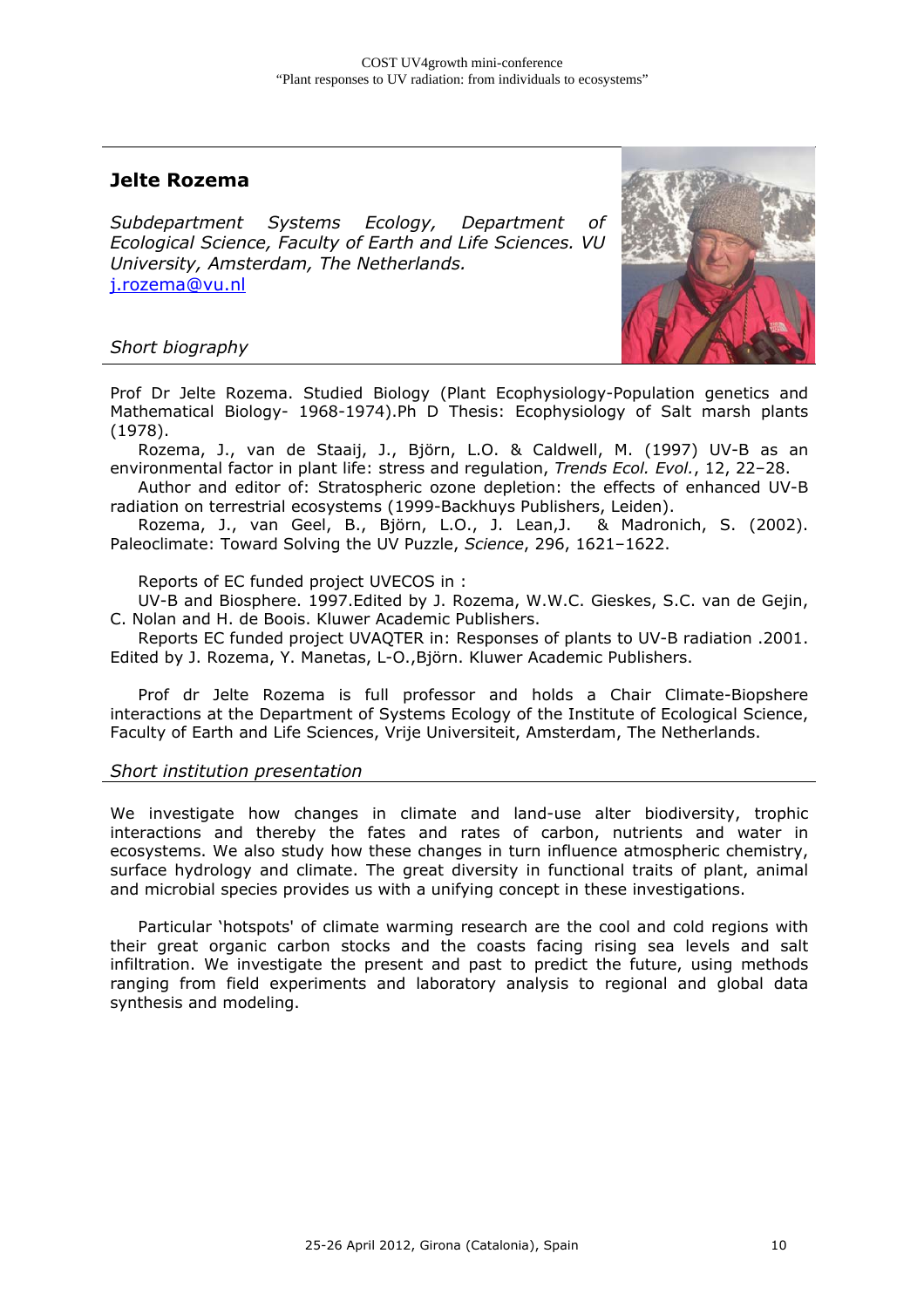### *Ozone depletion and enhanced UV: did it negatively affect plant growth in ecosystems and can we track past UV?*

### *Jelte Rozema*

*Subdepartment Systems Ecology, Department of Ecological Science, Faculty of Earth and Life Sciences. VU University, Amsterdam, The Netherlands. j.rozema@vu.nl*

#### *ABSTRACT*

Anthropogenic pollution of the atmosphere has led to ozone depletion, but today the ozone column is no longer decreasing. Has increased solar ultraviolet-B (UV-B) radiation during the depletion period led to decreased biomass accumulation in terrestrial vegetation? We analyze published results of two kinds of field experimentation, i.e. *UV exclusion* and *UV supplementation* with a large number of plant species. For the complete data set of non-crop and crop species analysed our meta-analysis indicates that there is no statistical proof for a consistent effect of UV-B increases on plant biomass in the range occurring during the ozone depletion period on plant biomass. However, plant biomass of crop species was significantly reduced with increased UV-B. This may be ascribed to low levels of secondary compounds screened out during crop domestication. Such secondary compounds absorb UV-B, and may affect a.o. taste and may function as grazing deterrents.

 Yet, other effects of enhanced UV-B than biomass reduction are ecologically relevant. Enhanced UV-B also induces changes in plant secondary chemistry, leaf surface characteristics and root exudation affecting trophic relationships, such as plant-insect and plant-microbe interactions.

 Although recent stratospheric ozone depletion and increased UV fluxes over Antarctic and Arctic have been instrumentally assessed, quantitative data before 1926 is lacking. Unlike other climate variables, such as temperature and precipitation, there is no reliable proxy for the reconstruction of past solar UV radiation.

 We consider the potential of well-preserved plant tissue pCA-content, impacted by solar UV, as proxy for past UV.

 The potential for UV reconstructions based on cuticular pCA is, enormous, as shown for *Ginkgo*. Applying thermally assisted hydrolysis and methylation on a Paleocene *Ginkgo adiantoides* leaf revealed the presence of pCA besides typically oxidised fatty acid THM-py products. The UV absorbing properties of this over 55 million year old fossil cuticle appeared well preserved, as the UVabsorption spectra of fresh and fossil *Ginkgo* were similar*.*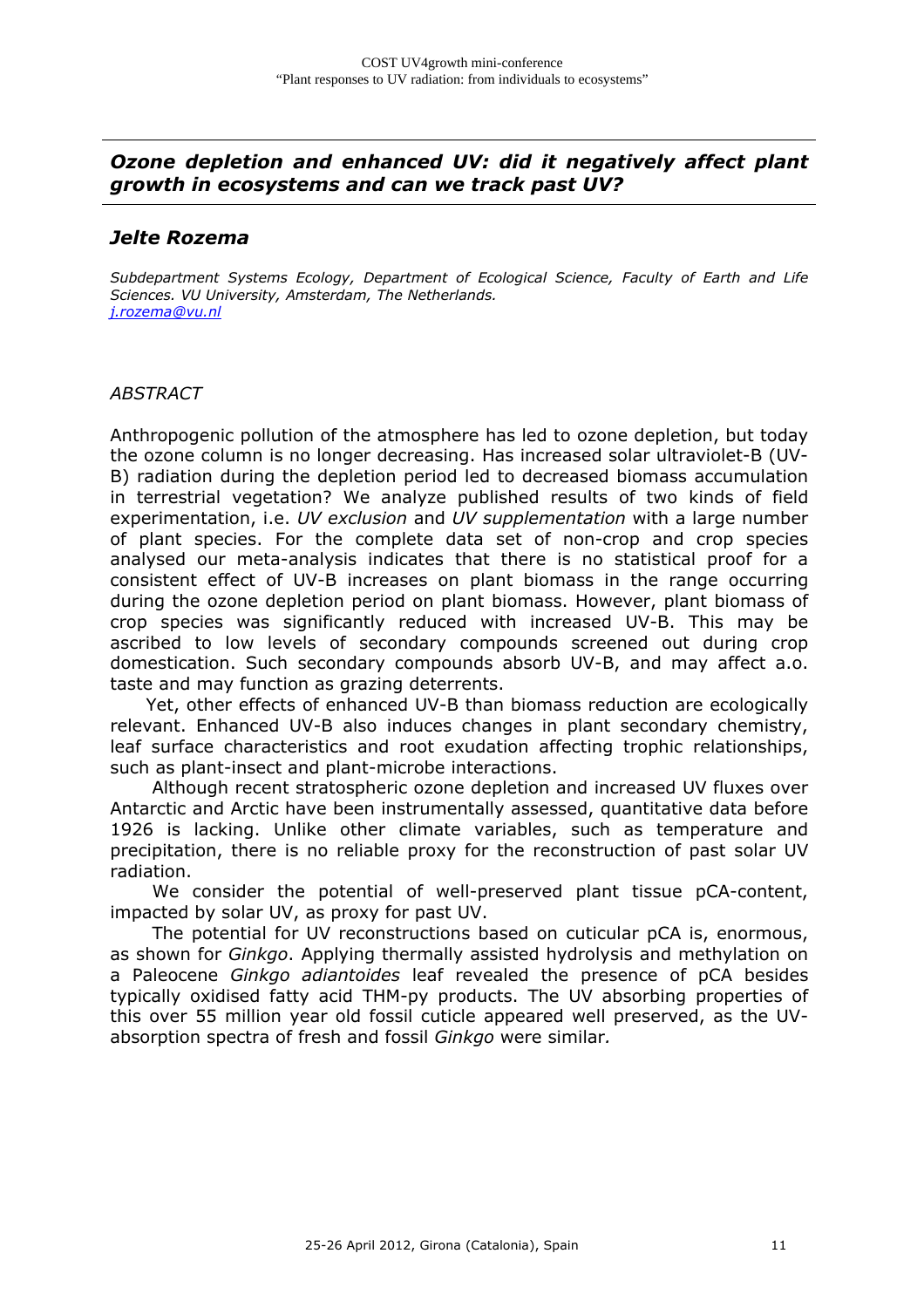## **T Matthew Robson**

*University of Helsinki, Division of Plant Biology, Department of Biosciences, P.O. Box 65, FI-00014, FINLAND (+35891911) bio-sci@helsinki.fi¸ matthew.robson@helsinki.fi*

#### *Short biography*

Dr T. Matthew Robson is a physiological ecologist, originally from Gloucestershire in the UK, now working at Helsinki University within the SenPEP group. He undertook his doctoral studies at Utah State University under Martyn Caldwell studying the effects of solar UV-B radiation on the ecosystems of Tierra del Fuego in Southern South America.



 In this work he demonstrated that differential effects of UV on Sphagnum and emergent plants in a peatland ecosystem can change plant community dynamics, with consequences for fungi, microfauna, and nutrient cycling.

 Matthew specialises in linking the effects of abiotic stresses on plant functional traits with consequences at the scale of the plant community and ecosystem. Following his doctoral studies, he worked at the Université Joseph Fourier in Grenoble, linking the above and below ground effects of land-use change in sub-alpine grasslands. Subsequently he spent three years at the Spanish National Center for Forestry Research in Madrid, investigating the physiological ecology of temperate tree species at their southern range limit. He has now returned to Finland, where he started his research career, and is currently investigating the interactive responses of birch seedlings to solar UV when combined with other abiotic factors.

#### *Short institution presentation*

The Department of Biosciences is the most extensive centre of biological research and teaching in Finland. Academic research at the Viikki Science Park Campus is internationally oriented with a wide variety of research topics, including several Centres of Excellence, as granted by the Academy of Finland. The department provides teaching in seven different major subjects: Biochemistry, Biotechnology, Ecology and Evolutionary Biology, General Microbiology, Genetics, Physiology, and Plant Biology.

Within the Division of Plant Biology, the SenPEP group, headed by Pedro Aphalo, investigates Sensory Photobiology and Ecophysiology of Plants. The group has been involved in UV research since the early 1990's. Research was initially focused on simulating ozone depletion using lamps, and this led to methodological studies testing the validity of different approaches to the filtration and supplemental of UVA and UVB. The group has build upon research from controlled and field experiments to produce a strong body of work detailing the effects of UV on growth and secondary metabolism in major Scandinavian tree species, and their interactions with other environmental factors, to explore the consequences of these effects for ecosystem function.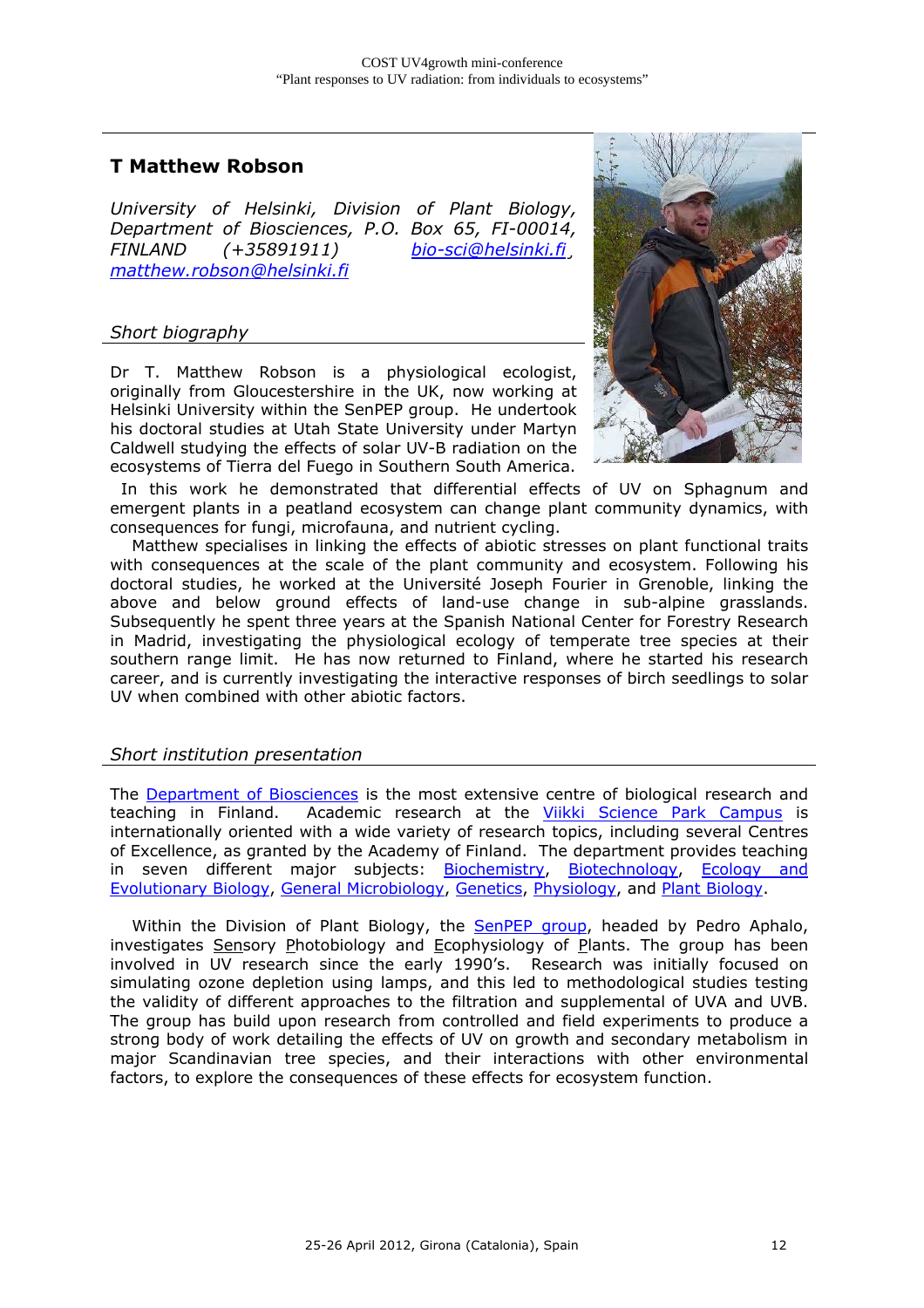*Solar ultraviolet-B radiation ameliorates some effects of drought* 

#### *T Matthew Robson, Saara Hartikainen, Pedro J Aphalo.*

*Plant Biology Division, Department of Biosciences, P.O. Box 65, 00014 University of Helsinki, Finland.*

#### *ABSTRACT*

We aimed to assess whether solar-ultraviolet (UV) radiation when combined with water deficit will have either an additive, synergistic, or ameliorative effect on the severity of stress imposed on silver birch (*Betula pendula* Roth.) seedlings. To test this proposal, plants were grown in a replicated fully-factorial experiment under nine treatment combinations filtering ultraviolet-A and ultraviolet-B from solar radiation together with differential watering to create water deficit conditions from June until August.

 The effects of solar UV radiation on growth and seedling morphology were evident after the first month of treatments, and mostly persisted without increasing, over the second month. The attenuation of solar UVB and UVA&B reduced seedling growth and leaf size under water deficit, compared with seedlings receiving the full spectrum of solar radiation; whereas well-watered seedling growth was largely unaffected by UV attenuation. There was no interactive effect of filter-by-water treatment for leaf morphology, nor pigmentation, although epidermal flavonoid content was reduced by both water deficit, and the two UV attenuation treatments. The treatment combination differentially affected water relations, with seedlings under near-ambient UV exhibiting the largest predawn-to-midday leaf water potential difference. Treatment differences in gas exchange were small, but instantaneous water use efficiency was highest in seedlings under water deficit and near-ambient UV; a response that was consistent with other water-use traits.

 Overall, these results reveal that the strong negative effects of water deficit are partially ameliorated by solar UV radiation, whereas well-watered silver birch seedlings are only very slightly disadvantaged by receiving solar UV radiation.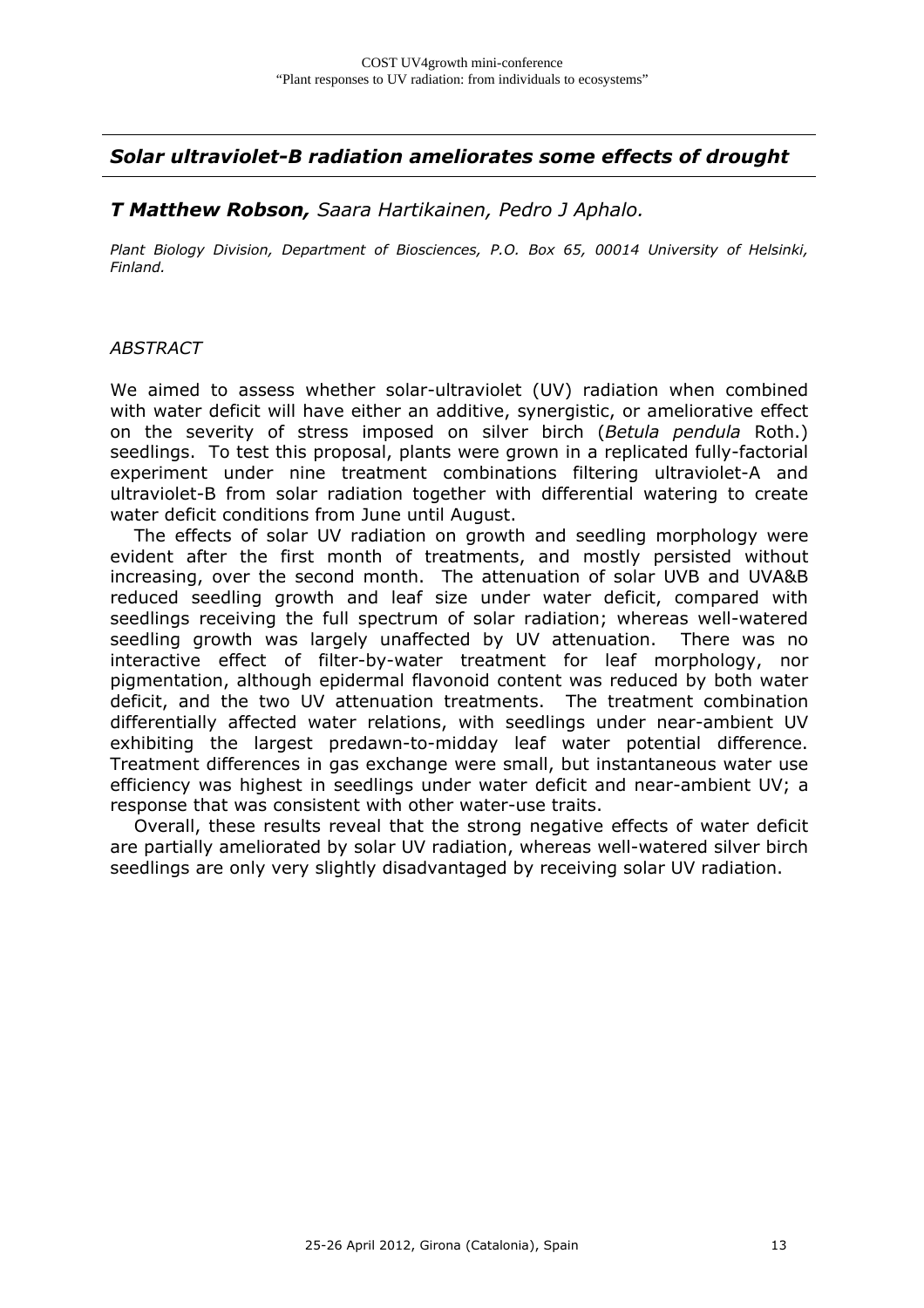## **Karel Klem**

*Global Change Research Centre AS CR, Czech Republic.*  klem.k@czechglobe.cz

#### *Short biography*

Education, degrees:



1987-1991 M.Sc., Mendel University in Brno, Faculty of Agronomy Ph.D., Czech Agricultural University in Prague, Faculty of Agronomy Affiliations: 1994–2009: Junior scientist, Agricultural Research Institute Kroměříž, 2004-2009: Junior scientist, Agrotest Fyto Kroměříž 2009–present: Junior scientist, head of department, Global Change Research Centre AS CR, v.v.i., Department of impact experiments

#### Research interests:

Ecophysiology of photosynthesis under elevated  $CO<sub>2</sub>$  concentration, effect of UV-B radiation, drought stress and deficiency in plant nutrition, chlorophyll fluorescence emission, leaf and canopy spectral reflectance, asymmetric competition, growth allometry, canopy structure and morphology.

#### *Short institution presentation*

Global Change Research Centre AS CR, v.v.i. is a leading research department of the Academy of Sciences of the Czech Republic, which investigates the manifestations and impacts of the Global Change (GC) through the most modern scientific methods and techniques. The principal activity of the Centre is a comprehensive scientific research on issues of the GC and its impacts on the atmosphere, terrestrial biota and human society.

To meet this objective, the Centre uses the most powerful tools available, based on an interdisciplinary approach, including the development of new techniques and procedures. Within the European program ESFRI (European Strategy Forum on Research Infrastructures), the Centre is a component of the European integrated research system for carbon observation called ICOS (Integrated Carbon Observation System) and the infrastructure for airborne observation of the Earth´s surface called EUFAR (European Fleet for Airborne Research in Environmental Sciences).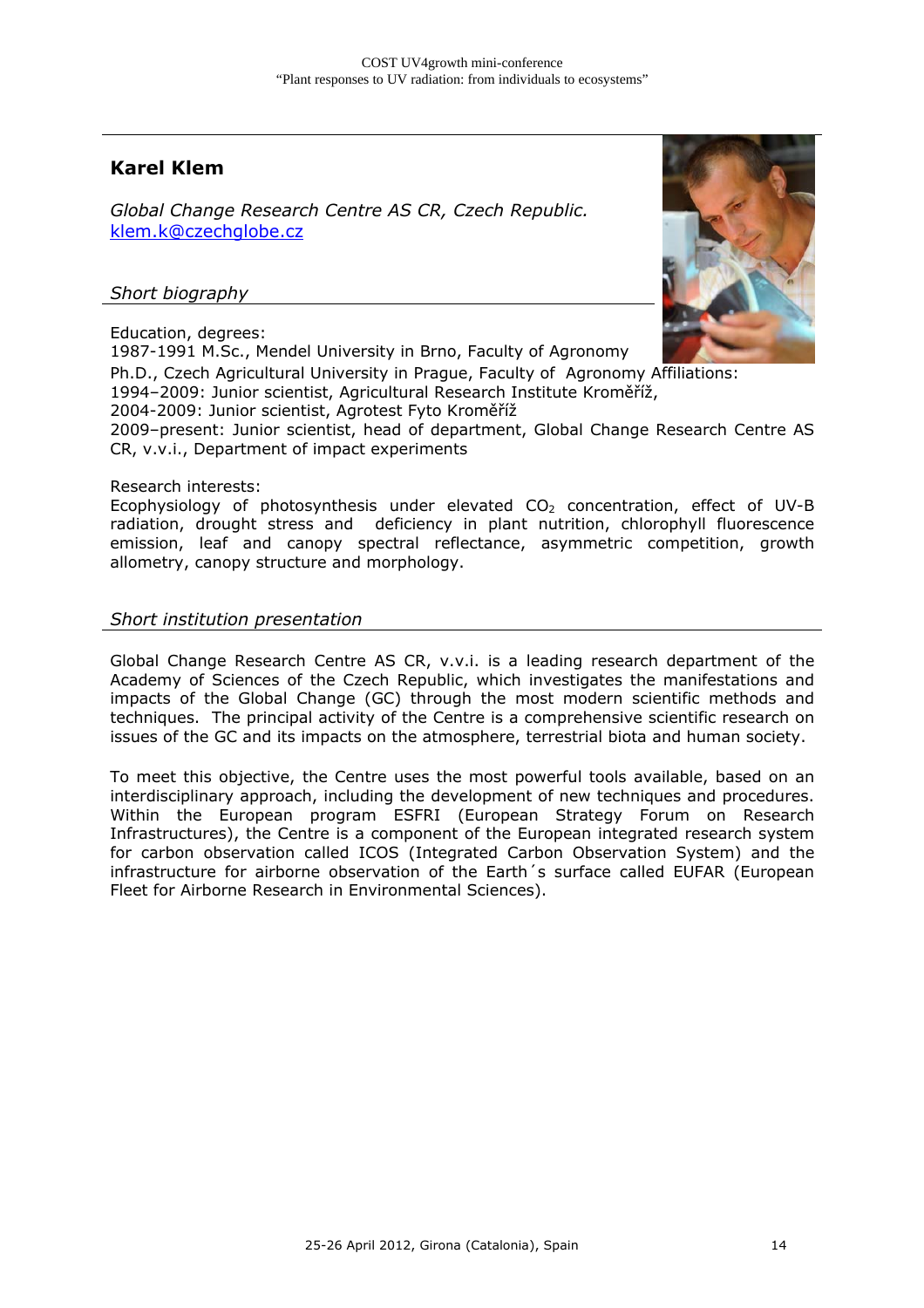*Interactive effects of UV radiation and drought on the accumulation of UV-screening compounds, photosynthetic and morphological parameters in selected herbs and grasses of the mountain grassland ecosystem* 

*Karel Klem, Petr Holub, Jiří Kubásek, Petra Holišová, Kristýna Večeřová, Petra Rajsnerová, Otmar Urban*

*Global Change Research Centre AS CR, v.v.i, Brno, 603 00, Czech Republic*

#### *ABSTRACT*

The main objective of the experiment was to investigate the interactive effects of UV exclusion and drought on the changes in accumulation of UV-screening compounds (flavonols), photosynthetic parameters and morphology in selected herbs (*Hypericum maculatum, Rumex obtusifolius*) and grasses (*Holcus mollis, Agrostis tenuis*) of the mountain grassland ecosystem.

 Generally, UV and drought treatments had a similar effect on the accumulation of flavonols. UV exclusion resulted in a slight reduction of UVshielding compounds, particularly in the grass species *Holcus mollis* (up to 36%) and partly also in *Rumex obtusifolius* (up to 15%), under the conditions of ambient precipitation. Likewise, drought treatment caused a gradual increase in the accumulation of flavonols compare to the ambient conditions in all species studied. Thus, the drought treatment reduced the differences in flavonol contents between the UV treatments.

Under the UV-exclusion, drought slightly decreased  $CO<sub>2</sub>$  assimilation rate, especially in species *Hypericum maculatum* and *Agrostis tenuis*. The presence of UV radiation caused the restoration of assimilation rate to the values typical for plants grown at ambient precipitation. We assume that this is due to protective mechanisms induced by UV radiation (accumulation of flavonols), which mitigate the negative impacts of drought on photosynthesis. Contrary to other species, decline of  $CO<sub>2</sub>$  assimilation rate caused by combination of drought and UV radiation was found in *Rumex obtusifolius*.

 Among the morphological parameters, shoot length was mostly influenced by the UV and drought treatments. While UV radiation reduced shoot length in *Rumex obtusifolius* in other species it was affected particularly by drought.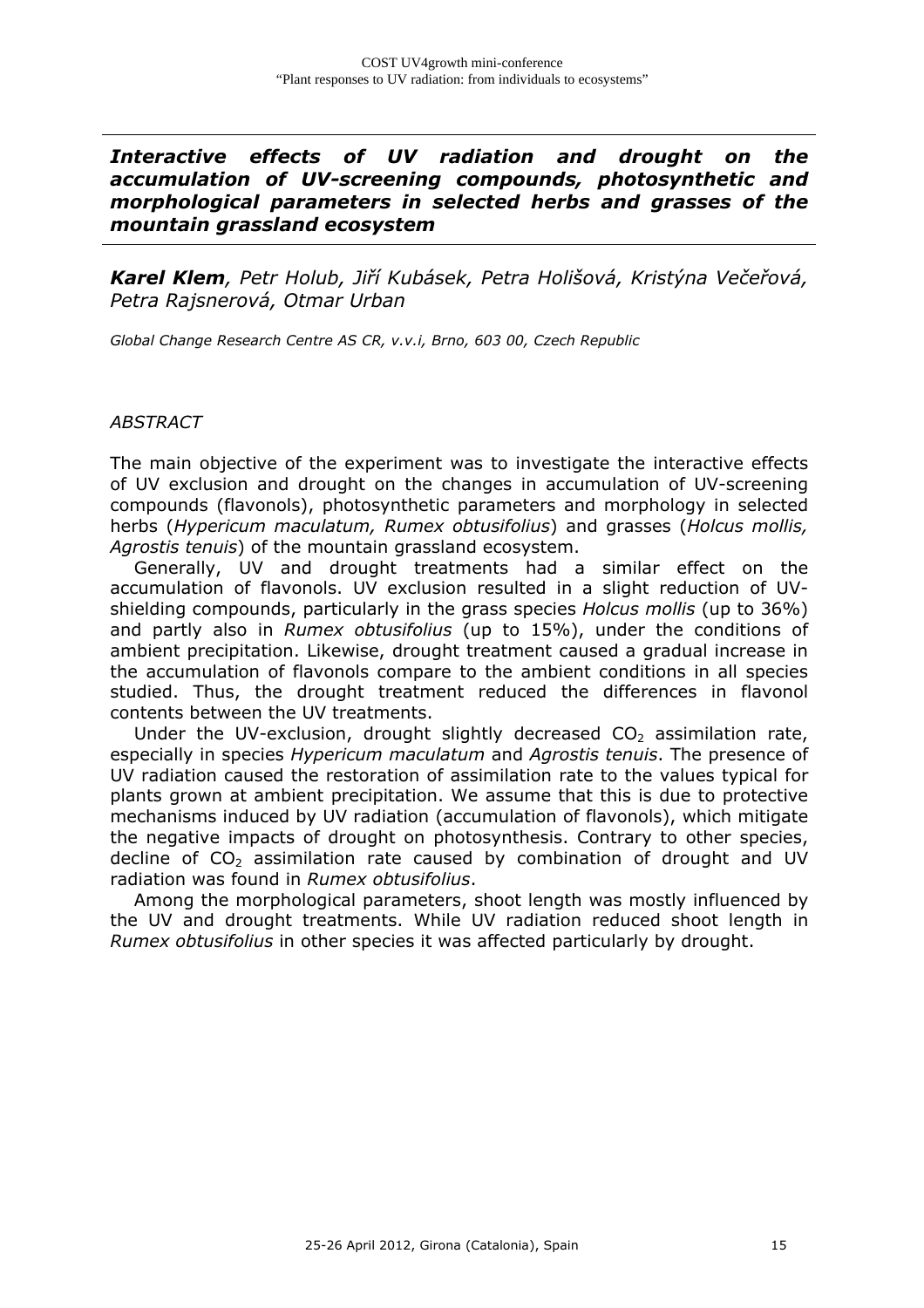## **Meritxell Bernal**

*Environmental Sciences Department, Faculty of Sciences, University of Girona, C/ M.Aurèlia Capmany 69 17071 Girona, Spain Phone: (+34) 972418174; Fax: (+34) 972418150 meritxell.bernal@udg.edu, meritxell.bernal@gmail.com*



#### *Short biography*

Meritxell Bernal received her bachelor's degree in Biological Sciences at the Autonomous University of Barcelona (Spain) in 2006. In 2008 she obtained her master's degree in Environmental Studies at the Institute of Environmental Science and Technology (ICTA), with a research thesis entitled "Drought advances spring growth phenology of the Mediterranean shrub *Erica multiflora*" which was published in the international journal Plant Biology 2011, 13(2): 252-257. Since 2008 she is a PhD student at the University of Girona in the program of Experimental Science and Sustainability under the supervision of Dr. Laura Llorens and Dr. Dolors Verdaguer. The main goal of her PhD research is to study the ecophysiological plant responses to UV radiation and drought of Mediterranean plant species. During her PhD studies she has collaborated with several research groups: she worked at the research center Aula Dei (CSIC) of Zaragoza to analyze chloroplastic pigments of *Laurus nobilis* and *Pistacia lentiscus*, she also worked at the University of La Rioja to identify and quantify phenolic compounds of the two species mentioned above and, finally, she spend 6 months at the University of Eastern Finland to identify and quantify the leaf phenolic compounds of *Buxus sempervirens*.

#### *Short institution presentation*

The modern University of Girona was founded in 1991 although its roots go back to 1446 when the King Alphonse the Magnanimous granted Girona the privilege of awarding degrees in grammar, rhetoric, philosophy, theology, law and medicine. Nowadays, the University of Girona has 10 faculties, 11000 students and more than one hundred research groups. Regarding the Faculty of Sciences, it started in 1972 as the Science Section of the University College of Girona which belonged to the Autonomous University of Barcelona. In 1991 the Faculty of Sciences was created and became one of Faculties of the University of Girona.

 The Faculty of Sciences has around 245 teaching and research staff and more than 1000 students. It comprises three Departments: Biology, Chemistry and Environmental Sciences. In the Department of Environmental Sciences, there are 6 research lines, one of them being the one developed by the research group GRTC00083. The research of this group is focused on the study of the effects of UV and drought, as well as their interactions, on Mediterranean plants and ecosystems.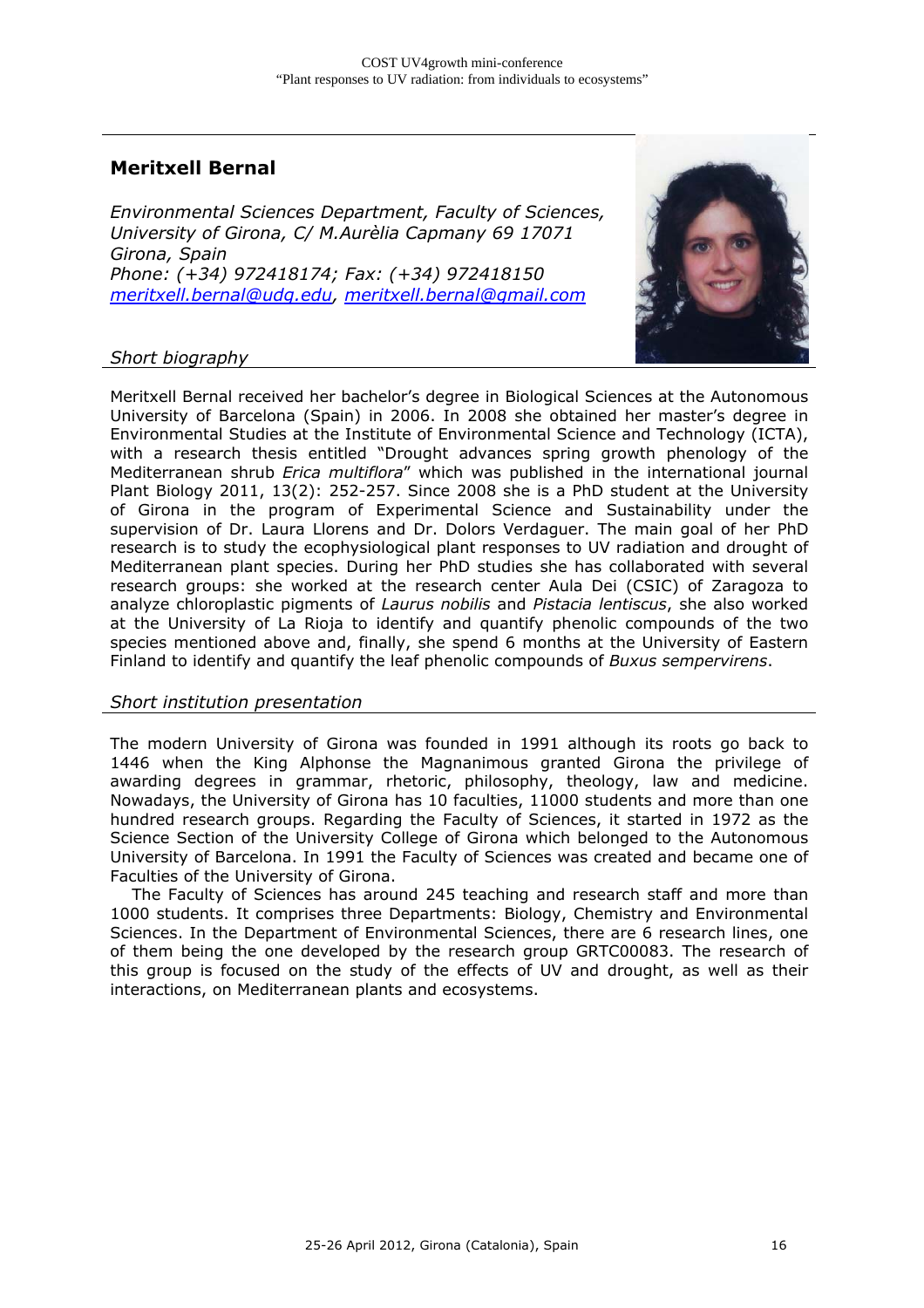*Interactive effects between UV radiation and low water availability on Laurus nobilis seedlings* 

*Meritxell Bernal<sup>1</sup>, Dolors Verdaguer1 , Jordi Badosa2 , Anunciación*  Abadía<sup>3</sup>, Joan Llusia<sup>4</sup>, Encarnación Núñez-Olivera<sup>5</sup>, Josep Peñuelas<sup>4</sup>, Laura *Llorens1*

*1 Environmental Sciences Department, Faculty of Sciences, Universitat de Girona, C/ Mª Aurèlia Campmany 69 17071, Girona (Spain), <sup>2</sup> Laboratoire de Météorologie Dynamique, Ecole Polytechnique, 91128 Palaiseau (France), <sup>3</sup> Department of Plant Nutrition, Aula Dei Experimental Station (C.S.I.C.), Apdo. 13034, 50080 Zaragoza (Spain), <sup>4</sup> CSIC-CEAB-CREAF Ecophysiology Unit, CREAF (Center for Ecological Research and Forestry Applications), Edifici C, Universitat Autònoma de Barcelona, 08193 Bellaterra (Spain), <sup>5</sup> Complejo Científico-Tecnológico, Universidad de La Rioja, Av.Madre de Dios 51, 26006 Logroño (Spain)* 

#### *ABSTRACT*

Models predict summer increases in UV radiation and drought in the Mediterranean region. Hence, to predict potential plant community changes, it is important to elucidate the combined effects of these abiotic factors on plant Mediterranean species. To achieve this goal, one-year old seedlings of *Laurus nobilis* were grown outdoors under two levels of water-addition (low and wellwatered) and three UV conditions: ambient UV, enhanced UVA or enhanced UVA+UVB (erythemally weighted UV doses were increased ≈23% above ambient).

 Low-watered plants showed a higher biomass accumulation under enhanced UVA or UVA+UVB than at ambient UV, which might be associated with an observed UVA-induced increase in water use efficiency (WUE). Under water shortage, plants grown under enhanced UVA showed, at predawn, a higher deepoxidation of the xanthophyll cycle (DEPS) than ambient plants and a lower lutein-5,6-epoxide content than ambient or enhanced UVA+UVB plants. At midday, low-watered plants grown under enhanced UVA showed a higher DEPS than those grown at ambient UV or enhanced UVA+UVB, having a lower lutein-5,6-epoxide content than those grown under enhanced UVA+UVB. Leaf content of phenols such as *p*-coumaric acid and one quercetin derivative were lower in UVA-treated plants than in ambient ones. Therefore, despite UVA-treated plants under low water availability seem to have a higher need for thermal dissipation of excess energy than ambient plants, they showed increased WUE and growth. UVB addition seems to counteract UVA effects on DEPS and on the lutein-5,6 epoxide/lutein cycle, without modifying its effects on WUE or growth.

Acknowledgements: This research was supported by the "Ministerio de Ciencia e innovación" of the Spanish government (CGL2007-64583; CGL2012-22283) and the University of Girona (SING11/3).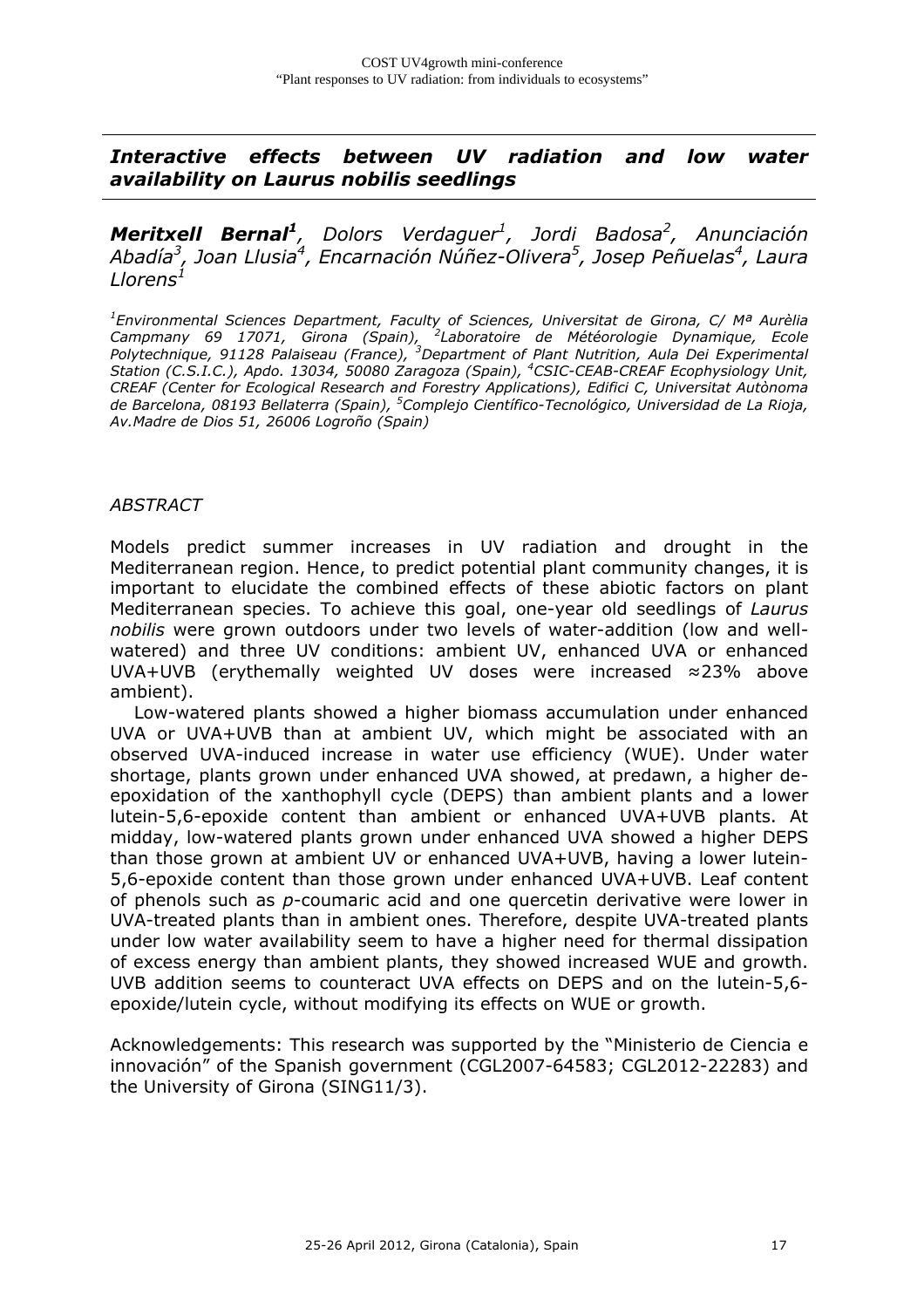## **Michal Štroch, Ph.D.**

*Faculty of Science, Ostrava University, 30. dubna 22, CZ-701 03 Ostrava, Czech Republic; CzechGlobe - Global Change Research Centre, Academy of Sciences of the Czech Republic, Bělidla 986/4a, CZ-603 00 Brno, Czech Republic;* michal.stroch@osu.cz



#### *Short biography*

Year of Birth: 1974; Education/ Position:

- B.Sc. (1995): University of Ostrava, Faculty of Science; M.Sc. (1997) and Ph.D. (2006): Palacký University in Olomouc, Faculty of Science; Research fellowship: Botanical Institute II, University of Karlsruhe, Germany, Dr. Claus Buschmann (2006) - 2000-present: Assistant professor, Faculty of Science, University of Ostrava, Czech Republic

#### Research interests:

- ecophysiology and biophysics of photosynthesis in higher plants

- study of mechanisms, by which the assimilation apparatus of higher plants responds to short-term and long-term changes of environmental factors (intensity of visible and UV radiation, air temperature)

#### Selected papers:

Štroch et al. (2004) Non-radiative dissipation of absorbed excitation energy within photosynthetic apparatus of higher plants. Photosynthetica 42: 323-337 Štroch et al. (2008) Dynamics of the xanthophyll cycle and non-radiative dissipation of absorbed light energy during exposure of Norway spruce to high irradiance. J Plant Physiol 165: 612- 622. Štroch et al. (2008) Epidermal UV-shielding and photosystem II adjustment in wild type and *chlorina f2* mutant of barley during exposure to increased PAR and UV radiation. Environ Exp Bot 64: 271-278. Štroch et al. (2010) Acclimation of Norway spruce photosynthetic apparatus to the combined effect of high irradiance and temperature. J Plant Physiol 167: 597-605

#### *Short institution presentation*

The research of the biophysics group at University of Ostrava deals with the impact of important environmental factors (radiation and its spectral quality, temperature,  $CO<sub>2</sub>$ concentration and further manifestations of climate change) on the photosynthetic apparatus of higher plants, including the mechanisms of regulation of incident radiation utilization and response of photosynthetic activity on the leaf, plant and partially canopy scales.

 The experimental background for the research is based mainly on application of biophysical optical spectroscopy techniques in the investigation of structure and function of the assimilatory apparatus and development of biochemical methods for analysis of the assimilatory apparatus components including biologically active substances. Model experiments are realized using plants exposed to defined microclimatic conditions in growth chambers at our workplace. The field studies are carried out mainly at the experimental research site of Global Change Research Centre (Academy of Sciences; Czech Republic) in Bílý Kříž (Beskydy Mountains, NE-Czech Republic, 908 m a.s.l.), using the model canopies of Norway spruce and beech cultivated under elevated and ambient  $CO<sub>2</sub>$  concentration, Norway spruce stand and experimental meadows.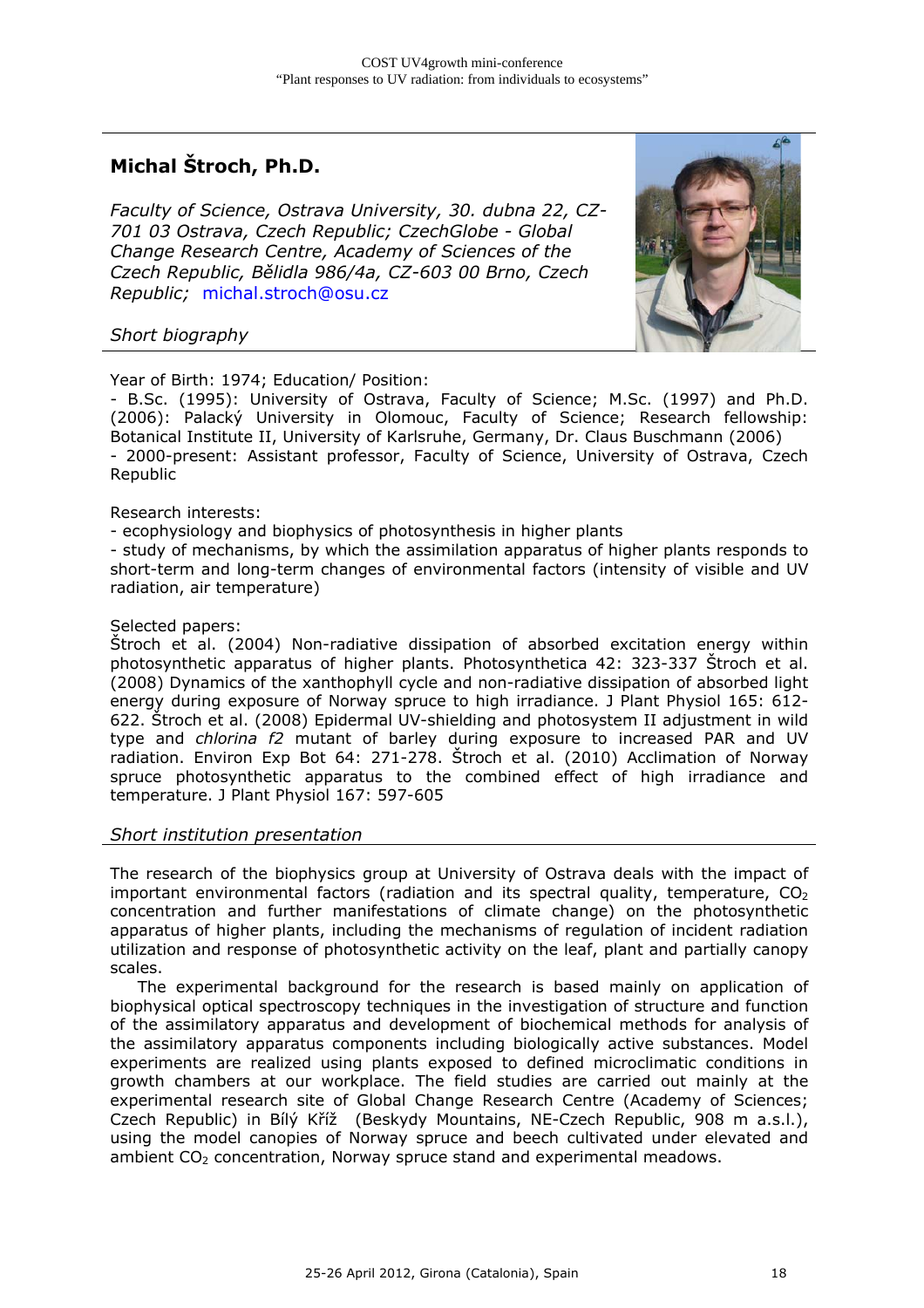*Acclimation of the assimilation apparatus to supplemental UV-A or UV-B radiation in barley plants grown under low and high PAR* 

*Michal Štroch1,2, Jakub Nezval1 , Hana Benešová1 , Ladislav Šigut2 , Václav Karlický1,2, Irena Kurasová1,2, Vladimír Špunda1,2* 

*1 Faculty of Science, Ostrava University, 30. dubna 22, CZ-701 03 Ostrava, Czech Republic, 2 CzechGlobe - Global Change Research Centre, Academy of Sciences of the Czech Republic, Bělidla 986/4a, CZ-603 00 Brno, Czech Republic* 

#### *ABSTRACT*

The acclimation response of barley (*Hordeum vulgare* L.) assimilation apparatus was examined after transfer of plants grown under low and high PAR to conditions with the same level of PAR and supplemental UV-A or UV-B radiation of different intensities. The aim was to evaluate, how the level of PAR during growth of barley plants will affect the induction of regulatory and protective mechanisms in the course of exposure to UV radiation. The presentation will be focused especially on the changes of epidermal UV-shielding, functional state of photosystem II (PSII), the capacity of  $CO<sub>2</sub>$  assimilation rate and composition of photosynthetic pigments and phenolic compounds. On the contrary to UV-B radiation, supplemental UV-A exposure on barley plants acclimated to low PAR had no negative impact on the photosynthetic apparatus function. The used UV-A spectral region (350-400 nm) can be effectively used in photosynthetic reactions, thus compensating low level of PAR. The effect of UV-A and UV-B exposure was similar in plants grown under high PAR – PSII photoinhibition observed in control plants was enhanced despite increase of photoprotective xanthophyll-cycle dependent thermal energy dissipation. We found that PAR level itself during growth of plants was a key factor determining the degree of UV-shielding. We suppose that the ability to accumulate a considerable amount of UV-screening compounds by high PAR contributes to the resistance of PSII against UV-B radiation.

Acknowledgements: This research was supported by the Grant Agency of the Czech Republic (522/09/0468), Ostrava University (SGS17/PřF/2012), projects CzechGlobe (CZ.1.05/1.1.00/02.0073) and Institute of environmental technologies (CZ.1.05/2.1.00/03.0100).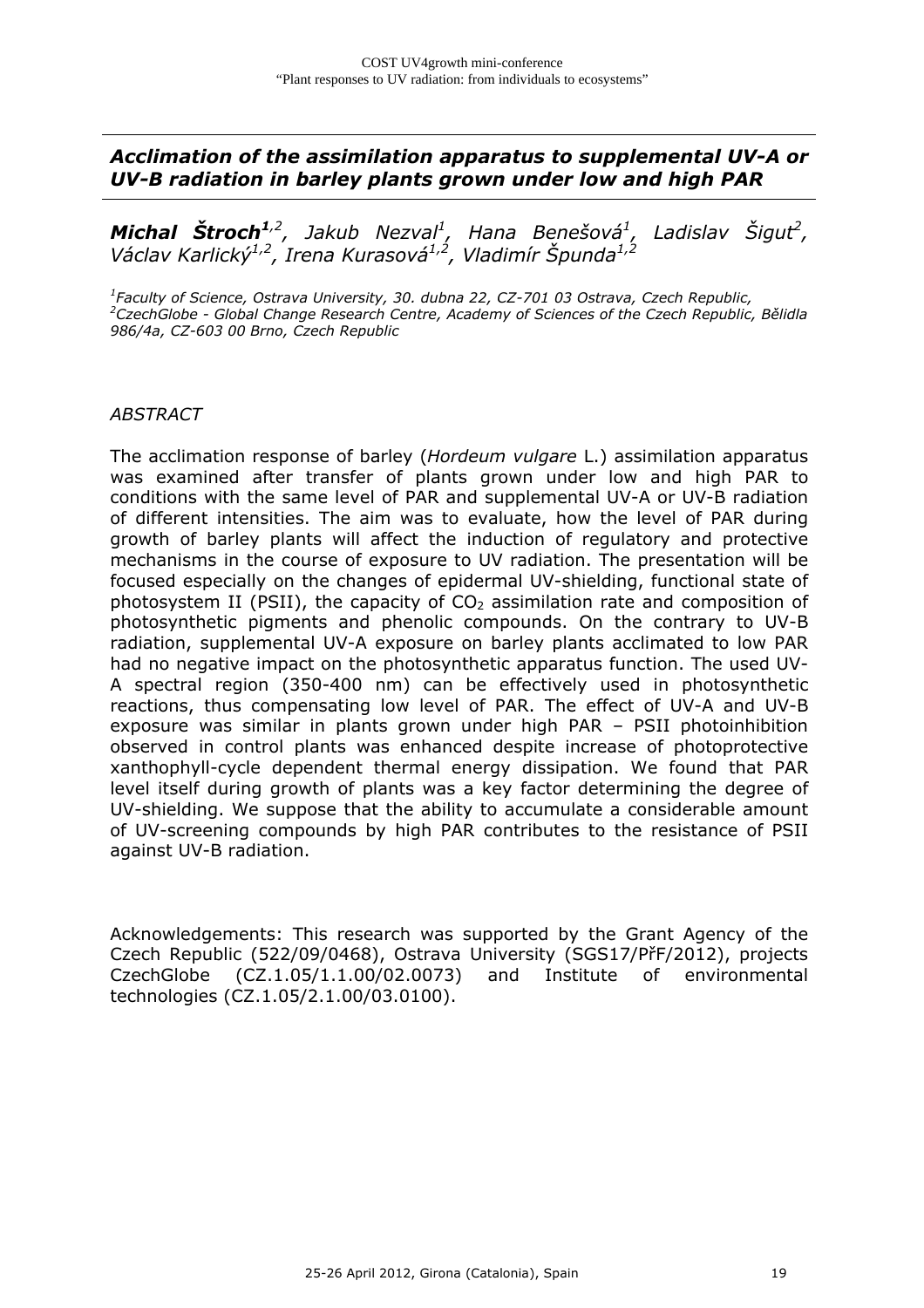## **Vladimír Špunda**

*Faculty of Science, Ostrava University, 30. dubna 22, CZ-701 03 Ostrava, Czech Republic; CzechGlobe - Global Change Research Centre, Academy of Sciences of the Czech Republic, Bělidla 986/4a, CZ-603 00 Brno, Czech Republic;* vladimir.spunda@osu.cz



#### *Short biography*

Age: 49 years; Nationality: Czech Graduated: (1986) Palacky University Olomouc, Faculty of Science; Specialization: biophysics and chemical physics; Present position: Assoc. Professor, Head of Department, Department of Physics, Faculty of Science, University of Ostrava

Research field: chlorophyll *a* fluorescence, biophysics of photosynthesis, biophysical plant ecophysiology;

Main research projects (last five years):

2007 – 2009: Acclimation of the Norway spruce photosynthetic apparatus to changes of incident solar radiation. GACR:522/07/0759; 2009 – 2012: Dynamics and variability of epidermal UV-shielding and carotenoid-mediated photoprotection in higher plants due to radiation environment changes. GACR:522/09/0468

Recent papers:

Štroch M, Vrábl D, Podolinská J, Kalina J, Urban O, Špunda V (2010) Acclimation of Norway spruce photosynthetic apparatus to the combined effect of high irradiance and temperature. J Plant Physiol 167: 597-605.

Karlický V, Podolinská J, Nadkanská L, Štroch M, Čajánek M, Špunda V (2010) Pigment composition and functional state of the thylakoid membranes during preparation of samples for pigment-protein complexes separation by nondenaturing gel electrophoresis. Photosynthetica 48: 475-480.

Klem K, Ač A, Holub P, Kováč D, Špunda V, Robson MT, Urban O (2012) Interactive effects of PAR and UV radiation on the physiology, morphology and leaf optical properties of two barley varieties. Environmental and Experimental Botany 75: 52– 64.

#### *Short institution presentation*

Biophysics Group at the Department of Physics, Ostrava University: The group has 6 members. The research deals with the impact of important environmental factors (radiation and its spectral quality, temperature,  $CO<sub>2</sub>$  concentration and further manifestations of climate change) on the photosynthetic apparatus of higher plants, from the mechanisms of regulation of incident radiation utilization towards responses of photosynthetic activity on the leaf, plant and partially canopy scales.

 Experimental background is based mainly on application of biophysical optical spectroscopy techniques in the investigation of structure and function of the assimilatory apparatus and development of biochemical methods for analysis of assimilatory apparatus components including biologically active substances. Model experiments are realized using plants exposed to defined microclimatic conditions in growth chambers at our workplace. The field studies are carried out mainly in co-operation with Global Change Research Centre AS CR at its Experimental research site Bílý Kříž (using the model canopies of Norway spruce and beech cultivated under elevated and ambient CO2 concentration, Norway spruce stand and experimental meadows).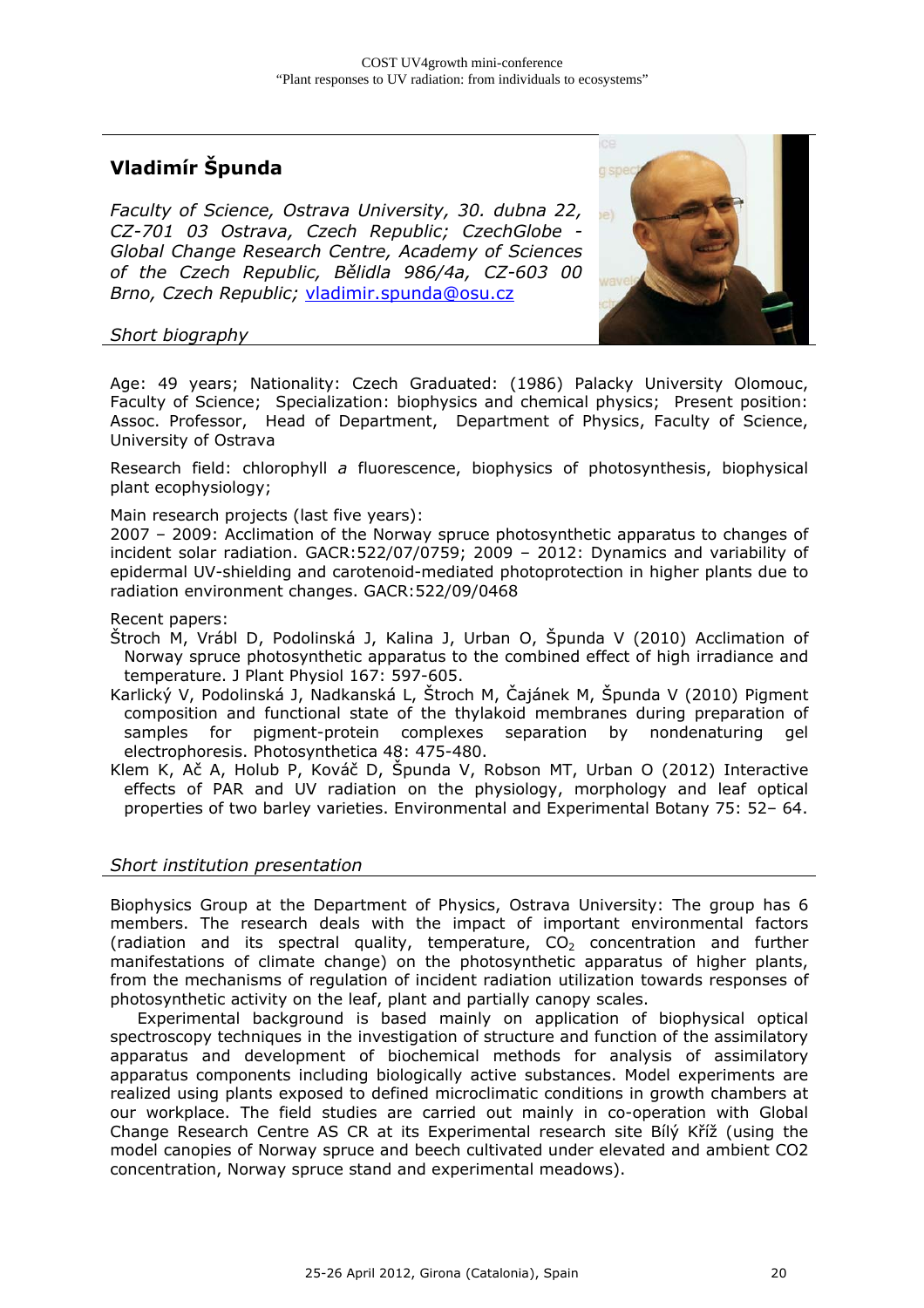## *Flexibility of the xanthophyll cycle mediated photoprotection and UV-screening efficiency after removal of stressful radiation conditions*

**Vladimír Špunda<sup>1,2</sup>,** Michal Štroch<sup>1,2</sup>, Jakub Nezval<sup>1</sup>, Hana Benešová<sup>1</sup>, *Ladislav Šigut 1,2, Václav Karlicky1,2, Irena Kurasova1,2* 

<sup>1</sup> Faculty of Science, Ostrava University, 30. dubna 22, CZ-701 03 Ostrava, Czech Republic;<br><sup>2</sup> Czech Cloba, Clobal Change Research Centre, Academy of Sciences of the Czech Republic, Bělidla *CzechGlobe - Global Change Research Centre, Academy of Sciences of the Czech Republic, Bělidla 986/4a, CZ-603 00 Brno, Czech Republic* 

#### *ABSTRACT*

Acclimation of spring barley (*Hordeum vulgare* L.) assimilation apparatus to high PAR level in absence of UV radiation and/or low PAR together with moderate UV-B radiation (that the plants can survive) result in both increased capacity of the xanthophyll cycle mediated photoprotection and enhanced UV-screening efficiency as compared to plants grown at low PAR.

 However, considerably less information is available on the response of assimilatory apparatus after (1) PAR reduction and/or (2) removal of supplemental UV-B radiation, regarding the flexibility of mentioned protective processes. Therefore, we have studied the response of barley plants grown from seeds for 8 days: (1) at high PAR (1000  $\mu$ mol.m<sup>-2</sup>.s<sup>-1</sup>) followed by reduction of PAR to low level  $(50 \text{ µmol} \cdot \text{m}^{-2} \cdot s^{-1})$ ; (2) at low PAR with supplemental UV-B radiation  $(0.05 \, W.m^{-2})$  and then the UV-B sources were switched-off. Particularly, composition of photosynthetic pigments and phenolic compounds, the efficiency of UV-shielding and the regulation of light utilization within PS II were examined for 6 following days. The main aim of these experiments was to test the hypothesis that, not depending on the cause of induction, the efficiency of UV-shielding remains almost unaffected after removal of the radiation stress, whereas the xanthophyll cycle mediated photoprotective regulation of PS II function flexibly adjusts within several days to the level typical for the control plants grown under low PAR.

*Acknowledgements: This research was supported by the Grant Agency of the Czech Republic (522/09/0468), projects CzechGlobe (CZ.1.05/1.1.00/02.0073), Institute of Environmental Technologies (CZ.1.05/2.1.00/03.0100) and Ostrava University (SGS17/PřF/2012).*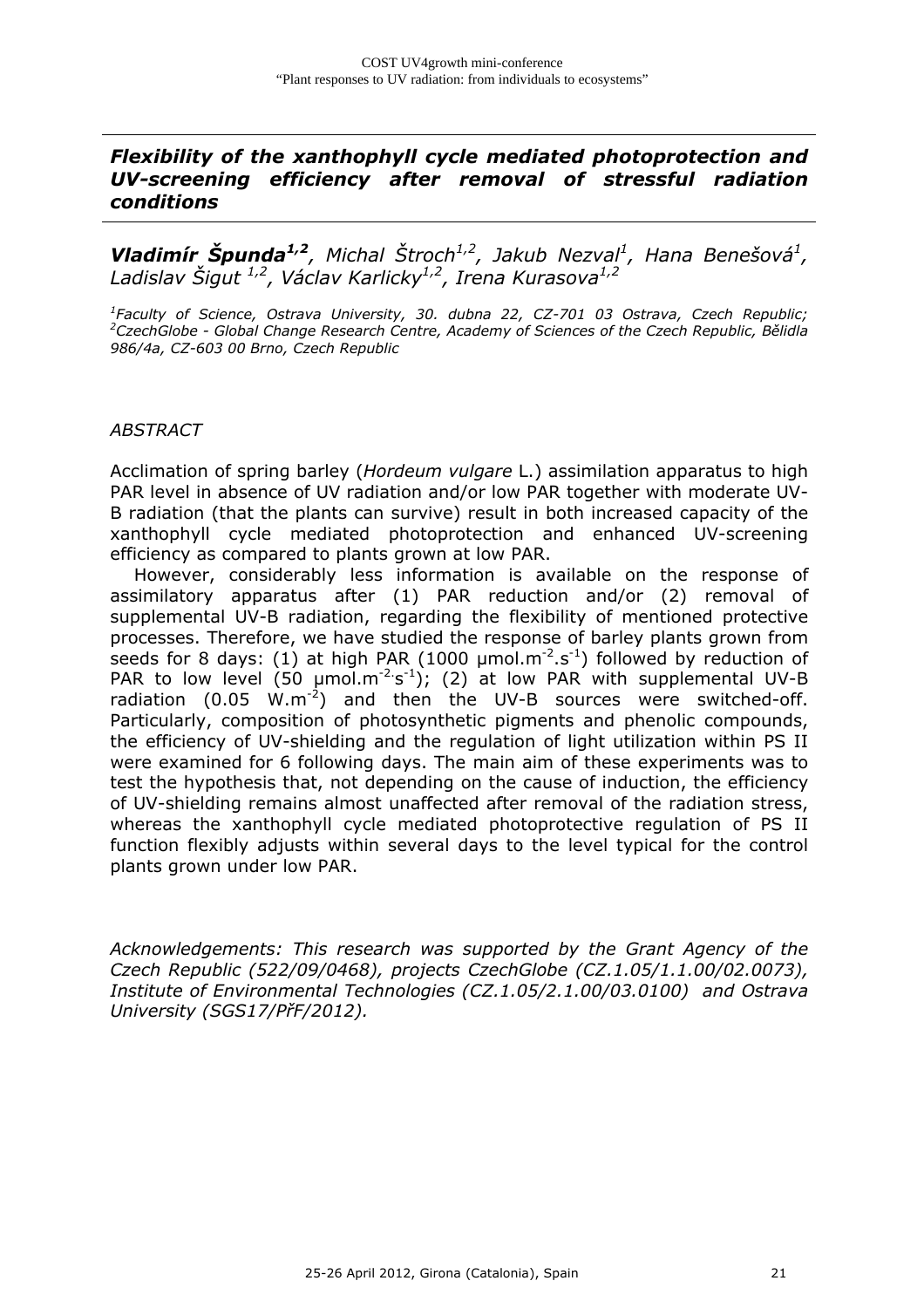## **Jorunn E. Olsen**

*Department of Plant and Environmental Sciences, Norwegian University of Life Sciences, N-1430 Aas, Norway jorunn.olsen@umb.no*



#### *Short biography*

Jorunn E. Olsen is professor in plant physiology at Department of Plant and Environmental Sciences at the Norwegian University of Life Sciences.

Her main area of interest is plant developmental physiology, particularly with respect to climatic responses/climatic adaptation, emphasizing light and temperature sensing and signaling, including hormone physiology.

The main processes studied in recent years have been thermoperiodic control of shoot elongation in herbaceous (model) plants and control of bud dormancyrelated processes in trees. Currently also interactive effects of UV-B and temperature on plant morphology are investigated.

#### *Short institution presentation*

The Norwegian University of Life Sciences (formerly Agricultural University of Norway) has approximately 3500 students, mainly within life sciences, technology and social sciences including economy. The life sciences include agriculture, horticulture, forestry, fish farming, food science and basic sciences such as plant and animal biology, ecology, genetics, microbiology and chemistry. Department of Plant and Environmental Sciences, which has about 200 employees in total, includes basic and applied plant sciences, soil sciences, geology and environmental chemistry.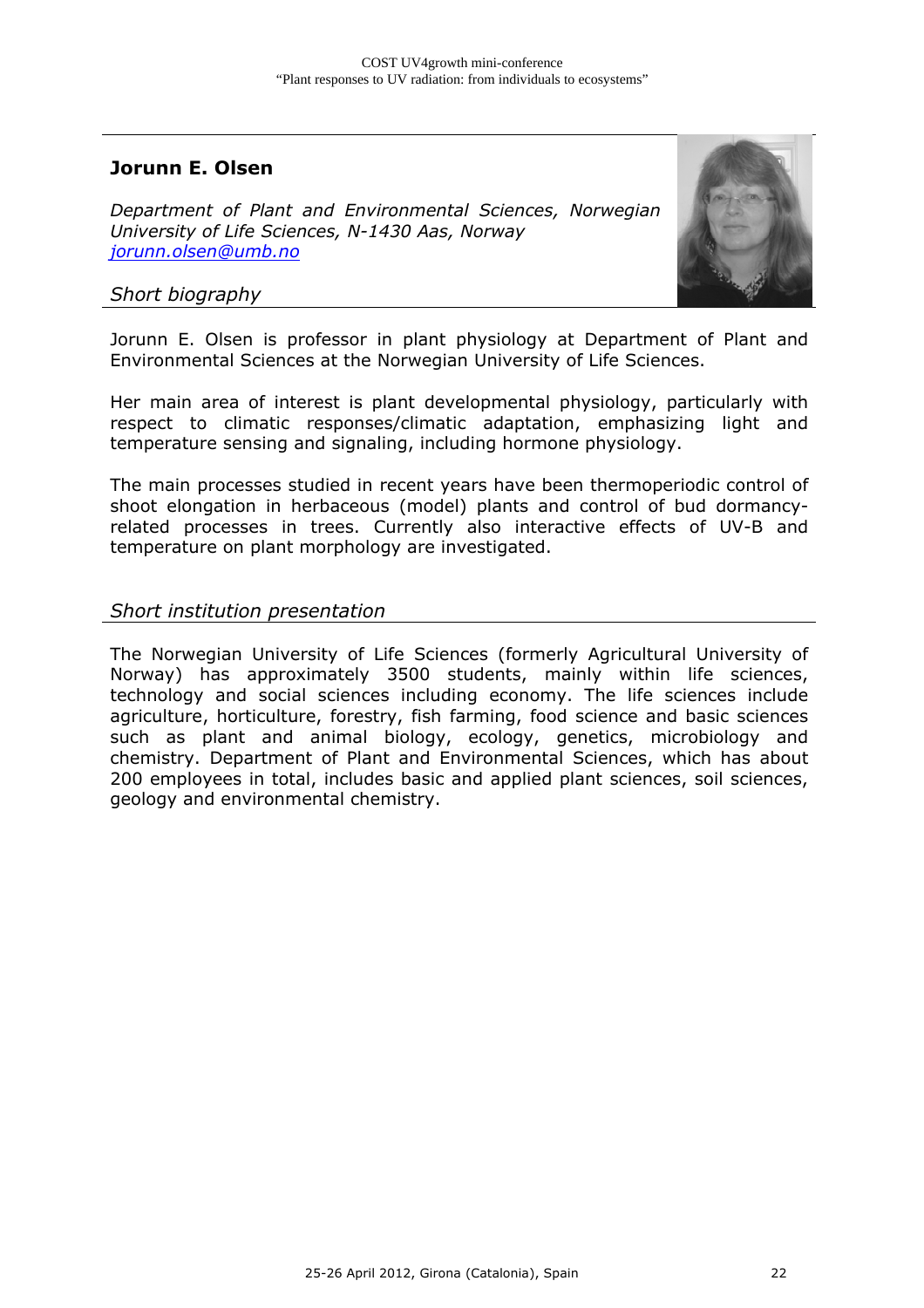## *Interactive effect of temperature and UV-B in control of plant morphology*

*Amsalu Gobena Roro, Micael Wendell, Jon Anders Stavang, Sissel Torre, Jorunn E. Olsen*

*Department of Plant and Environmental Sciences, Norwegian University of Life Sciences, N-1430 Aas, Norway* 

#### *ABSTRACT*

Upon global warming not only seasonal changes and increased temperature instabilities are expected, but also changes in diurnal temperature patterns with increasing night temperatures. This will affect plant growth, also since plants respond differently to temperature in light and darkness. Also, interactive effects between altered temperatures and environmental factors such as UV-B radiation and irradiance can be expected. Furthermore, responses to environmental factors can be exploited in the greenhouse industry to produce compact plants with limited use of harmful chemical growth retardants, thus obtaining more sustainable plant production.

 We have demonstrated that the effect of temperature alteration in light on elongation growth in pea (*Pisum sativum*) and *Arabidopsis thaliana* is linked to transcriptional regulation of a gibberellin (GA)-inactivating gene (*GA2ox*). A temperature change in the night affects elongation less and does not affect *GA2ox* transcript levels. The aim of our present studies is to improve our understanding of how temperature interacts with different light climate parameters in regulation of morphology. The effect of lowered temperature on inhibition of shoot elongation was strongly enhanced in pea when irradiance was also increased. This was linked to additional stimulation of GA inactivation, apparently through enhanced activity of photomorphogenesis-related signaling. Daily periods of UV-B-exposure reduced shoot elongation in pea, and this response was substantially enhanced when UV-B was given in combination with a temperature reduction. As part of our investigations of the action of UV-B radiation and its interaction with temperature, hormone profiling during such treatments are carried out and will be discussed.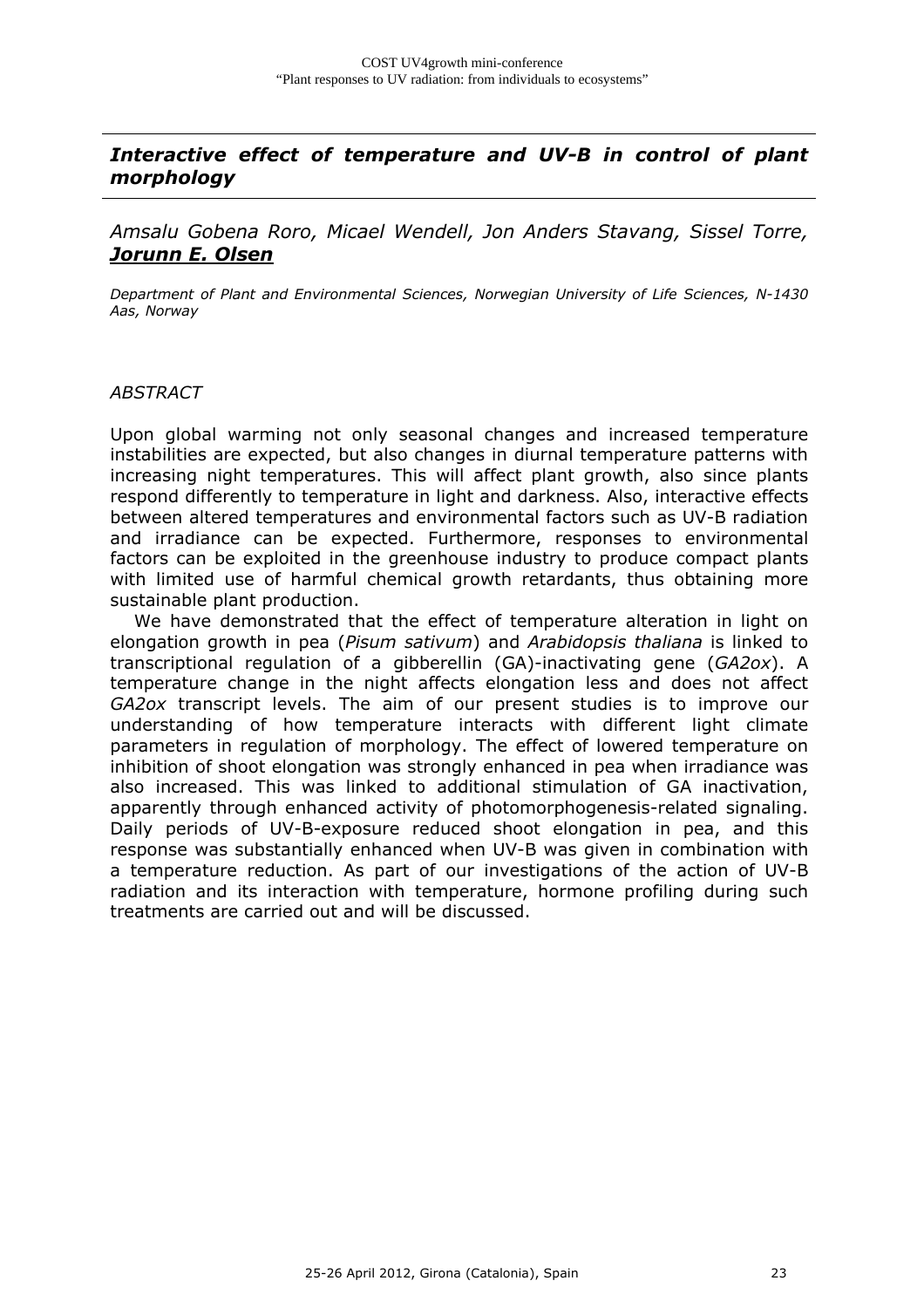## **Alberto Fereres**

*ICA-CSIC, Spanish Research Council. Calle Serrano 115. 28006 Madrid. Spain* 

*a.fereres@csic.es*

#### *Short biography*



Alberto Fereres, born 1959. Professor of the **Spanish Research Council (Consejo Superior de Investigaciones Cientificas, CSIC) at** ICA-CSIC**, Madrid, Spain.** MSc, **Purdue University**, Indiana, USA (1987)**.** Doctorate in Agricultural Engineering, Agricultural Engineering School of Madrid, Polytechnic University (1988). Post-doctoral visiting scientist at University of California, Riverside. 1989. Sabbatical: w/Professor M. Irwin. University of Illinois, Urbana, Champaign. USA (1997). Research Scientist at National Institute of Agricultural Research, INIA (1988-1990). Research Scientist at CSIC (1990-2004). Published 140 scientific papers and 20 book chapters on biology and ecology of aphids, aphid-virus-plant interactions, insect probing and feeding behavior, host plant resistance to insects and pest management of insect vectors of plant disease.

Other activities: Vice-director of the Center of Environmental Sciences of the CSIC. (1999-2001). Director of the Institute of Agricultural Sciences (ICA-CSIC) (2006-2011) and Director of the Center of Environmental Sciences (CCMA-CSIC) (2009-2011). Chairman of the International Committee of Plant Virus Epidemiology (ICPVE), part of the International Society of Plant Pathology (ISPP) (2007- to present). Associate coordinator of the Scientific Panel of Agricultural Sciences of CSIC (2004-2008). Member of the Steering Committee of the European Science Foundation programme entitled: "Behavioural Ecology of Insect Parasitoids – from theoretical approaches to field applications (BEPAR)" (2005-2009).

#### *Short institution presentation*

Instituto de Ciencias Agrarias del CSIC (Institute of Agricultural Sciences at CSIC) (ICA-CSIC) was born in 2006 after a long process of restructuration of the Center of Environmental Sciences of the Scientific Research Council (CSIC). It is located in downtown Madrid in a 10-story tower constructed in 1959 by the architect Miguel Fisac and catalogued as a building of historical-artistic interest. The building was internally rebuilt in 2009 with modern laboratories and excellent infrastructures. The availability of the Research Station La Poveda located at 23 km away allows researchers to conduct experimental work under field conditions.

 The scientific structure of ICA includes two complementary areas: Environmental Contamination and Sustainable Crop Protection.

 The research lines include urban and industrial waste recycling, evaluation and remediation of contaminated soil and water. Madrid, a large producer of urban and industrial wastes and toxic pollutants and a broad spectrum of industrial companies, makes the ICA an ideal place to work on these topics.

 In the area of Crop Health and Protection, the ICA conducts research weed ecology, precision agriculture, pest management, host plant resistance to nematodes and insects, plant-insect interactions and plant pathogen-vector. The reduction in the use of agrochemicals has become a commonly accepted goal in all European countries and constitutes a central objective of ICA.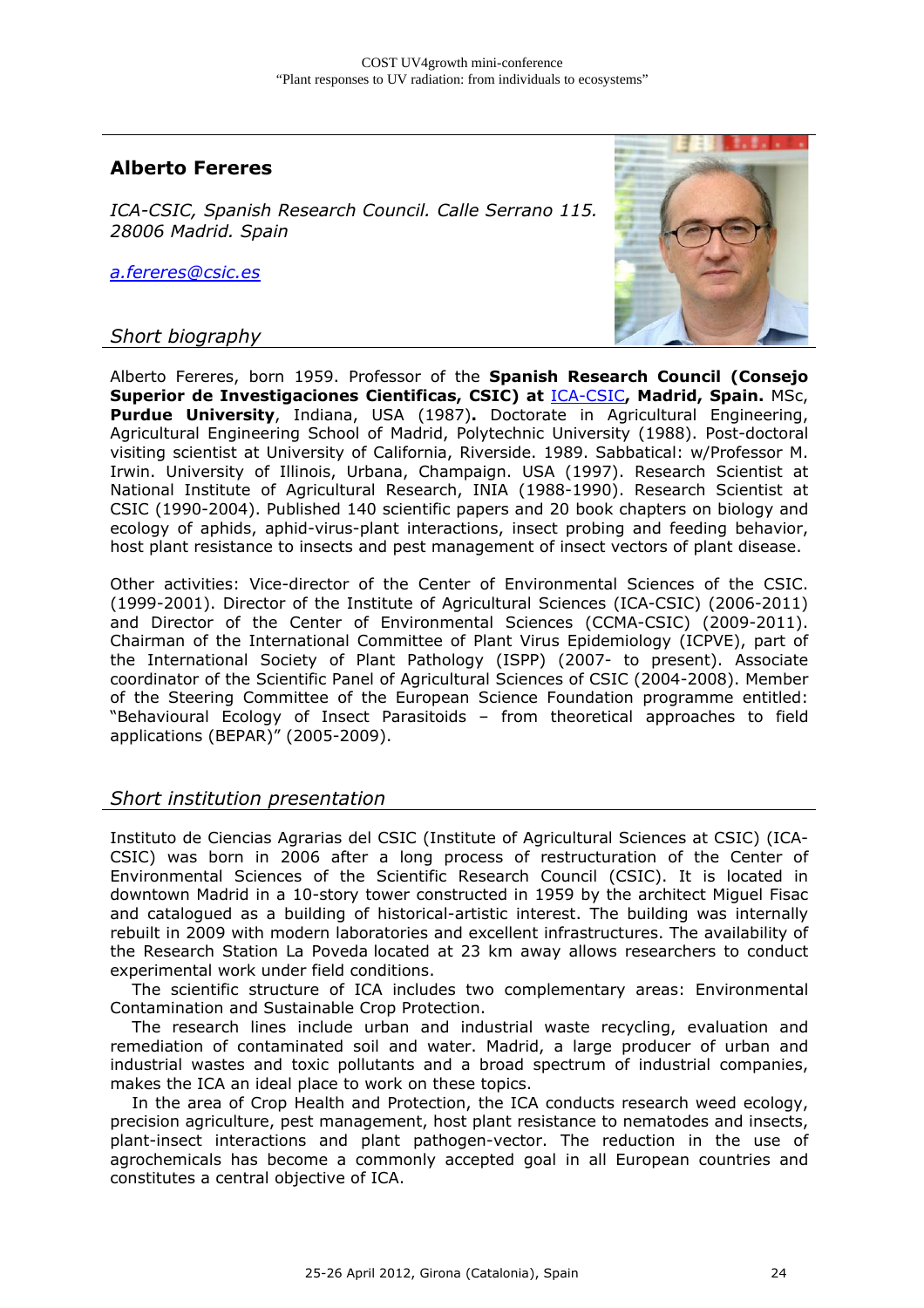## *Insect behaviour and management options under UV-deficient enclosures*

#### *Alberto Fereres, Beatriz Dader, Saioa Legarrea, Aranzazu Moreno*

*ICA-CSIC, Spanish Research Council. Calle Serrano 115. 28006 Madrid. Spain* 

#### *ABSTRACT*

UV radiation affects insect behavior in many different ways including orientation, navigation, host finding, feeding and interaction between the sexes. Insects have photoreceptors within their compound eye to perceive wavelengths in the UV-A and UV-B range as well as in the visible and far red radiation. It is well known that UV radiation stimulates insect takeoff and visible green-yellow radiation favors landing and settling. Changed UV radiation regimes may alter the behavior and performance of herbivorous insects both directly and indirectly, by modifying host plant traits.

 Plastic films and nets provide and efficient way to control light quality and intensity within greenhouse environments. Insect vision can be manipulated by using UV-blocking cladding materials for the purpose of managing pests and limiting the spread of insect-borne virus diseases. We will report the impact of UV-absorbing plastic films and nets on the population density and spread of pests (aphids, whiteflies, thrips and lepidopterans) and insect-transmitted virus diseases (LMV, CMV, TSWV) of horticultural crops. We will also report on how the flight and host finding ability of some insect pests and their natural enemies is altered under UV-deficient environments. Aphids reduced their fecundity, population growth rate and spread on lettuce plants grown under a UV-deficient environment. Also, the population density of thrips and the incidence of thripsborne viruses were reduced under UV-absorbing plastic films. Reducing ambient UV-light impaired the ability of *Myzus persicae* and *Aphidius colemani* to start their flight and locate their targets. Other insects such as *Tuta absoluta* and *Sphaerophoria rueppellii* were not so sensible to UV-deficient environments.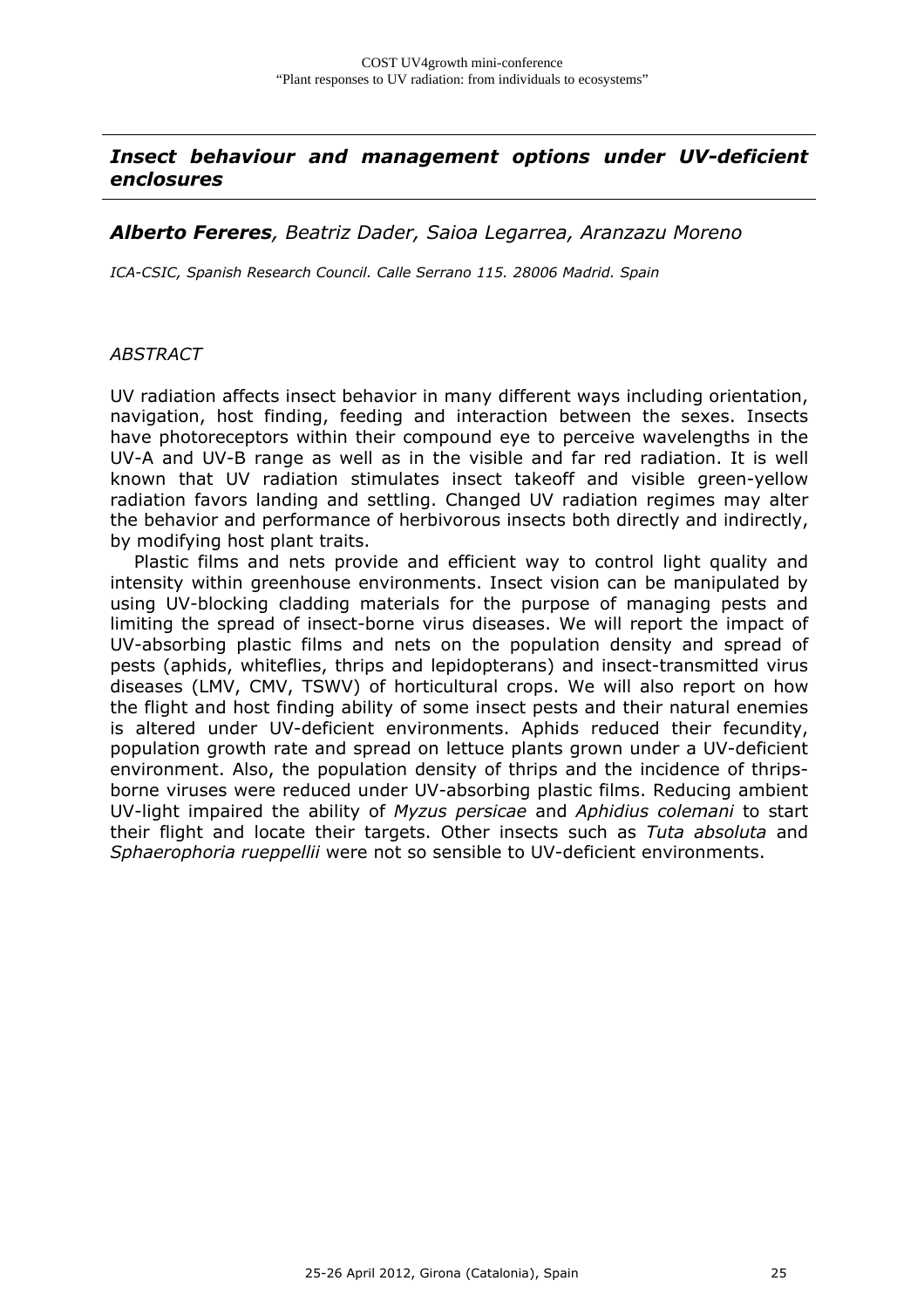## **Inga Mewis**

*Research Associate, Quality Department Leibniz-Institute of Vegetable and Ornamental Crops Großbeeren/Erfurt e.V. Theodor-Echtermeyer-Weg 1 14979 Großbeeren Fon +49 (0)33701-78244; Fax +49 (0)33701-55391 inga@entomology.de*



#### *Short biography*

Educational background

1998 Diploma in Biology, Free University Berlin, Germany

2001 PhD. in chemical ecology and entomology, Free University Berlin/Technical University Munich, Germany. Cooperation with Central Luzon State University, **Philippines** 

Professional experience

- 2001–2004 Postdoctoral Fellow in the Chemical Ecology Lab., Department of Entomology, Pennsylvania State University, USA.
- 2003/04/05 Visiting Scientist, Max-Planck Institute for Chemical Ecology (MPI), Jena, Germany.
- 2004–2009 Research associate and lecturer, Humboldt University Berlin, Faculty for Agriculture and Horticulture, Division Urban Plant Ecophysiology

#### Major research areas

Chemical plant defence and integrated pest management: I am interested in chemical compounds which mediate ecological interactions of herbivores, pathogens, and plants and how they are influenced by abiotic factors such as UV-B and water stress. Here I am focussing on the plant defensive response to different specialized insect herbivores and implications of changes within secondary metabolites on human health.

#### *Short institution presentation*

The Leibniz-Institute of Vegetable and Ornamental Crops Großbeeren/Erfurt e.V. (IGZ) works on the scientific base of ecologically meaningful and also effective production of horticultural products. Horticultural products should be of high quality, originated by an environmentally friendly cultivation and have to meet the consumer's demands. Vegetable plants are the basis for a valuable diet and various food trends as vegetablebased food can both: taste well and be healthy. Thereby our research supports sustainability, competitiveness of growers and tailored vegetable quality according to consumer desires.

Regarding consumer preferences in vegetable products, elicitor treatments may be used to obtain vegetables enriched with secondary plant metabolites for sale as fresh market products or used as bioactive additives for functional foods and supplements, thereby promoting higher consumption of these health-promoting substances.

 $\frac{162}{2}$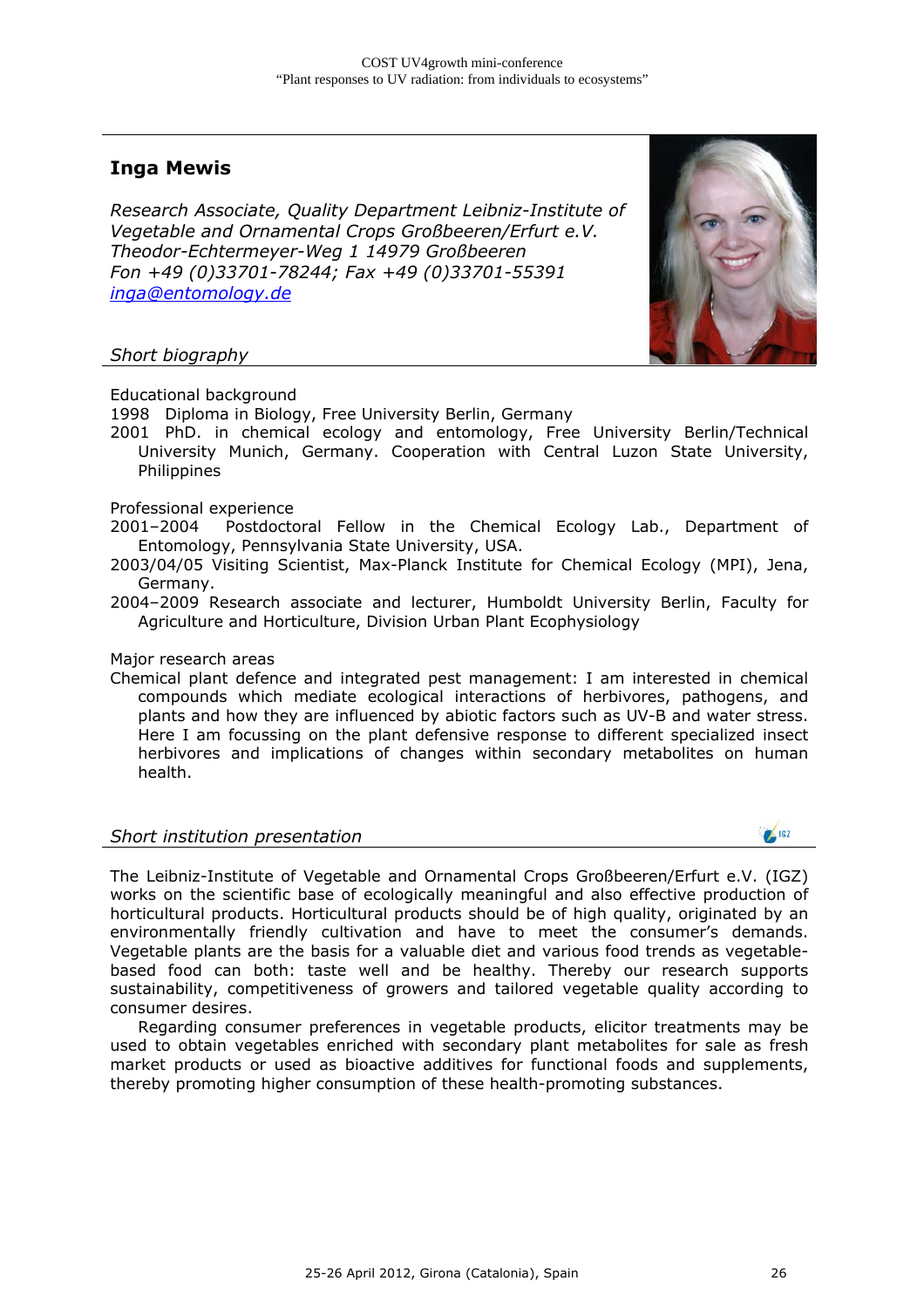## *UV-B irradiation changes specifically the secondary metabolite profile in broccoli sprouts and Arabidopsis – Induced signaling overlaps with defense response to biotic stressors*

 $\boldsymbol{I}$ nga Mewis<sup>1</sup>, Rita Zrenner<sup>1</sup>, Angelika Krumbein<sup>1</sup>, Christian Ulrichs<sup>2</sup>, Erich *Glawischnig3 , and Monika Schreiner1*

<sup>1</sup> Leibniz-Institute of Vegetable and Ornamental Crops Großbeeren/Erfurt e.V., Department of *Quality, Theodor-Echtermeyer-Weg 1, 14979 Großbeeren, Germany; <sup>2</sup> Humboldt-Universität zu Berlin, Faculty for Agriculture and Horticulture, Division Urban Plant Ecophysiology, Lentzeallee 55-57, 14195 Berlin, Germany; 3 Lehrstuhl für Genetik, Technische Universität München, Emil-Ramann-Str. 8, 85350 Freising, Germany* 

#### *ABSTRACT*

UV-B effects on plant biochemistry have been usually associated with increases in phenolic compounds. However, little is known about UV-B mediated changes on other non-volatile secondary metabolites in Brassicaceae which contribute to the plant defenses against their enemies. Ecological relevant low to moderate UV-B doses (0.3 - 1 kJ  $m^{-2}$  d<sup>-1</sup>) were applied to sprouts of the important vegetable crop *Broccoli oleracea* var. *italica* (broccoli) and *Arabidopsis thaliana*  and elicited especially the accumulation of 4-methoxy-indol-3-ylmethyl glucosinolate and 4-methylsulfinylbutyl glucosinolate. Furthermore in *A. thaliana*, UV-B induced pronounced increases in levels of the phytoalexin camalexin involved in plant defense response to necrotrophic pathogens. The accumulation of secondary metabolites in broccoli sprouts and *A. thaliana* were related to transcriptional responses in Agilent one color microarray analyses. Corresponding to the accumulation of defensive metabolites, transcript of genes associated with salicylate and jasmonic acid signaling pathways increased. Interestingly, the UV-B induced up-regulation of the most responsive genes in broccoli sprouts was very similar to plant response induced by fungal and bacterial pathogens. Furthermore, the *Brassica* microarray data revealed a remarkable UV-B mediated induction of potential gene orthologous to genes of *A. thaliana* which are involved in the biosynthesis of camalexin. Concomitantly, plant pre-exposure to moderate UV-B doses had negative effects on the performance of the specialist caterpillar *Pieris brassicae* and the population growth of the generalist aphid *Myzus persicae* in broccoli sprouts and *A. thaliana*. However, the generalist performance of *Spodoptera exigua* and disease progression of two pathogens was promoted after plants pre-exposure to UV-B.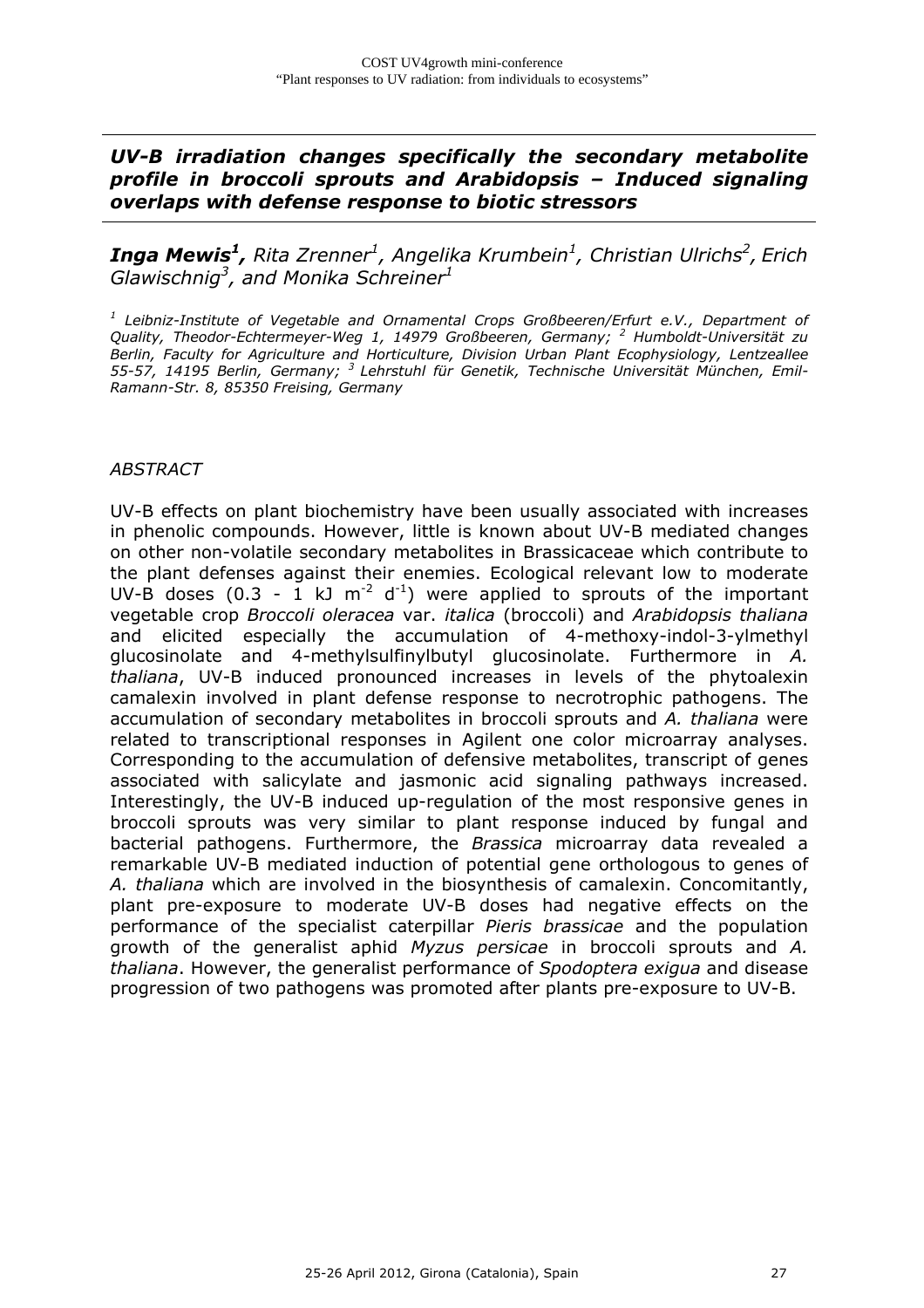## **Sara Mela**

*Institute of Biological Environmental and Rural Sciences, Aberystwyth University, Ceredigion, SY23 3DA, WALES, UK. sem7@aber.ac.uk*



#### *Short biography*

Sara Mela is a first year PhD student at Aberystwyth University, studying the effects of visual cues – particularly ultraviolet wavebands – on insect behaviour. She graduated from Aberystwyth in 2011, with an undergraduate degree in Zoology and Microbiology. During her degree, she spent a year on a student internship in the Netherlands, working with Unilever's Exploratory Microbial Sciences Group. She contributed to crossdisciplinary research looking at the role of microbial populations in human gut health and immunology.

Supervised by Dr Dylan Gwynn-Jones and Dr Roger Santer at Aberystwyth, Sara's current research is funded by Knowledge Economy Skills Scholarships (KESS) and in partnership with AgriSense UK. Using whitefly (Family *Aleyrodidae*) and aphid (Family *Aphididae*) species as models, they aim to characterise visual and chemical properties of stimuli naturally attractive stimuli, and relate specific visual cues to landing and feeding initiation in phytophagous insects.

#### *Short institution presentation*

The Institute of Biological, Environmental and Rural Sciences (IBERS) is a world class award winning research and teaching centre at Aberystwyth University. IBERS is an internationally recognised centre of excellence and students' choice for the study of biological, environmental and rural sciences. IBERS is a new venture that has brought together staff from the Institutes of Rural

 Sciences and Biological Sciences at Aberystwyth University, and the Institute of Grassland and Environmental Research (IGER). Around 300 research, teaching and support staff conduct basic, strategic and applied research in biology from the level of genes and other molecules to the impact of climate change and bio-energy on sustainable agriculture and land use.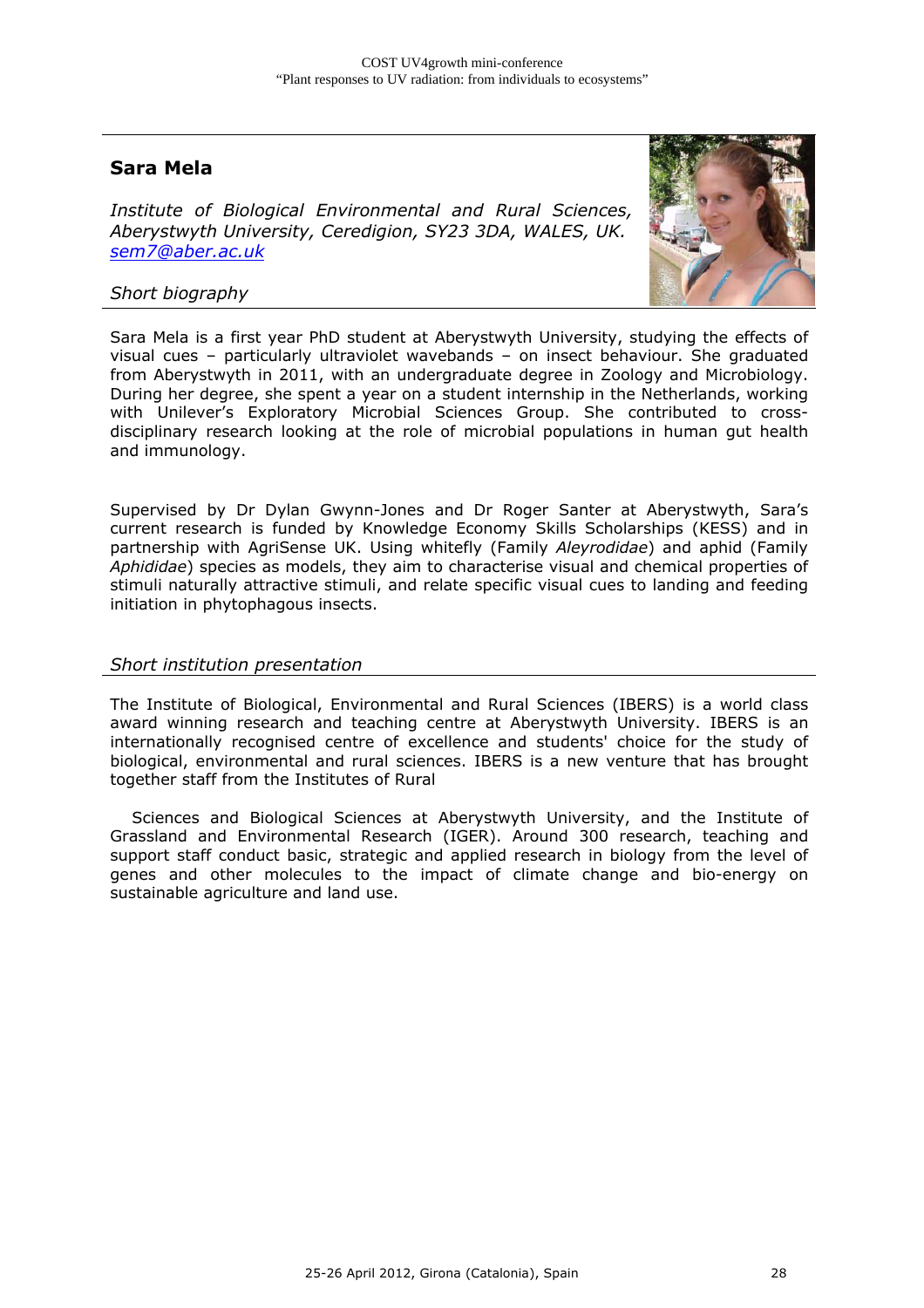## *Shedding Light on Insect Behaviour: The Role of UV in Herbivore-Plant Interactions*

*Sara Mela, Roger Santer, Dylan Gwynn-Jones, Charles Phillips and Owen Jones* 

*Institute of Biological Environmental and Rural Sciences, Aberystwyth University, Ceredigion, SY23 3DA, WALES, UK.* 

#### *ABSTRACT*

Insect herbivores inflict serious damage on wild plant species and domestic crops. Visual signals are amongst the primary tools that insects use to locate potential plant hosts, providing key information during initial host detection and selection. There is significant interest in understanding the influence of light cues on herbivore behaviour and insect perception of lower wavelength ultraviolet (UV) radiation.

This talk will consider the role of UV wavelengths in insect pest behaviour. Many insects use UV cues to guide flight, and radiation composition may affect plant host location by herbivorous species. Sources that emit strongly in UV may contribute to insect orientation, defining the contrast between vegetation and the horizon. Surfaces that reflect UV can also guide behaviour; however, this mechanism is not well-defined. Differences between sources of UV emission and reflection will be discussed, and hypotheses proposed regarding their distinct roles in insect behaviour.

Many insect pests exist in the glasshouse environment, where UV-opaque cladding often reduces the quantity and quality of UV radiation compared to the external environment. As UV cues may guide insect flight, orientation and foraging, these behaviours may be altered specifically under glasshouse conditions. Polyphagous insects, such as aphid and whitefly species, are often found in glasshouses in temperate regions. These species will be discussed as potential models to understand how UV signals integrate with other visual information to guide behavioural responses under glasshouse and natural conditions.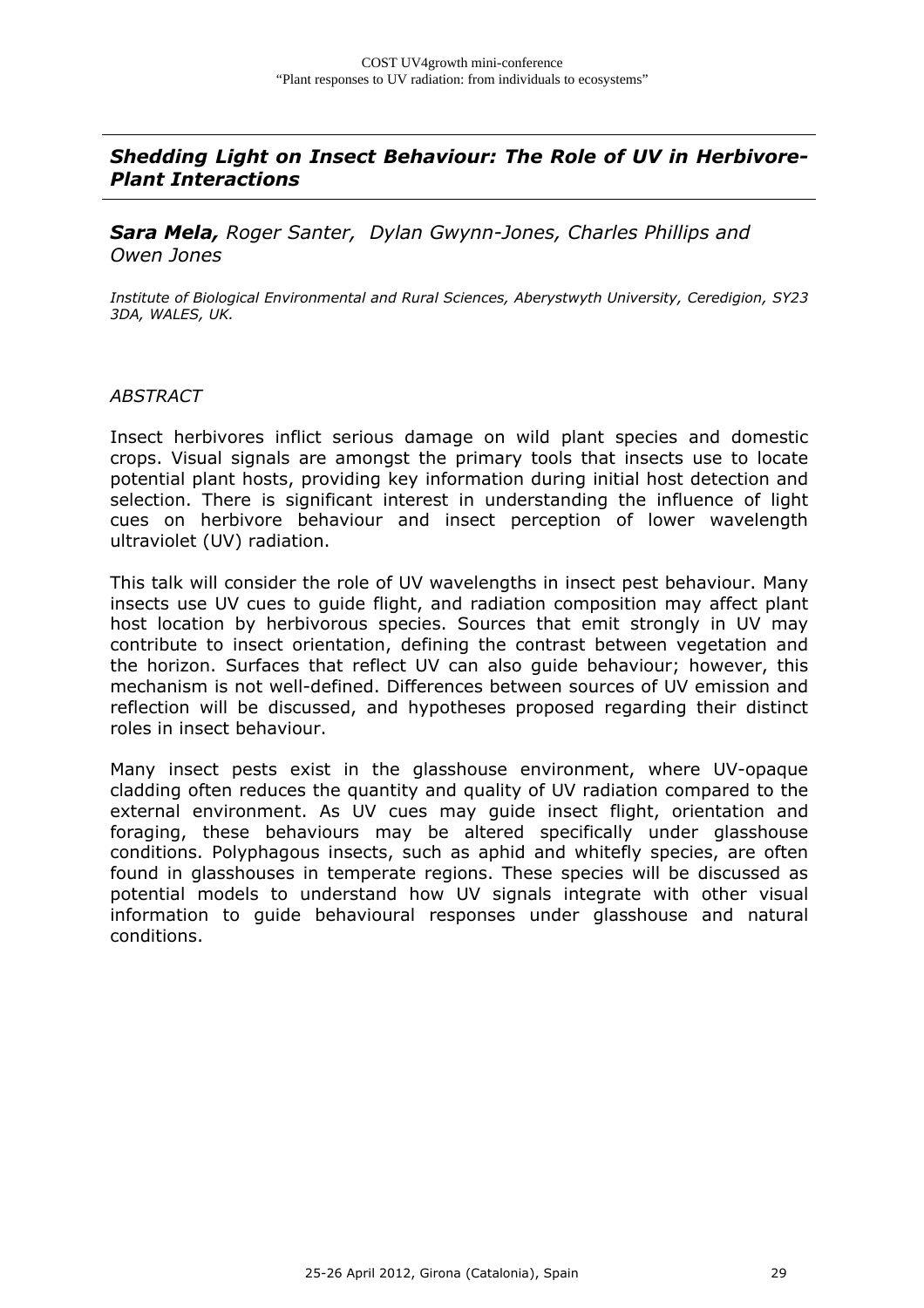## **Jason J. Wargent**

*Institute of Natural Resources, Massey University, Private Bag 11222, Palmerston North 4442, New Zealand. j.wargent@massey.ac.nz; inr.massey.ac.nz/*



#### *Short biography*

Senior Lecturer, Massey University, New Zealand

My research is principally focussed on understanding plant physiological and molecular responses to environmental factors, principally ultraviolet (UV) radiation. Whilst plant responses to UV are numerous, comparatively little is understood regarding the possible exploitation of such endpoints to drive quality within modern crop production. One of our current experimental models is based upon the use of light-modifying technologies including approaches such as protective crop claddings, supplementary lighting, and canopy management tools, and our focus is on understanding various plant response mechanisms to UV which could contribute to aspects of crop quality. We are also interested in other implications of UV/plant response, particularly within the context of sustainable cropping technologies, such as plant/herbivore and plant/disease interactions. Whilst much of our work is focused in an applied context, little is known regarding events related to UV-B specific perception and signalling patterns, and we have been investigating putative mechanisms and subsequent whole-plant responses using various approaches in collaboration with other researchers.

#### *Short institution presentation*

Massey University is one of New Zealand's leading educational institutions. Massey is a state funded university, with a proud 70-year tradition of academic excellence and a strong national and international reputation. Our three city-based campuses across New Zealand cater for some 19,000 local and international students, and an additional 18,000 New Zealand students also study by distance education. Staff in many focus areas is internationally renowned, and leading edge research is being undertaken across all three campuses, including the areas of 'Agri-food', plant science, and ecology.

 Massey enjoys working partnerships with various other leading research institutes in New Zealand, including Plant & Food Research, Landcare Research, and Massey is also host to the Riddet Centre for food innovation, one of New Zealand's Centres for Research Excellence. Postgraduate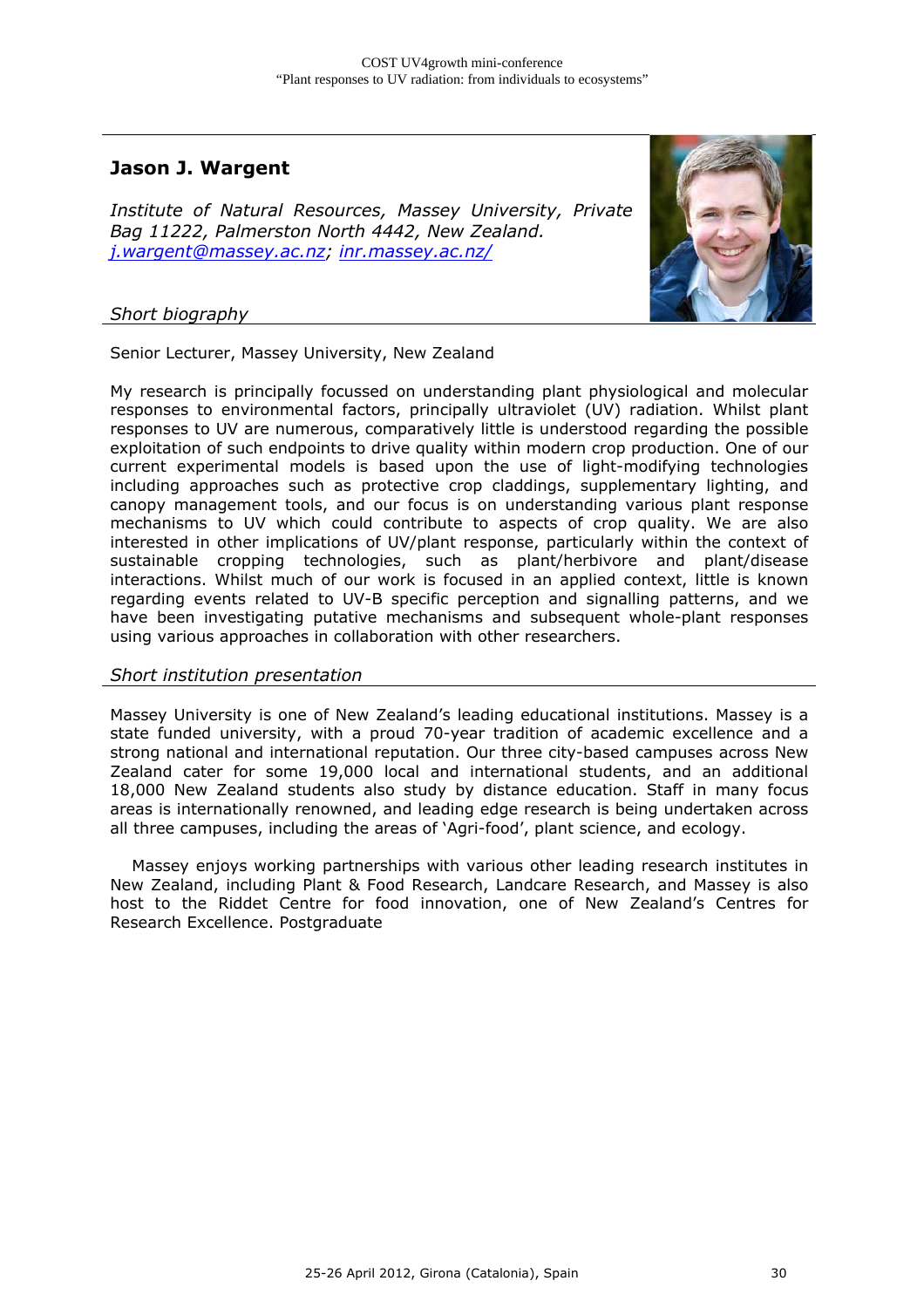## *Ecological responses to UV radiation: interactions between the biological effects of UV on plants and on associated organisms*

*Jason J. Wargent<sup>1</sup>, Jason P. Moore2 , Martin McPherson3 , Cathryn Lambourne3 , Patricia Croft3 , Joanna C. Heaton<sup>4</sup> and Nigel D. Paul2*

*1 Institute of Natural Resources, Massey University, Private Bag 11222, Palmerston North 4442, New Zealand, <sup>2</sup> Lancaster Environment Centre, Lancaster University, Lancaster LA1 4YQ, UK,*  <sup>3</sup>Stockbridge Technology Centre Ltd, Cawood, Selby, North Yorkshire YO8 3TZ, UK, <sup>4</sup>University of *Central Lancashire, Preston PR1 2HE, UK* 

#### *ABSTRACT*

Solar ultraviolet (UV)-B radiation (280–315 nm) has a wide range of effects on terrestrial ecosystems, yet our understanding of how UV-B influences the complex interactions of plants with pest, predator/parasitoid, pathogen, and related microorganisms remains limited. Concerns regarding the consequences of stratospheric ozone depletion have underpinned a large body of subsequent research focused largely upon plant response and related organisms, and as experimental approaches have evolved over time, 'standout' effects including reductions in leaf growth, and alterations in regulation of phenolic metabolism are often observable within a realistic range of UV-B fluxes. Yet, largely due to the plant-focused approaches to date in many studies, limitations in our knowledge remain regarding UV-B driven knock-on effects for herbivorous insects and pathogens. Here, we consider findings from our recent studies of plant and related organismal UV response using an integrated approach relying upon the use of biologically weighted UV doses to evaluate a series of experiments carried out under ambient solar conditions in the UK. Our key experimental system consisted of a series of typical plant/pest/pathogen interactions, as observed under a range of UV-spectrally modifying filters. In a zero UV-B environment, we observed reduced population growth of *Myzus persicae* (green peach aphid); we noted complex effects on the common pathogens *Botrytis cinerea* and *Bremia lactucae* (i.e., both UV-inclusive and UV-B zero treatments increased pathogen persistence), and we also observed a UV-B mediated decrease in leaf surface phylloplane microbes. Our findings highlight the need to integrate different experimental approaches within UV-B photobiology and photoecology.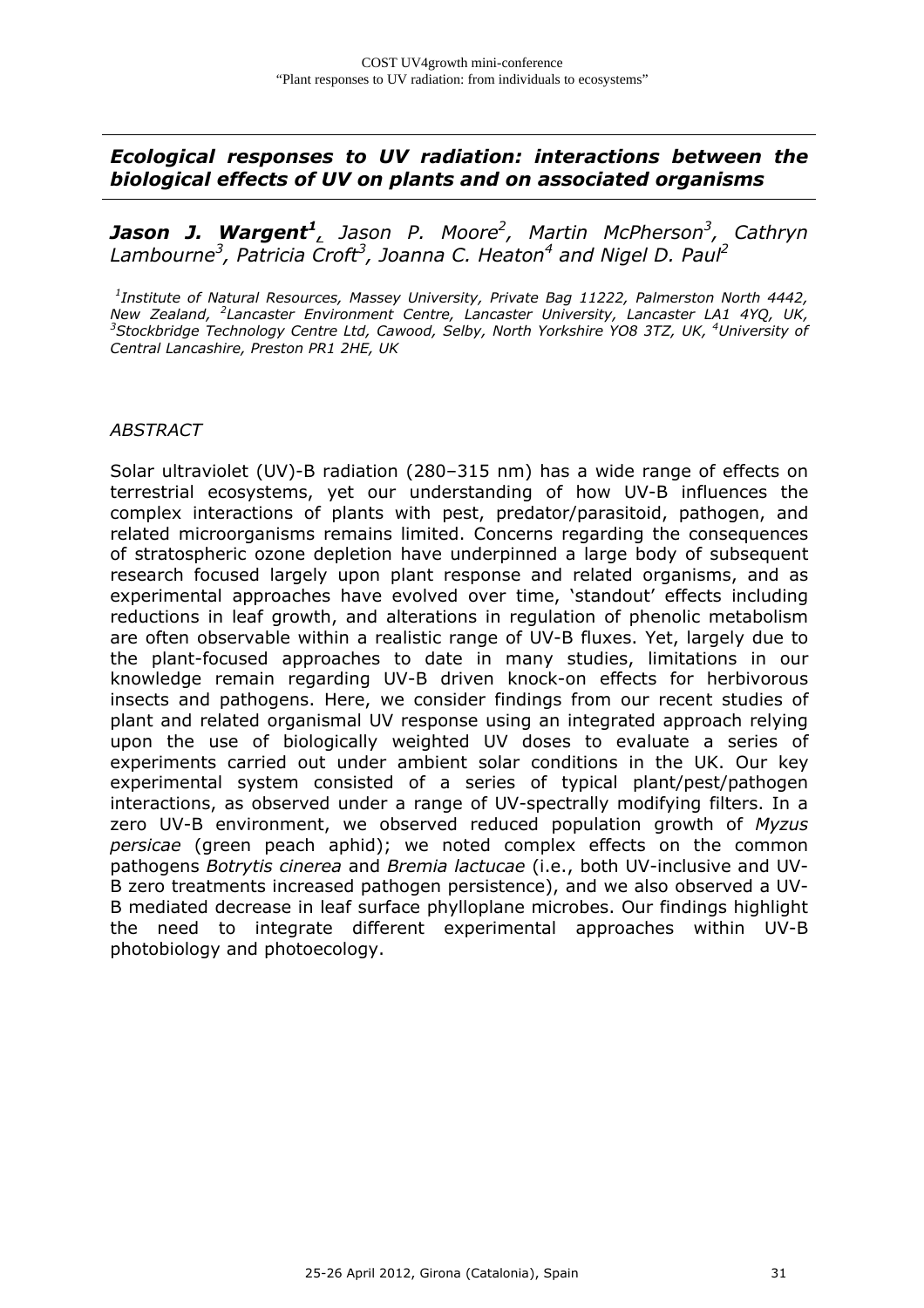## **Salvador Nogués**

*Department of Plant Biology, University of Barcelona, Av. Diagonal 645, 08028 Barcelona, Spain; Tel: 34 3 4021480; Fax: 34 3 4112842; salvador.nogues@ub.edu*



#### *Short biography*

*Date and Place of Birth*: August 27, 1967; Barcelona, Spain. *Languages*: English, French, Spanish and Catalan. *Permanent Address:* Associate Professor (permanent position)

#### EDUCATION

- Graduated in Biological Science (5 years course degree), University of Barcelona, 1990.

- Master of Science, Department of Plant Biology, University of Barcelona, 1991.

*- Thesis*: Effects of enhanced UV-B radiation and water stress on the photosynthetic activity in *Pisum sativum* and *Hordeum vulgare*; supervisors: Neil R Baker, University of Essex (UK) and Leonor Alegre, University of Barcelona, 1995.

*- Postdoctoral*: UV-B radiation effects on the photosynthetic capacity on plants grown in field and greenhouse conditions, Neil R Baker, University of Essex (UK), 1996-98.

*- Membership of Professional Societies*: Full Member of the Spanish Society of Plant Physiology, the European Society of Plant Physiology and the American Society of Plant Physiologists.

SCIENTIFIC PUBLICATIONS: 51; Web of Science Information: Sum of the times cited: 1059; Average citations per item: 22.06; h-index: 21

*Short institution presentation* 

The University of Barcelona is the largest public institution of higher education in Catalonia, catering to the needs of the greatest number of students and delivering the broadest and most comprehensive offering in higher educational courses. The UB is also the principal centre of university research at a state level and has become a European benchmark for research activity, both in terms of the number of research programs it conducts and the excellence these have achieved.

 Its own history closely tied to the history of Barcelona and of Catalonia, our university combines the values of tradition with its position as an institution dedicated to innovation and teaching excellence: a university that is as urban, outward-looking and cosmopolitan as the city from which it takes its name.

Some basic UB figures:

87.486 students; 65 EHEA bachelor's degree courses; 6 second-stage llicenciatura degree courses ('llicenciatures de segon cicle'); 152 university master's degree courses; 71 doctoral programs; 440 postgraduate programs; 5.247 professors, lecturers and researchers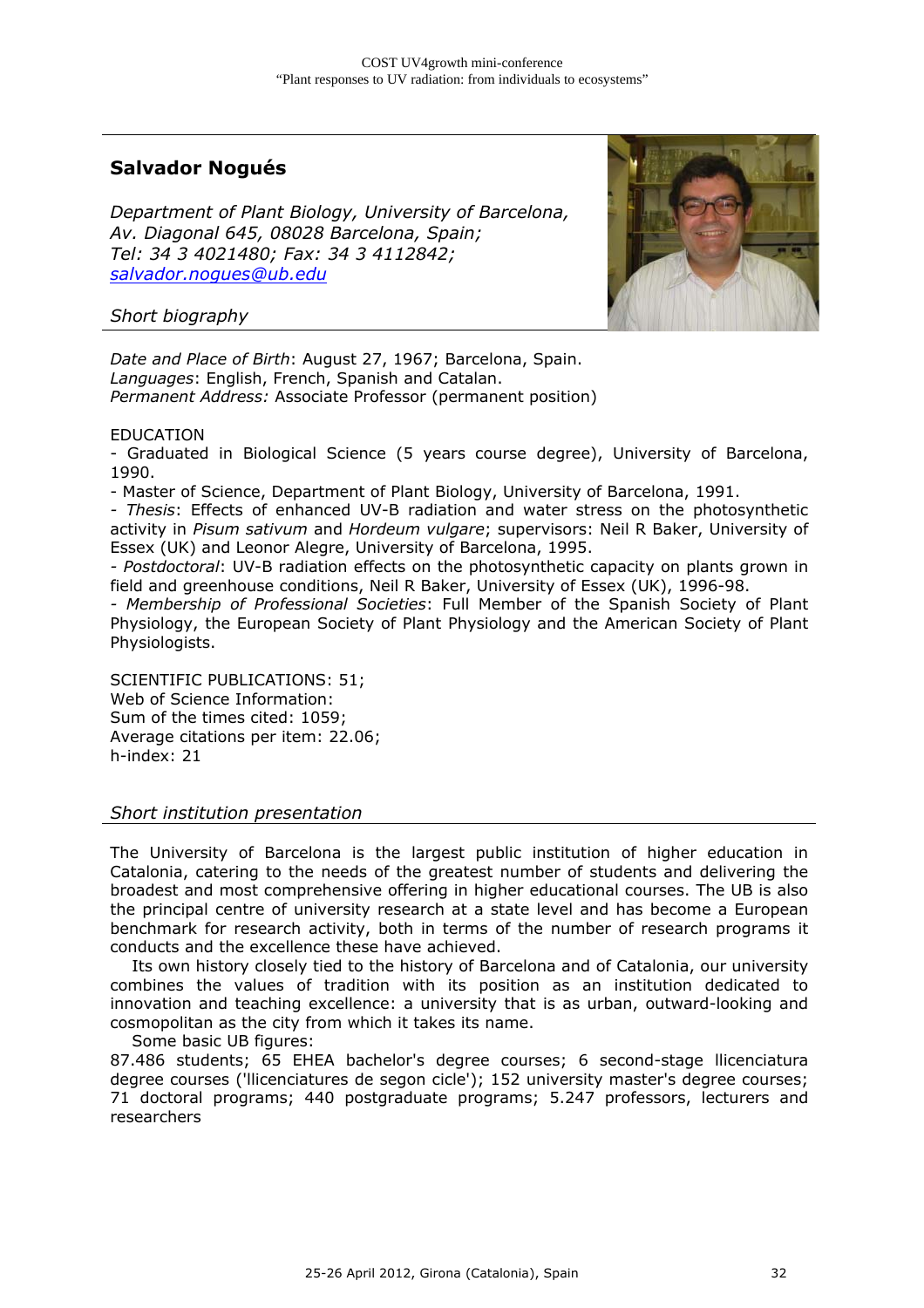## *Inside the Stable Isotopes in Biosphere-Atmosphere-Earth System Research COST Action*

## *Salvador Nogués*

*University of Barcelona, Faculty of Biology, Department of Plant Biology, Av. Diagonal 645, 08028 Barcelona* 

#### *ABSTRACT*

Predicting impacts of global change on the Earth system requires detailed understanding of interactions between biota and biogeochemical processes in different environments and management regimes. Stable isotopes are a powerful tool for studying such interactions in natural and managed ecosystems, offering insights beyond classical methodologies.

 As integrative, coordinated European platform for the use of stable isotopes in different (i.e. biosphere, atmosphere and Earth) system studies, the COST Action ES0806 titled 'Stable Isotopes in Biosphere-Atmosphere-Earth System Research´ (SIBAE) aims to (i) synthesize existing isolated stable isotope experiments on carbon, nitrogen, oxygen and water cycles to identify innovative process- and system-oriented research areas; (ii) assess current state-of-theart models to improve process representation and to better link experimental and modelling communities; (iii) benchmark and advance innovative cuttingedge technologies for stable isotope analysis to stimulate interdisciplinary research; and (iv) train early-stage researchers from diverse disciplines.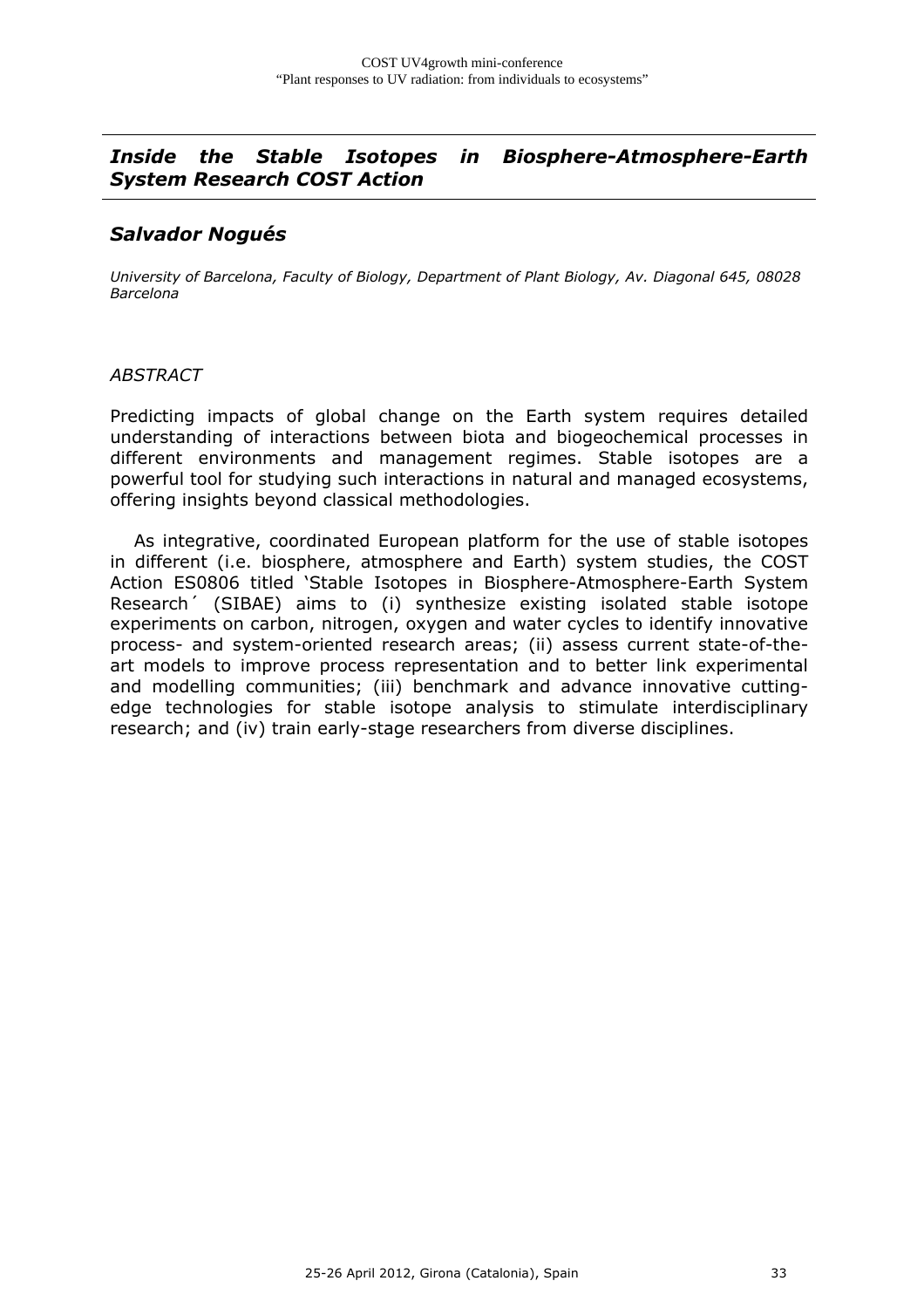## **Dylan Gwynn-Jones**

*IBERS, Ecology Group, Cledwyn Building, Aberystwyth University, Aberystwyth, SY23 3DA, UK. dyj@aber.ac.uk* 



#### *Short biography*

Dr. Dylan Gwynn-Jones is a Senior Lecturer at IBERS, Aberystwyth University. He is a plant ecophysologist interested in how environmental perturbations (including UV-B radiation, drought, temperature and nitrogen) impact on plants and their communities. His research therefore spans to other trophic levels including herbivory, litter decomposition and soil processes.

Dylan was one of the founders of the earliest plants and ecosystem UV-B research at Abisko. He has maintained the experiments at the site from the early 1990s to the present day. Furthermore, Dylan has contributed widely to UV-B and plant research field; as an expert referee to the UNEP reports on ozone depletion impacts and through research contributions over the past two decades.

#### *Short institution presentation*

The Institute of Biological, Environmental and Rural Sciences (IBERS) is a world class award winning research and teaching centre at Aberystwyth University. IBERS is an internationally recognised centre of excellence and students' choice for the study of biological, environmental and rural sciences.

IBERS is a new venture that has brought together staff from the Institutes of Rural Sciences and Biological Sciences at Aberystwyth University, and the Institute of Grassland and Environmental Research (IGER). Around 300 research, teaching and support staff conduct basic, strategic and applied research in biology from the level of genes and other molecules to the impact of climate change and bio-energy on sustainable agriculture and land use.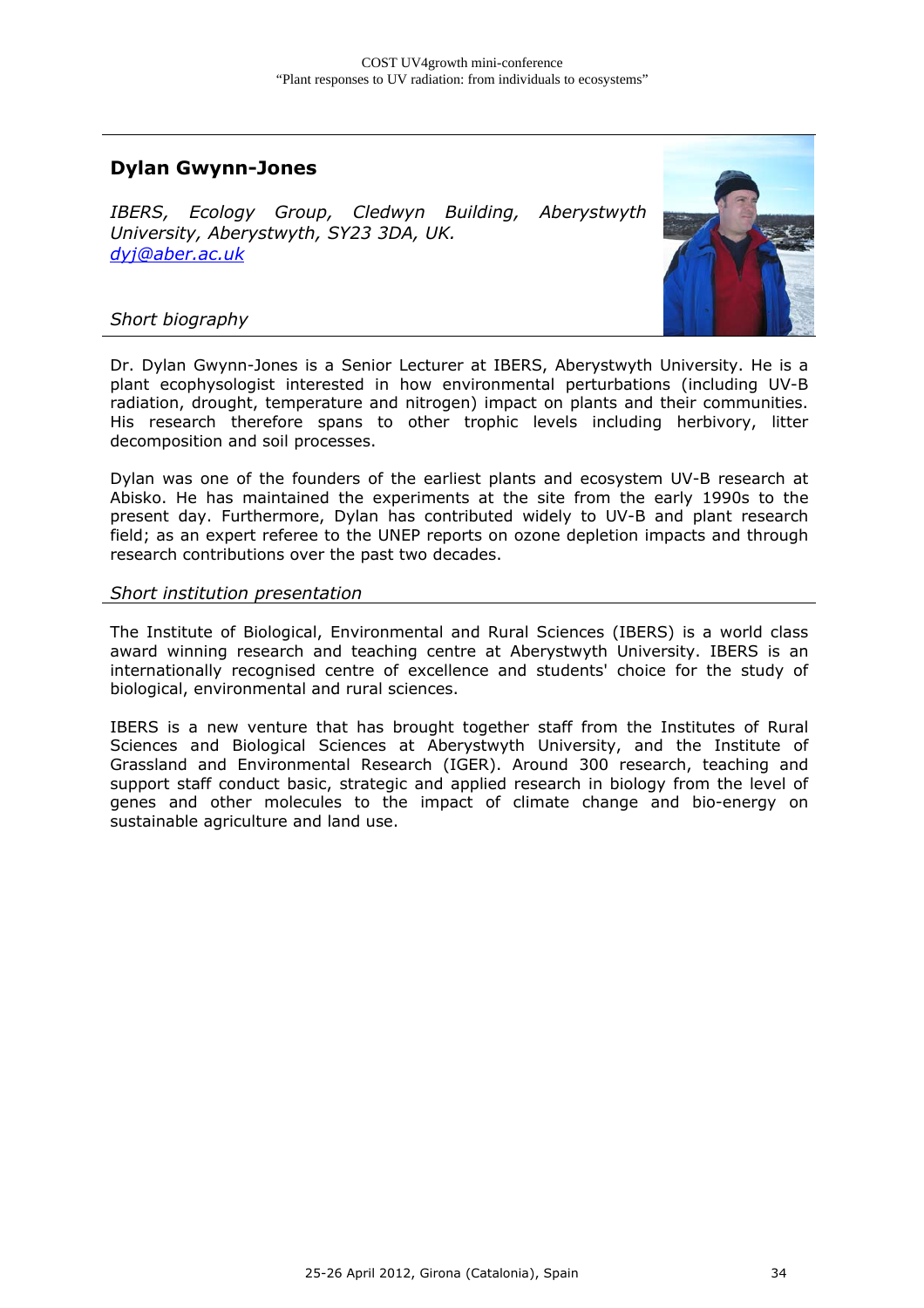## *Long term impacts of enhanced UV-B radiation on plants and communities*

### *Dylan Gwynn-Jones*

*IBERS, Ecology Group, Cledwyn Building, Aberystwyth University, Aberystwyth, SY23 3DA, UK. dyj@aber.ac.uk* 

#### *ABSTRACT*

Concern about ozone depletion impacts in the late 1980s resulted in a number of experiments looking at the effects of enhanced UV-B on plants and communities. Such experiments started as simple classical growth experiments using basic indoor equipment but over time became increasingly technically advanced. Research effort often focussed on treatment delivery and flaws in methodology rather than the biology studied. The more technically complex field experiments subsequently developed in the mid to late 1990s had limited life spans as they were high in maintenance. In later years, with less concern about ozone depletion impacts, research has focussed more on the effects of ambient UV radiation using basic filter technology.

 Throughout this period of research change we have identified that the main route for plant responses to UV radiation is via alterations in plant chemistry (particularly secondary metabolites) which has consequences to herbivory, decomposition and belowground diversity. In this presentation we aim to highlight very long term responses using a study based in Abisko on a sub-arctic heath community. This experiment was the first field experiment worldwide looking at the effects of enhanced UV-B on a natural community. The experiment spans the entire research period that has looked at the effects of UV-B on terrestrial ecosystems (1991 to present). Basic but reliable technology that was available in the early 1990s was used to enhance UV-B radiation and this study and it represents our only opportunity to understand decadal plant and community responses to enhanced UV-B radiation.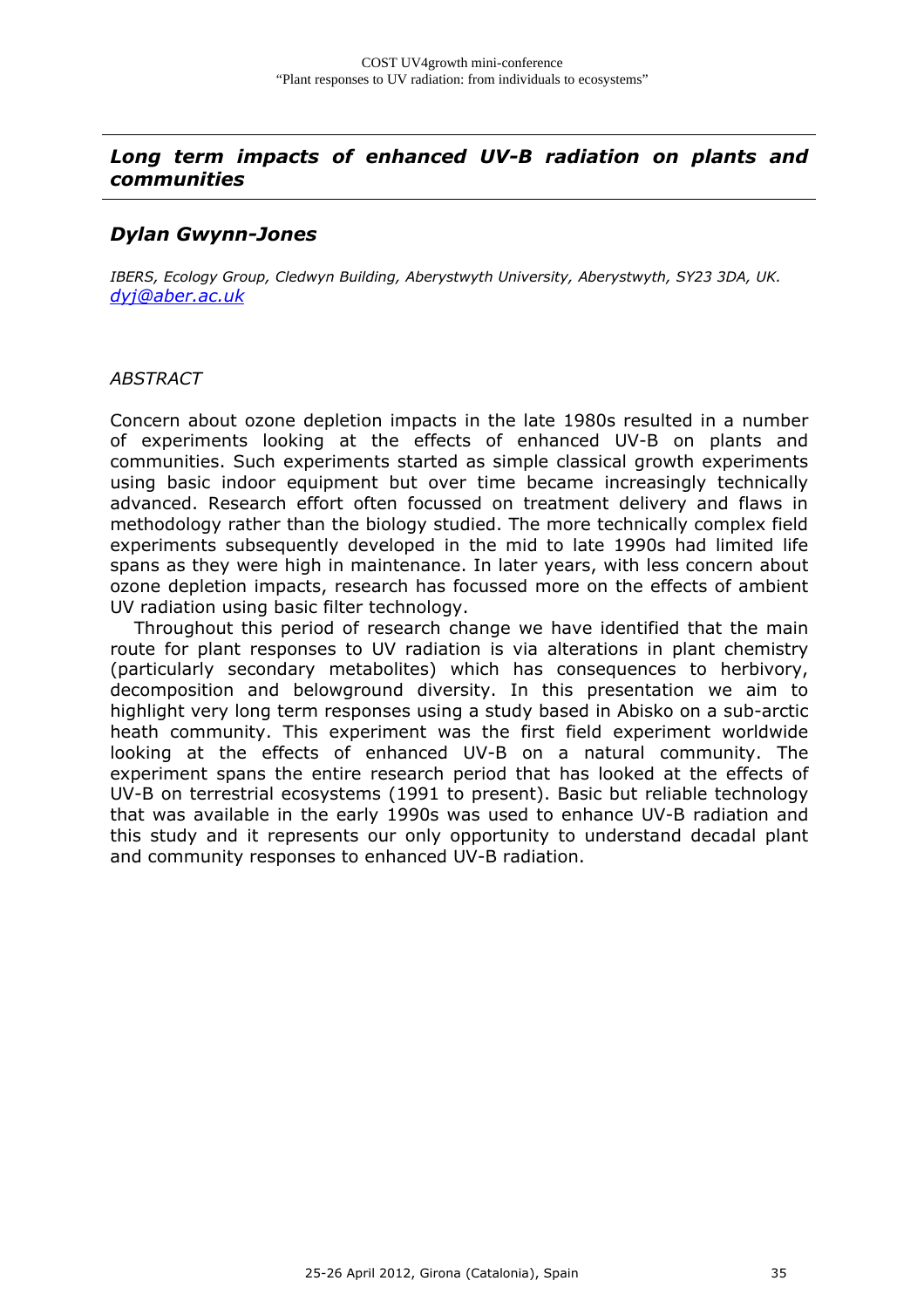## **Alenka Gaberščik**

*University of Ljubljana, Biotechnical Faculty, Department of Biology, Večna pot 111, SI-1000 Ljubljana, Slovenia*  alenka.gaberscik@bf.uni-li.si



#### *Short biography*

Alenka Gaberščik received her Ph. D in 1991 in Biology from the University of Ljubljana. From August 1983 to October 1998 she worked as a researcher at National Institute of Biology. Since October 1998 she has been working at the Department of Biology, Biotechnical Faculty, University of Ljubljana. She is involved in bachelor, master and doctoral programmes giving lectures on plant ecology, ecosystems, nature conservation and environment protection.

Her current interests are

 (1) the influence of UV-B radiation on plants and possible interactions with other stresses,

- (2) ecology of plants in aquatic ecosystems and
- (3) the development of the tools for implementation of EC Water Framework Directive.

For more than 20 years she is researching the world known phenomenon - the intermittent Lake Cerknica. She is a member of different scientific organisations, president of Association of Biologists of Slovenia, editor of scientific journal Acta Biologica Slovenica and a member of EASAC Environment Steering Panel.

#### *Short institution presentation*

Biotecnical faculty is part of the University of Ljubljana. The mission of the faculty is to offer bachelor, master and doctoral study programmes in the areas of biology, microbiology, agriculture, forestry, wood and food science and biotechnology and landscape planning. All the educational research disciplines incorporate the issues of management of natural resources namely biota, soil, water and space. The research work includes high quality basic research and the research oriented toward sustainable management of natural resources.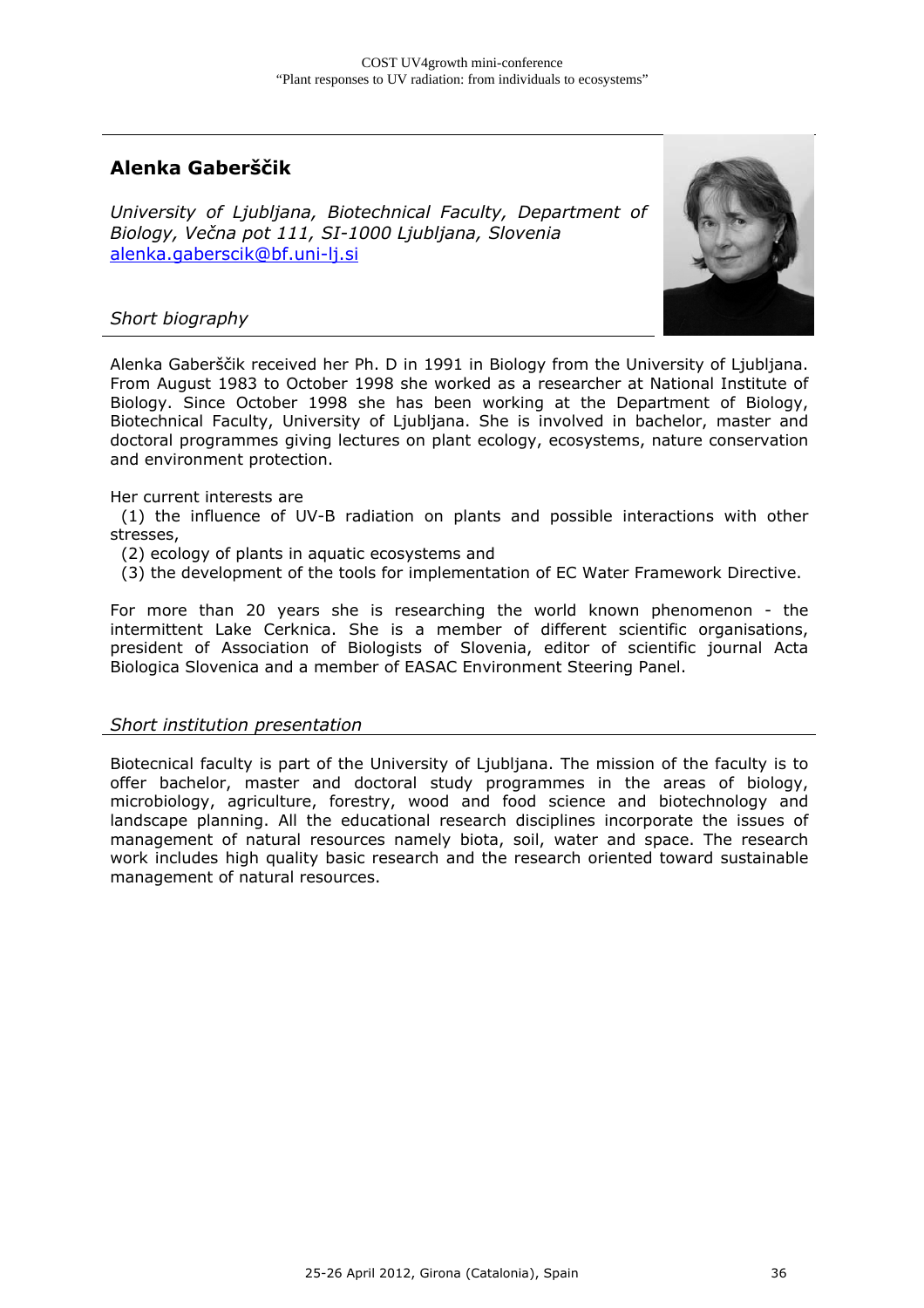## *UV reflectance in different stands in intermittent wetland*

## *Alenka Gaberščik1, Katja Klančnik 1 , Primož Gnezda 1 , Igor Zelnik 1*

*1 University of Ljubljana, Biotechnical Faculty, Department of Biology, Večna pot 111, SI-1000 Ljubljana, Slovenia* 

#### *ABSTRACT*

The presentation summarises preliminary results on UV reflectance in different stands in intermittent wetland. The stands were selected in the area with high homogeneity. Both monospecific (e.g. *Polygonum amphibium*, *Euphorbia lucida*, *Phalaris arundinacea*) and mixed stands were monitored. We examined reflectance spectra in the range from 290 to 887 nm. Twenty scans of each stand were performed. Stands were monitored from 2 to 4 times during the season. At each sampling selected properties of plants and plant stands were estimated.

 We hypothesised that the majority of photons in UV-A and UV-B spectra will be absorbed in the plant tissue. However the reflection spectra in visible and UV-A range were shaped according expectations, while in UV-B range the results were very variable. In some stands the measured values were scattered around zero, while in many of them relatively strong reflectance in UV-B range was observed. The pattern was changing during the vegetative season. The comparison of stands' response with single plant response showed little accordance; therefore we presume that the reflection is likely to be a consequence of the stand structure. Further investigations are needed to elucidate this phenomenon.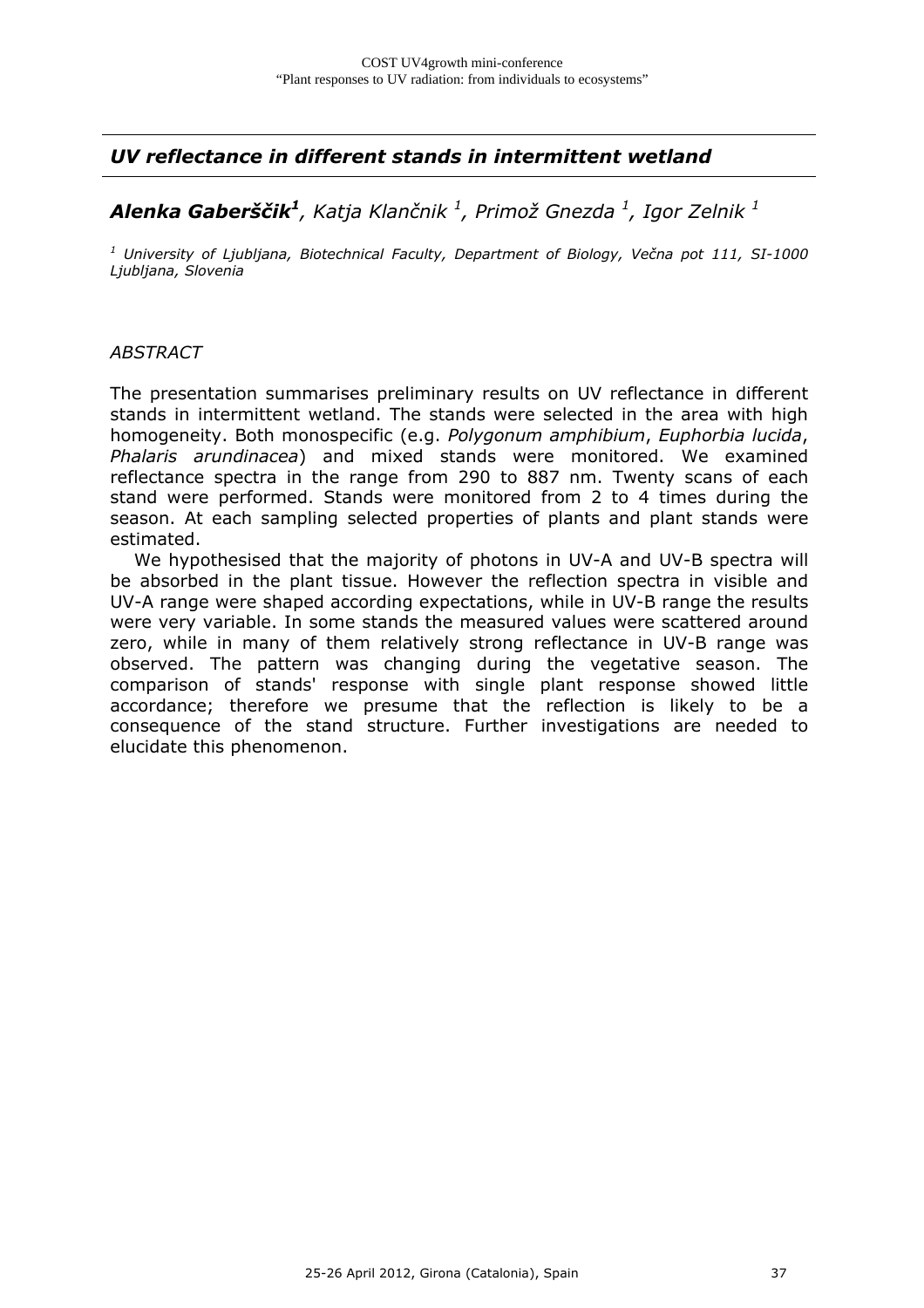## *Alan G. Jones*

*Institute of Biological Environmental and Rural Sciences, Aberystwyth University, Ceredigion, SY23 3DA, WALES, UK.*  agj5@aber.ac.uk



#### *Short biography*

Dr. Alan Jones is a postdoctoral research associate at Aberystwyth University, working in Dr Dylan Gwynn-Jones' research group. His NERC funded research investigates combined drivers of vegetation change, including UV-B, in a sub-Arctic high-latitude ecosystem. Alan gained his PhD in Plant Ecology from Imperial College, London, having demonstrated evidence of widespread disturbance in heathland ecosystem functioning in the UK attributable to elevated atmospheric nitrogen deposition. A previous postdoctoral position at the University of Tasmania, Australia, contributed to the development of a conceptual model that described processes of eucalyptus forest degradation, occuring due to wildfire absence. This was supported directly by evidence from an extensive biogeochemical survey of native forests.

 Alan specialises in the mechanisms of plant-soil interactions, including extracellular soil or litter enzyme activities and nutrient turnover, to understand their relationships with external drivers of ecosystem-level change.

#### *Short institution presentation*

The Institute of Biological, Environmental and Rural Sciences (IBERS) is a world class award winning research and teaching centre at Aberystwyth University. IBERS is an internationally recognised centre of excellence and students' choice for the study of biological, environmental and rural sciences.

 IBERS is a new venture that has brought together staff from the Institutes of Rural Sciences and Biological Sciences at Aberystwyth University, and the Institute of Grassland and Environmental Research (IGER). Around 300 research, teaching and support staff conduct basic, strategic and applied research in biology from the level of genes and other molecules to the impact of climate change and bio-energy on sustainable agriculture and land use.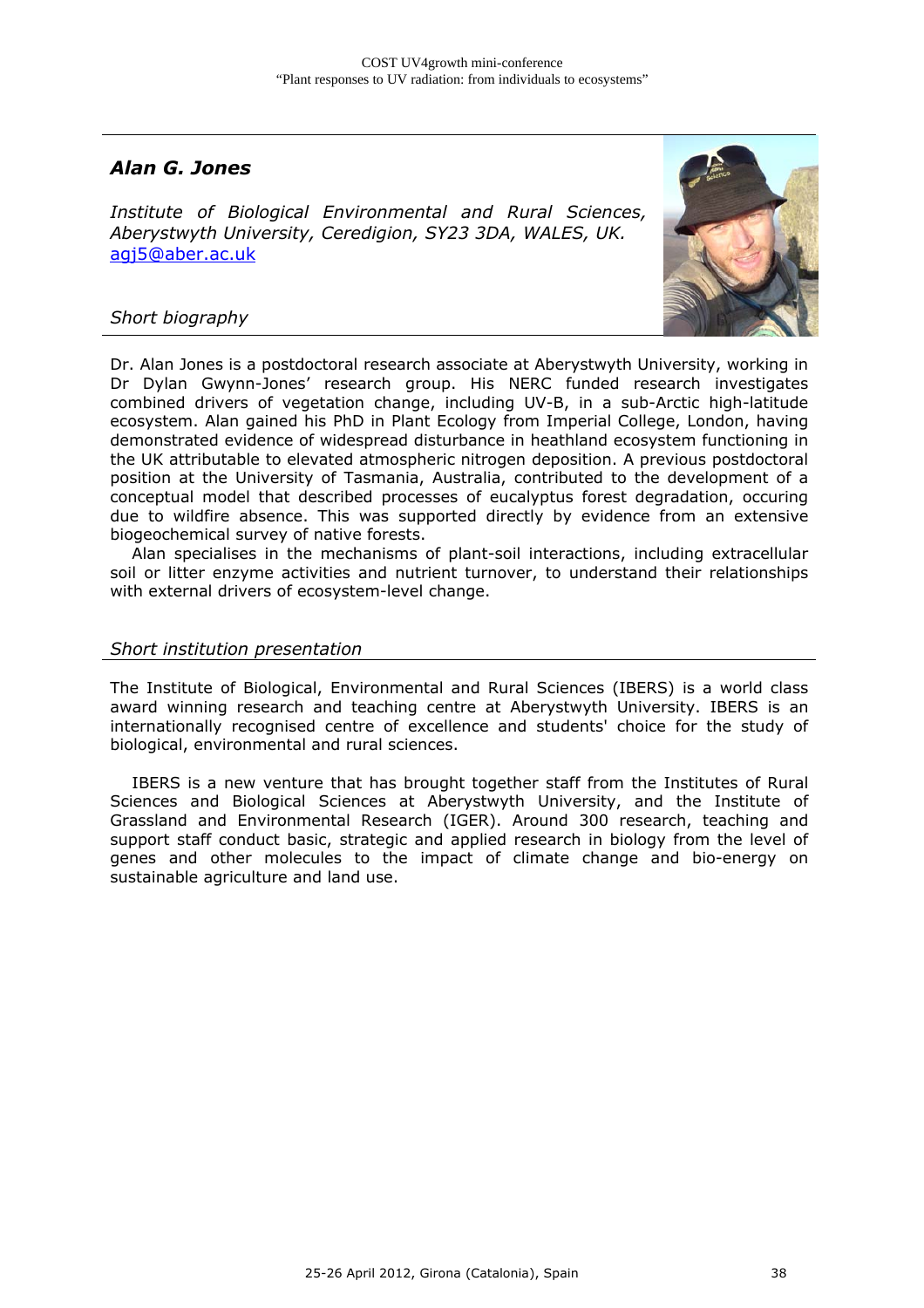## *Effects of elevated UV-B and species dominance on enzymatic decomposition processes in a sub-Arctic heath*

#### *Alan G. Jones, Jenny Bussell, Nigel Rhys Bayliss, Dylan Gwynn-Jones*

*Institute of Biological Environmental and Rural Sciences, Aberystwyth University, Ceredigion, SY23 3DA, WALES, UK.* 

#### *ABSTRACT*

Enhanced UV-B exposure at high latitudes is a potentially important factor affecting rates and pathways of organic matter decomposition in plant communities. UV-B is believed to impact on secondary metabolite production in leaves and such secondary compounds can be inherited in plant litter with implications via litter inputs and soil. Furthermore, UV-B directly affects the soil and litter surface, altering litter structure (by photodegradation) and decomposer microbial communities, respectively. Decomposition is inherently slow in high latitude environments as dictated by substrate (litter) quality and microbial activity limited by temperature and moisture availability

 In this study we investigated whether enhanced UV-B and plant litter type (species) influence the rate of litter breakdown by focussing on the rates of extracellular enzyme activities in soil and litter (acid-phosphatase and phenoloxidase). The enzyme activities were measured on material from heath vegetation exposed to enhanced ambient UV-B radiation over two decades in Abisko northern Sweden (68°N). To investigate the importance of plant type for enzyme activity we collected soil and litter samples from replicated plots varying in dwarf shrub species dominance (*Empetrum hermaphroditum*, *Vaccinium myrtillus*, *Vaccinium vitis-idea* and *Vaccinium uliginosum*). Results suggest that enhanced UV-B reduced enzyme activities but these effects were not statistically significant. However, there were far stronger impacts via litter type with the dominant heath species *E. hermaphroditum* showing between 25 and 80 per cent higher levels of enzyme activity overall, compared with sampling beneath the other plant species. The investigation suggests that the detectability of elevated UV-B on enzymatic decomposition may potentially be overwhelmed by inherent variations in *Empetrum* dominance within the elevated UV-B experiment. The finding also evidences the tight nutrient cycling processes occurring within dominant stands of this key high latitude heath community.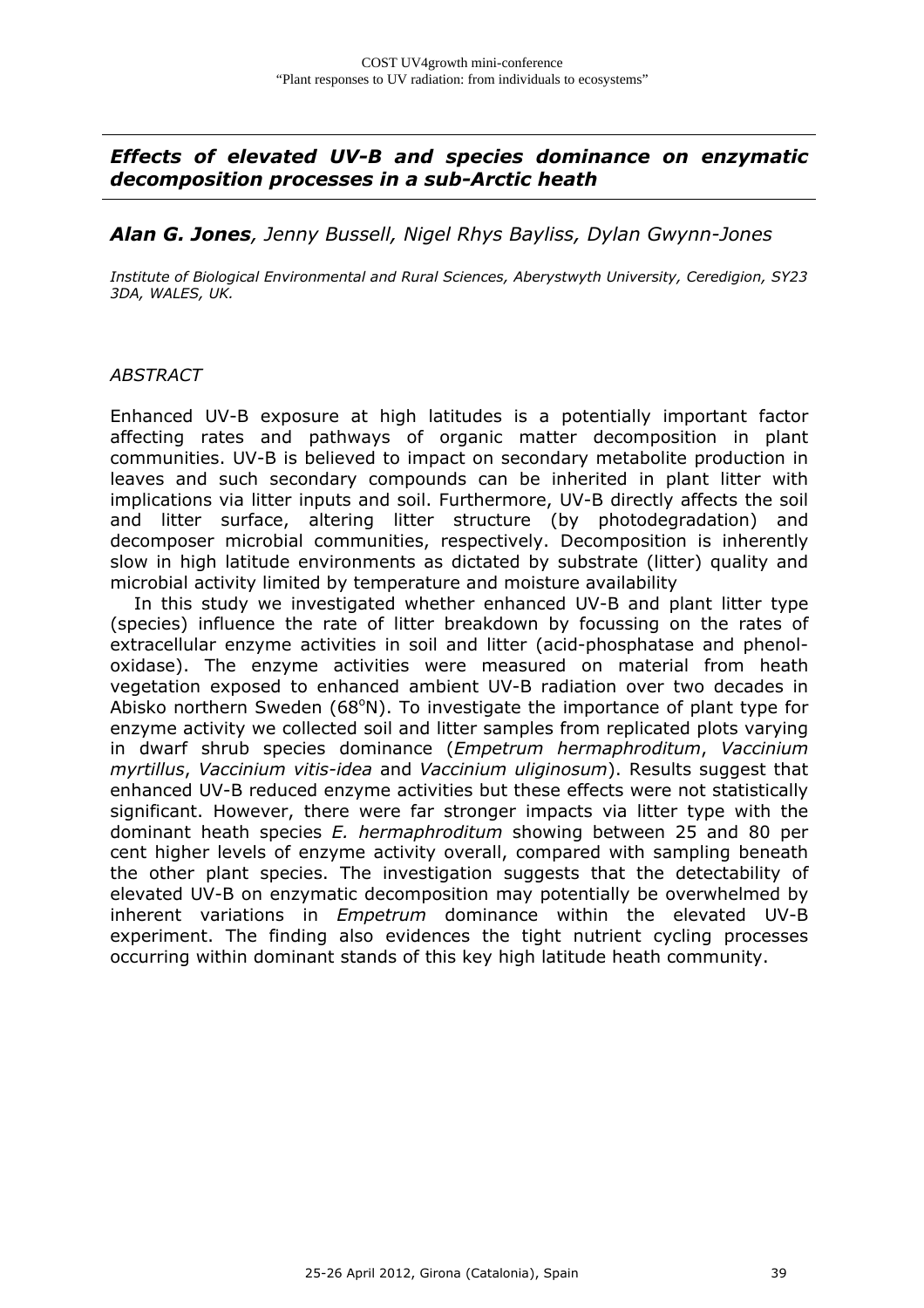## *Riikka Rinnan*

*Department of Biology, University of Copenhagen, Øster Farimagsgade 2D, DK-1353 Copenhagen K, Denmark, Tel: +45 35322244*  riikkar@bio.ku.dk; http://www.bio.ku.dk/rinnan



#### *Short biography*

Dr. Riikka Rinnan is an associate professor at the Terrestrial Ecology Section, Department of Biology, University of Copenhagen in Denmark. Her research focuses on ecosystem responses to environmental changes (increasing UV-B radiation, climatic warming, ground-level ozone etc.), particularly in the Arctic. Her research interests include ecosystem gas exchange, especially biogenic volatile organic compound (BVOC) emissions, plant-microbe interactions and plant ecophysiology.

 Native of Finland, Dr. Riikka Rinnan received her MSc (1999) and PhD (2003) in Environmental Sciences from the University of Kuopio (now University of Eastern Finland), Finland under her maiden name Riikka Niemi. She has been a postdoctoral researcher at the University of Kuopio, the University of Copenhagen in Denmark and Lund University in Sweden.

#### *Short institution presentation*

Founded in 1479, the University of Copenhagen is the oldest university in Denmark. With over 37000 students and more than 7000 employees, the University of Copenhagen is the largest institution of research and education in Denmark. The Department of Biology is the largest institute at the Faculty of Science of the University of Copenhagen. At present the staff includes more than 400 employees, and the research areas span from molecular research to marine biology.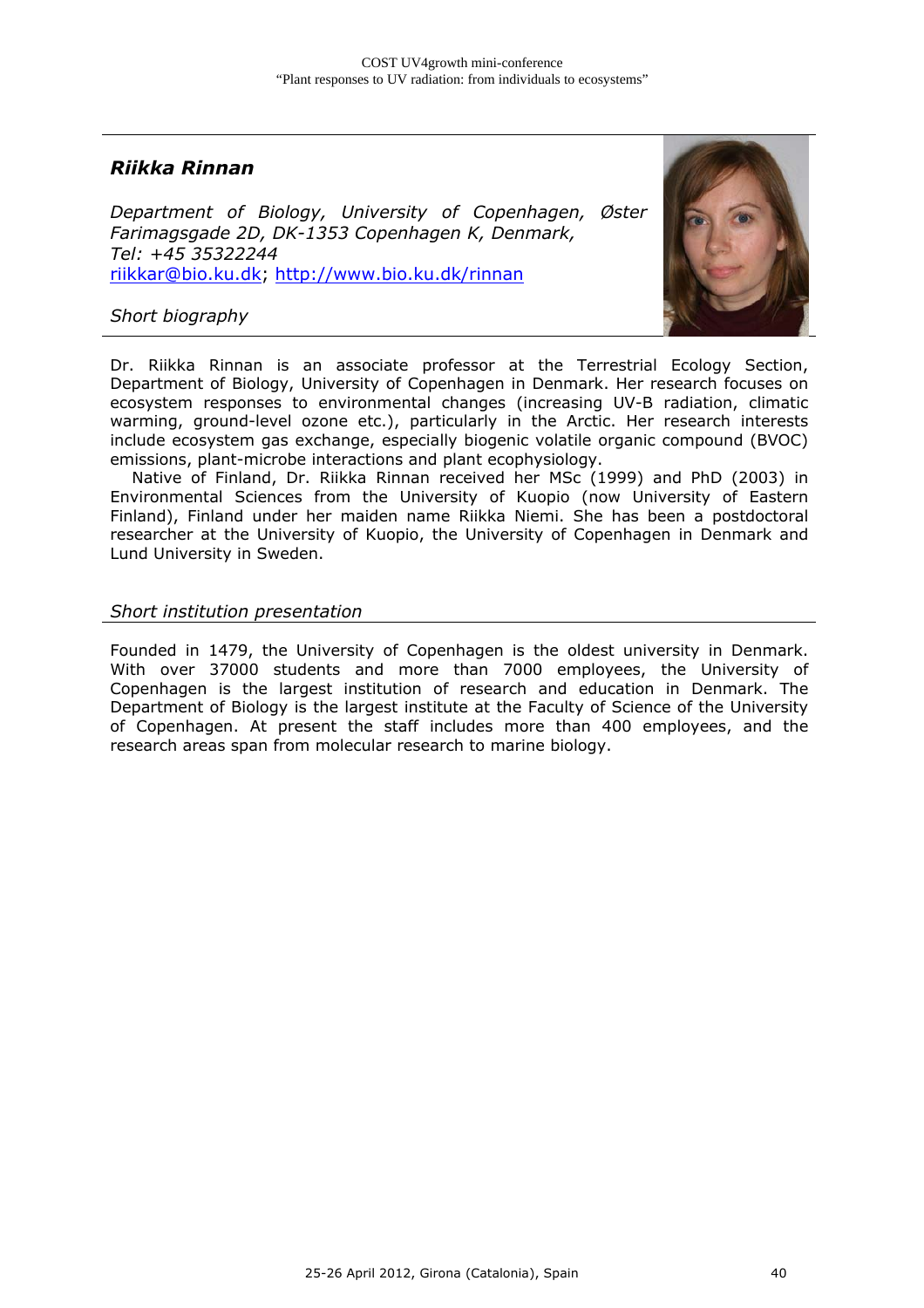## *The UVOCARB project: Effects of UV-B radiation on gas exchange, vegetation and rhizosphere microbial communities of a peatland ecosystem*

*Riikka Rinnan, Sami Mörsky2 , Jaana Haapala3 , Päivi Tiiva<sup>2</sup> , Patrick Faubert4 , Sanna Saarnio3 , Pertti Martikainen2 , Jouko Silvola3 , Hanne Suokanerva5 , Kirsi Latola6 , Esko Kyrö5 , Toini Holopainen<sup>2</sup>*

*1 Department of Biology, University of Copenhagen, Universitetsparken 15, DK-2100 Copenhagen E, Denmark, <sup>2</sup> Department of Environmental Science, University of Eastern Finland, Kuopio*  Campus, PO Box 1627, 70211 Kuopio, Finland, <sup>3</sup>Department of Biology, University of Eastern *Finland, Joensuu Campus, PO Box 111, 80101 Joensuu, Finland, 4Research Unit for Environmental Simulation, Institute of Biochemical Plant Pathology, Helmholtz Zentrum München, Ingolstädter Landstr. 1, 85764 Neuherberg, Germany, <sup>5</sup> Finnish Meteorological Institute, Sodankylä, Tähteläntie 62, 99600 Sodankylä, Finland, <sup>6</sup> Thule Institute, University of Oulu, PO Box 7300, 90014 Oulu, Finland*

#### *ABSTRACT*

Peatland microcosm experiments conducted in the late 1990's showed that methane (CH4) emission from the waterlogged peat may be altered by enhanced UV-B radiation via effects on plants. To find further evidence on this, we conducted a field experiment with modulated UV-B exposure simulating 20% depletion in the ozone layer on a pristine mesotrophic fen in Northern Finland (67°22'N, 26°39'E) in 2002-2008. We studied  $CH_4$  emission,  $CO_2$  exchange, emission of reactive volatile organic compounds (VOCs), soil microbial communities and soil chemistry at plot level, and photosynthesis-related parameters, growth, plant anatomy and chemistry at plant level. We found that despite slight increases in the concentrations of  $CH<sub>4</sub>$  precursors and altered microbial communities in the peat under enhanced UV-B, there were no significant effects on net  $CH_4$  emission. However, the ecosystem dark respiration was slightly lower in the UV-B treatment possibly due to the responses belowground. Photosynthesis and the cell fine structure of the dominant plant species, *Eriophorum russeolum*, were unaffected, but there were alterations in the concentrations of soluble sugars and UV-absorbing compounds. Enhanced UV-B had limited effects on VOC emissions from vegetation. However, during a warm period, the emission of the most emitted individual compound, isoprene, increased by enhanced UV-B. In this presentation, the main results of the longterm field experiment are reviewed.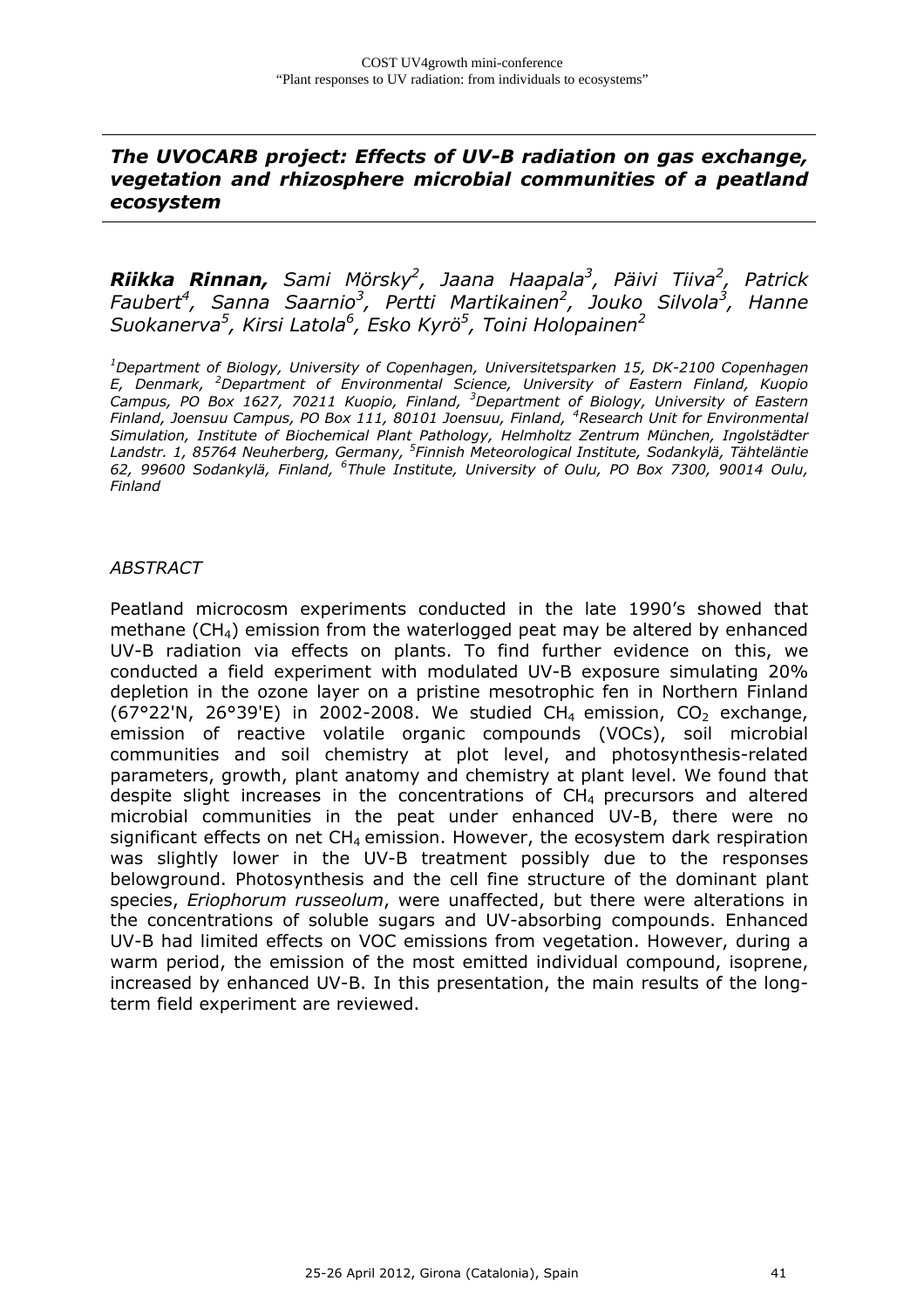## **Knut Asbjørn Solhaug**

*Department of Ecology and Natural Resource Management, Norwegian University of Life Sciences (UMB); P.O.Box 5003, 1432 Ås, Norway*  knut.solhaug@umb.no



#### *Short biography*

Born in 1955. Master degree in plant physiology at University of Trondheim in 1984. PhD in plant physiology at the Norwegian University of Life Sciences with the thesis "Influence of photoperiod and temperature on dry matter production in plants" in 1991. Since 1991 associate professor and later full professor in plant physiology at the Norwegian University of Life Sciences in Ås.

 Main research topic has been lichen ecophysiology and especially functional roles of secondary lichen metabolites. Especially chlorophyll fluorescence techniques has been used both for the study of photosynthetic performance and for estimation of UV screening efficiency in lichens and also in fruits and vegetables. UV-induction of secondary compounds in lichens and also of flavonoids in fruits and vegetables has been studied. Responsible for teaching student courses in plant ecophysiology and in photobiology.

#### *Short institution presentation*

Norwegian University of Life Sciences (UMB) is situated 35 km south of Oslo. It was founded in 1859 as the only Norwegian Agricultural Postgraduate College. It has 8 departments; Animal and Aquacultural Sciences; Chemistry, Biotechnology and Food Science; Ecology and Natural Resource Management; Economics and Resource Management; Landscape Architecture and Spatial Planning; Mathematical Sciences and Technology; Plant and Environmental Sciences; International Environment and Development Studies.

 In 2011 in total 3660 students including 1280 bachelor students, 2170 master students and 456 PhD students studied at the University. 21% of the students were international students. The subject area of Department of Ecology and Natural Resource Management includes fundamental biology and ecology, natural resource management and forest science.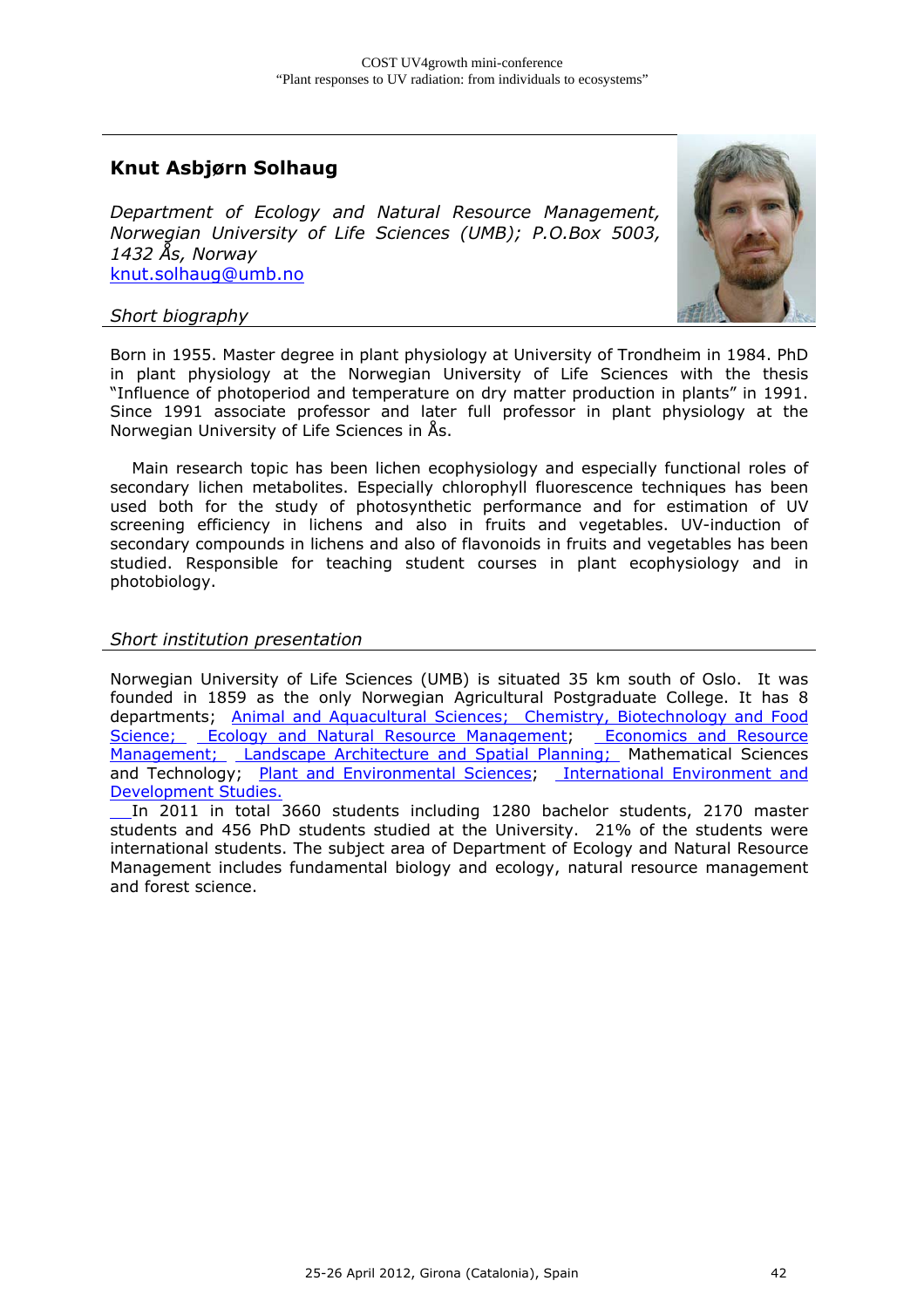## *Cryptogams and UV – impacts and interactions*

## *Knut Asbjørn Solhaug*

*Department of Ecology and Natural Resource Management, Norwegian University of Life Sciences (UMB); P.O.Box 5003, 1432 Ås, Norway* 

#### *ABSTRACT*

Effects of UV on cryptogams will first in general be compared with effects of UV on higher plants. Thereafter, studies with enhanced UV on especially lichens and mosses in natural ecosystems will be reviewed. Experimental studies on effects of UV on synthesis of UV-absorbing compounds in lichens will be discussed in more detail. Some of these fungal synthesized UV-B absorbing compounds seem not to be necessary for protection against present levels of natural UV-B although their synthesis is induced by UV-B. However, some of these compounds may have other effects as protection against high visible light or as antiherbivory substances. Possible advantageous effects of UV-B on cryptogams by reducing the amount of pathogens will be shortly discussed.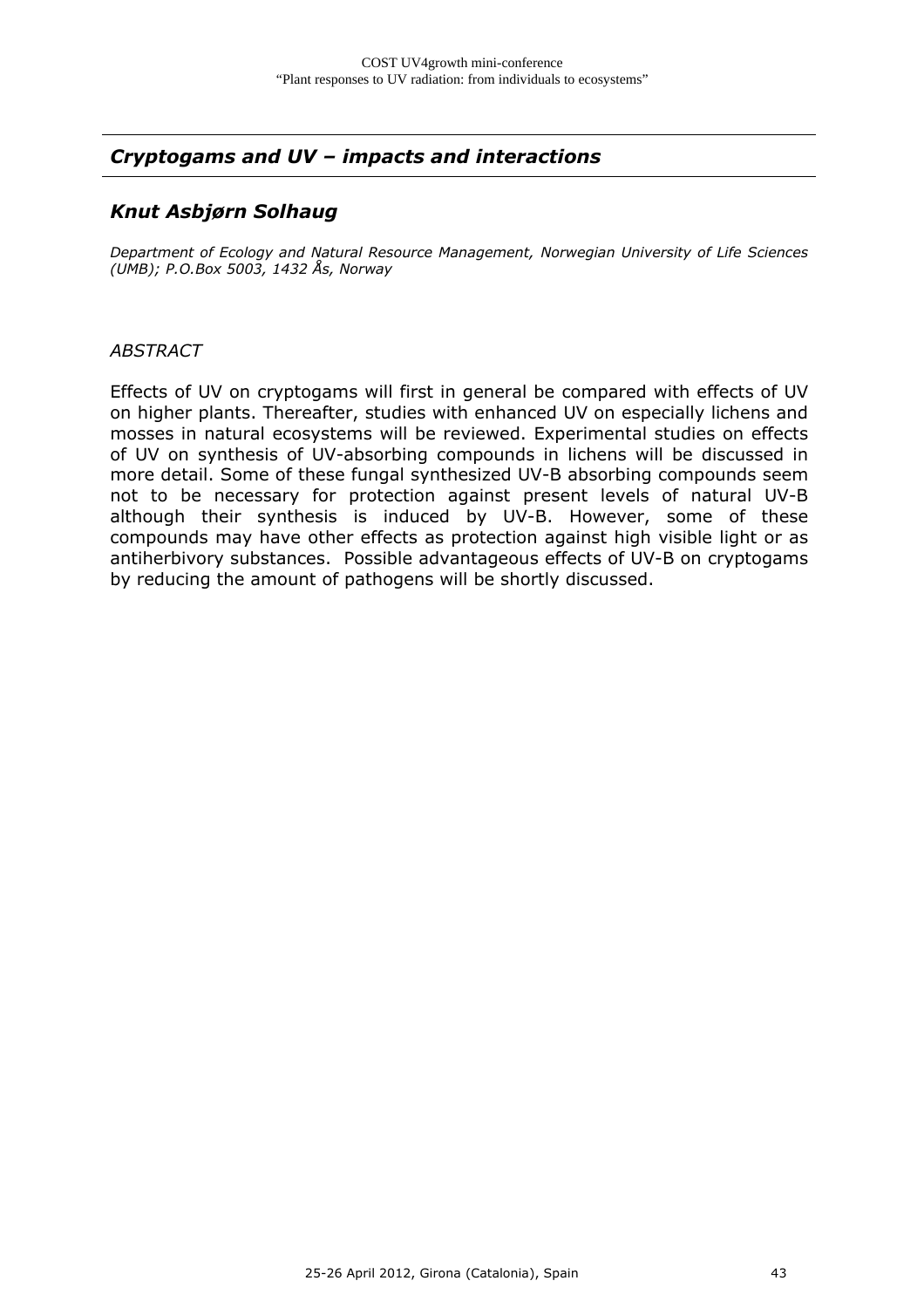## *Javier Martínez-Abaigar*

*Complejo Científico-Tecnológico, Universidad de La Rioja, Avda. Madre de Dios 51, 26006 Logroño (La Rioja), Spain javier.martinez@unirioja.es*



#### *Short biography*

Born in Pamplona (Navarra, Spain). Graduate in Biology (Universidad de Navarra, 1984), PhD in Biology (Universidad de Navarra, 1989), Assistant professor (Universidad de Navarra, 1985-88), Associate professor (Universidad de Zaragoza, 1988-92) and permanent professor (Universidad de La Rioja, 1992-present). Professor (Catedrático) of Botany at the Universidad de La Rioja since 2009. I mainly teach Botany (at least I try).

My research is focused on: 1) the ecophysiology of bryophytes (mosses, liverworts and hornworts) and grapevine, mainly in relation to UV radiation; and 2) the use of mosses as pollution biomonitors. 22 peer-reviewed papers on UV. President of the Spanish Bryological Society since 2009. Supporter-sufferer of Real Madrid.

#### *Short institution presentation*

The Universidad de La Rioja (UR) is a public institution of higher education based in Logroño, a comfortable northern Spain city of 150 000 people located in La Rioja, probably the most famous Spanish wine region with more than 400 cellars. Segregated in 1992 from the Universidad de Zaragoza, the UR currently teaches 19 degrees adapted to the European Higher Education, including Agriculture Engineering and Enology as the degrees most related to biology. The UR also has a program of masters, summer courses and courses of Spanish language and culture for foreigners. The total number of students at UR is around 7000 and the teaching-and-research staff is composed of about 450 people. There is a Faculty of Science (840 students and 168 teachers in 5 degrees and 6 masters), and a Department of Food and Agriculture (40 members).

One of the main research topics in the UR is everything related to wine and grapevine. The UR belongs to the Campus of International Excellence "Iberus" since 2010, together with the public universities of Zaragoza, Navarra and Lérida.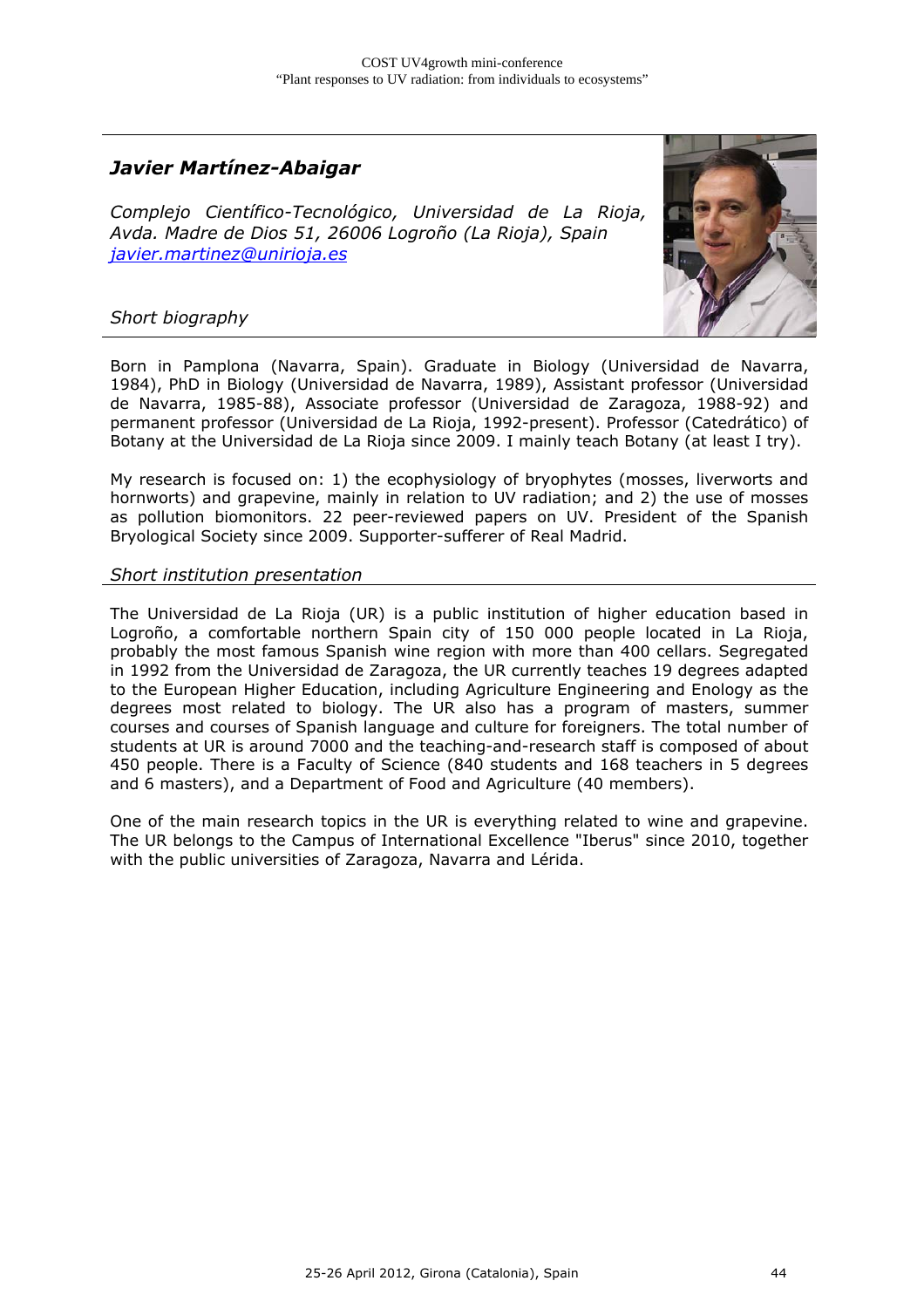## *Effects of UV-B radiation on bryophytes*

**Javier Martínez-Abaigar***, Gabriel Fabón, Laura Monforte, Rafael Tomás-Las-Heras, Encarnación Núñez-Olivera.* 

*Complejo Científico-Tecnológico, Universidad de La Rioja, Avda. Madre de Dios 51, 26006 Logroño (La Rioja), Spain* 

#### *ABSTRACT*

Ultraviolet (UV) radiation is an ecological factor that has accompanied life since its origins and whose study has increased greatly since the discovery of the stratospheric ozone reduction. This reduction leads to an increase in UV-B radiation at ground level, which may damage photosynthetic organisms. Some habitats frequently dominated by bryophytes may be particularly affected by enhanced UV-B, such as circumpolar bogs and mountain streams above the timberline.

 Here we describe the effects of UV-B on bryophytes, on the basis of laboratory and field experiments. In the laboratory, UV-B stress may be preferentially indicated by a decrease in the maximum quantum yield of photosystem II (Fv/Fm), chlorophylls/phaeopigments ratios, chlorophyll *a*/*b* quotient, and net photosynthesis rates. Thus, the effects of UV-B on bryophytes do not seem to be very different to those found in other photosynthetic organisms. However, bryophyte responses to UV-B are still poorly understood, and thus further study is recommended, taking into account that responses depend on both the species and the interacting environmental factors.

 The bryophytes studied mostly seem to be UV-B-tolerant, in some cases due to the accumulation of protecting UV-absorbing compounds. Liverworts seem to have higher amounts of both constitutive and inducible UV-absorbing compounds than mosses. This difference could support the recent finding that both groups are more phylogenetically distant than previously thought.

 Bryophytes have been used as bioindicators of numerous pollution processes and environmental changes, and we propose the use of certain individual UVabsorbing compounds of the liverwort *Jungermannia exsertifolia* subsp. *cordifolia* as UV-B biomarkers.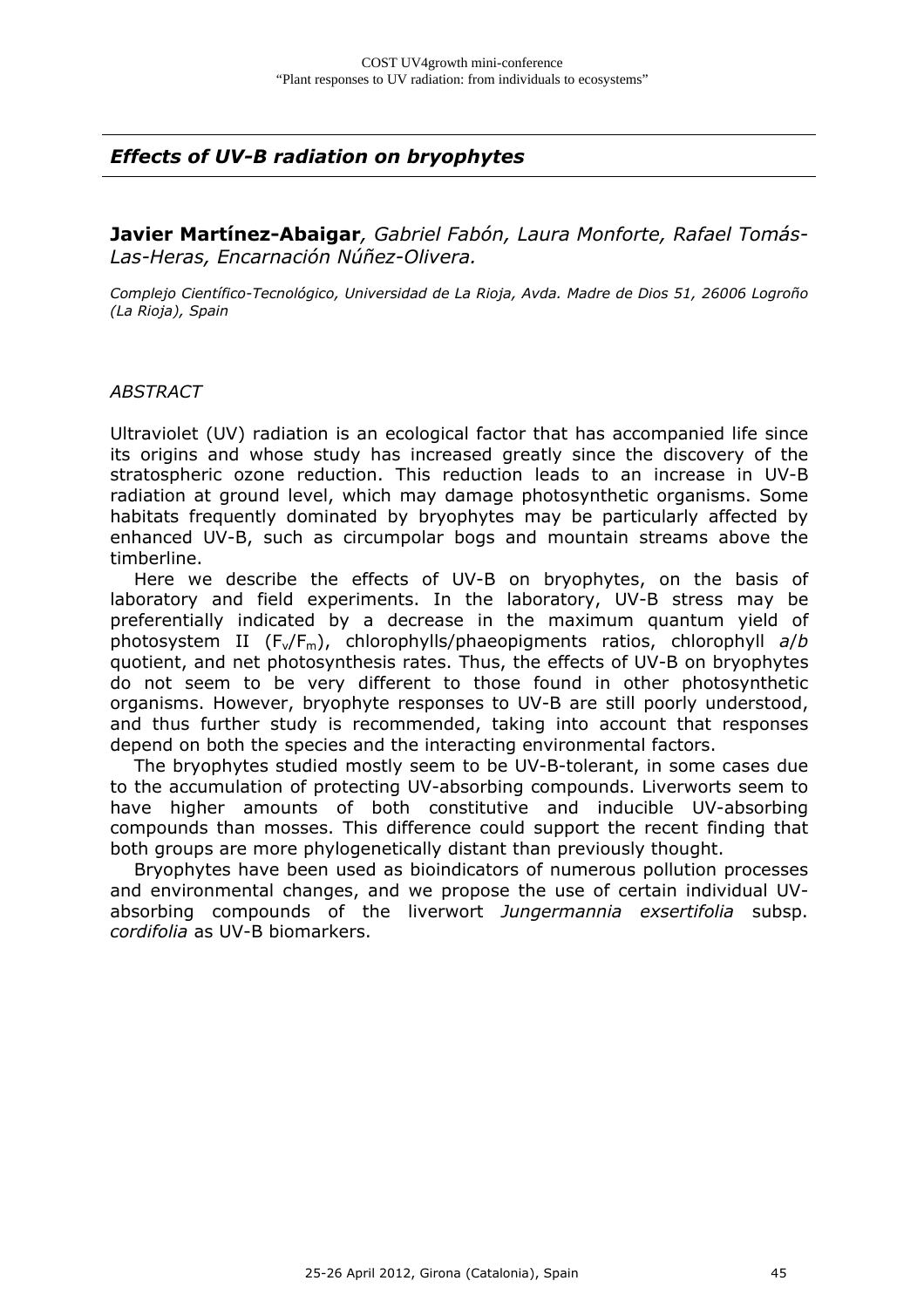## *Anna Hyyryläinen*

*Department of Biology, P.O. Box 3000, FI-90014 University of Oulu, Finland Finnish Forest Research Institute, P.O. Box 16, FI-96301 Rovaniemi, Finland*  anna.koivulehto@gmail.com



#### *Short biography*

Anna Hyyryläinen is a PhD student at the University of Oulu (Finland) and, starting 2009, an outside researcher at the Finnish Forest Research Institute (Rovaniemi Unit).

 Her principal field of interest is bryology. She graduated from Vilnius University (Lithuania), as a MSc in biology. The Master thesis focused mainly on population biology of bryophytes (the topic "Specifics of bryoflora of Vilnius University Botanical Garden in Kairenai and some patterns of populations functioning of thalloid liverwort *Marchantia polymorpha L*."). The Bachelor thesis was based on floristic studies (the topic: "Mosses of Varnikai botanical zoological reserve").

 In 2007 she joined the team of professor Satu Huttunen, to do the PhD research in the field of plant ecophysiology at the University of Oulu. In her doctoral studies she focuses on UV effects on peat mosses. In 2007 she worked at the Artic Centre (University of Lapland) as a research assistant, and in 2008 as a project assistant at the University of Oulu. During 2007-2010 she was involved in ECOREIN project (The ecological and socioeconomical responses of global change on reindeer pastures, 2001- 2011).

#### *Short institution presentation*

UNIVERSITY of OULU

The University of Oulu is an international research and innovation university engaged in multidisciplinary basic research and academic education. It is one of the largest universities in Finland with an exceptionally wide academic base. The fields of Information Technology; Biosciences and Health; Cultural Identity and Interaction; and Environment, Natural Resources and Materials have been defined as special research focus areas. The University cooperates closely with industry and commerce, and has broad connections with hundreds of international research and educational institutions. One of its units, Thule Institute, promotes multidisciplinary research in the field of environmental and northern issues and natural resources. Its research programs include Global Change in the North, Northern Land Use and Land Cover as well as Circumpolar Health and Wellbeing.

METI A The Finnish Forest Research Institute (Metla) was established in 1917. It is one of the biggest forest research institutes in the whole Europe. Metla is a governmental institution, subordinate to the Ministry of Agriculture and Forestry of Finland. Its goal is to develop solutions to the challenges posed by the care, products, services and intangible value of forests, to promote, through research, the economical, ecological, and socially sustainable management and use of forests.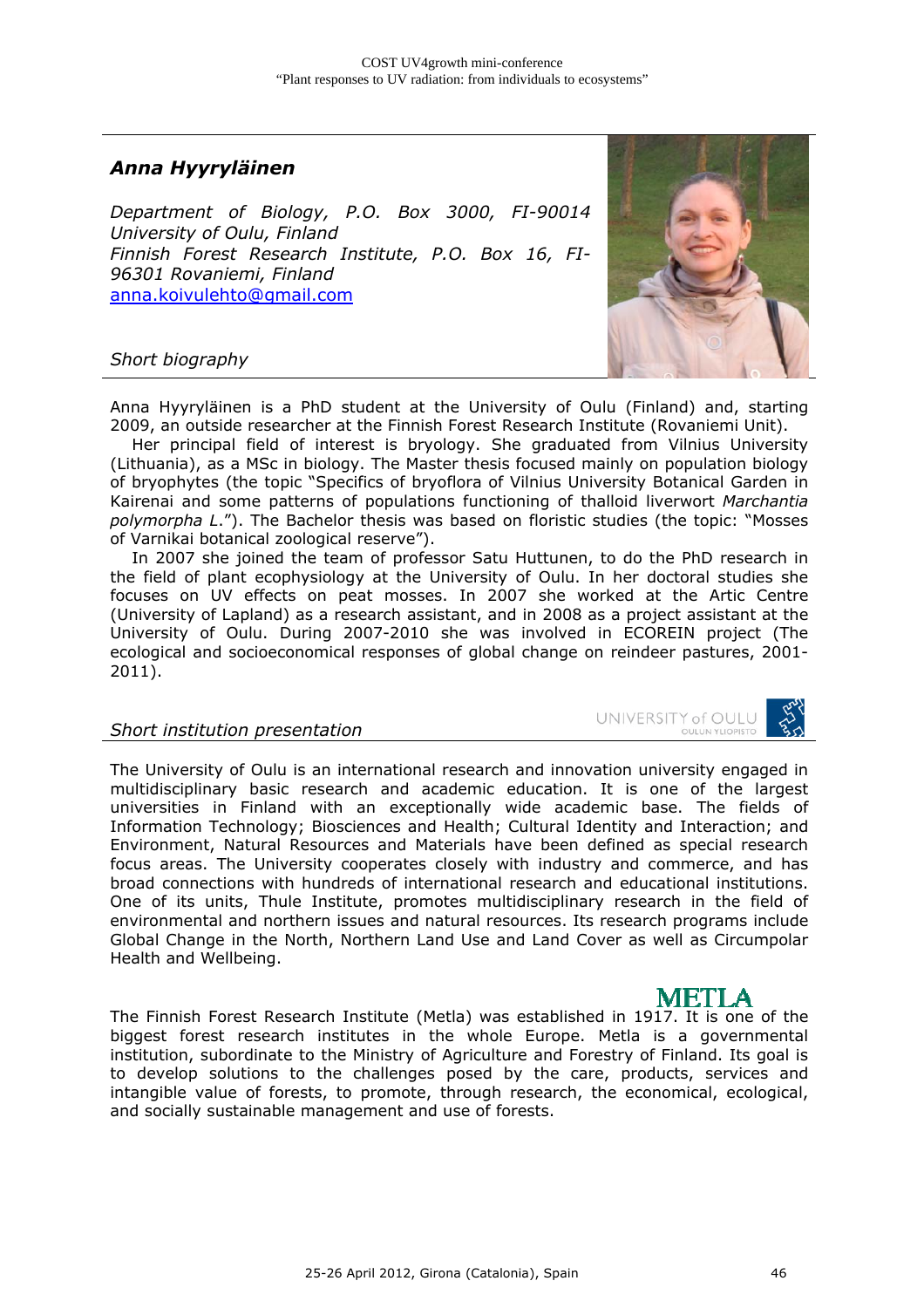*Seasonal and interannual variation in Sphagnum chlorophyll under manipulated solar UV-B and temperature* 

*Anna Hyyryläinen1,2, Françoise Martz2 , Pasi Rautio2 , Minna Turunen3 , Satu Huttunen<sup>1</sup>*

<sup>1</sup>Department of Biology, P.O. Box 3000, FI-90014 University of Oulu, Finland, <sup>2</sup>Finnish Forest *Research Institute, P.O. Box 16, FI-96301 Rovaniemi, Finland, <sup>3</sup> Arctic Centre, University of Lapland, P.O. Box 122, FI-96101 Rovaniemi, Finland* 

#### *ABSTRACT*

*Sphagnum* mosses play a key role in regulating and sustaining one of the most vulnerable ecosystems on Earth: peatlands. Little is known about the synergetic effects of solar UV-B radiation and temperature on various species of peatmosses. A long-term field experiment was carried out in northern Finland to follow the seasonal and interannual changes in *Sphagnum* chlorophyll under attenuated UV-B and varying temperature. The environmental conditions were manipulated using UV-B absorbing filters. The treatments included 1) ambient conditions 2) –UVB, polyester filters (solar UV less than 1% below 315nm, temperature increased by 0,5-1ºC) 3) control, cellulose acetate filters (ambient UVB, increased temperature). Each of the studied species of *Sphagnum* (*S. balticum*, *S. jensenii* and *S. lindbergii*) showed a specific seasonal pattern of changes in chlorophyll content under experimental conditions. In the beginning of the growing season 2008, the chlorophyll content in the dominating *S. lindbergii* was double in ambient plots compared to control and -UVB treatments. However, by the end of August, in all the treatments it reached similar values. In the end of summer 2008, *S. lindbergii* showed a significant increase in total chlorophyll, while it decreased in the other two species under the same conditions. Different responses of the studied peatmosses to the changes in the environmental conditions may result in their different occurrence in the habitat.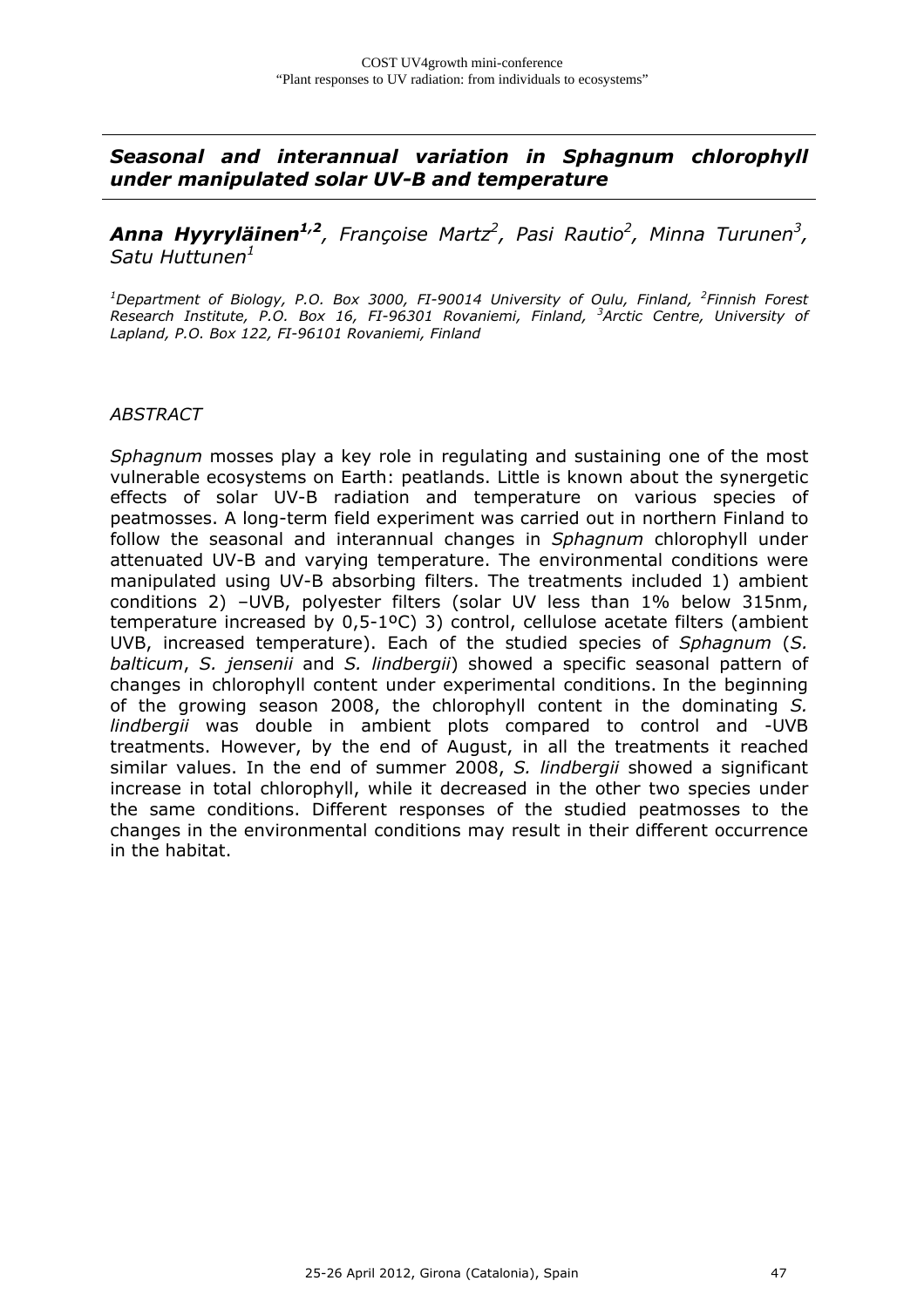## *Nancy de Bakker*

*Department of Ecological Science, Faculty of Earth and Life Sciences, VU University, De Boelelaan 1087, 1081 HV Amsterdam, The Netherlands*  nancyenerwin@casema.nl



*Short biography*

Nancy de Bakker obtained her MSc degree in marine biology from the University of Groningen, The Netherlands. Her PhD research at the VU University Amsterdam focused on the effects of UVB radiation on charophytes and bryophytes. This research was part of the European UVAQTER project, a cooperation between research groups from The Netherlands, Sweden, Slovenia and Germany.

Having finished the project, she has been working as an ecologist at the environmental consultancy firm, b&d Natuuradvies in Haarlem and participated in some research projects at Leiden University. Her thesis "The effects of UVB radiation on charophycean algae and bryophytes" is available online at http://dare.ubvu.vu.nl/handle/1871/23931.

#### *Short institution presentation*

The UV research presented at the UV4Growth conference was conducted at the Department of Systems Ecology of the Faculty of Earth and Life sciences of the VU University Amsterdam. This research group studies the effects of climate and land-use change on biodiversity, trophic interactions and thereby the fates and rates of carbon, nutrients and water in ecosystems (http://www.falw.vu.nl/nl/onderzoek/ecologicalsciences/systems-ecology/index.asp).

b&d Natuuradvies is an environmental consultancy firm that works in the fields of urban ecology, vegetation monitoring, and ecological river bank monitoring and management (http://www.bendnatuuradvies.nl).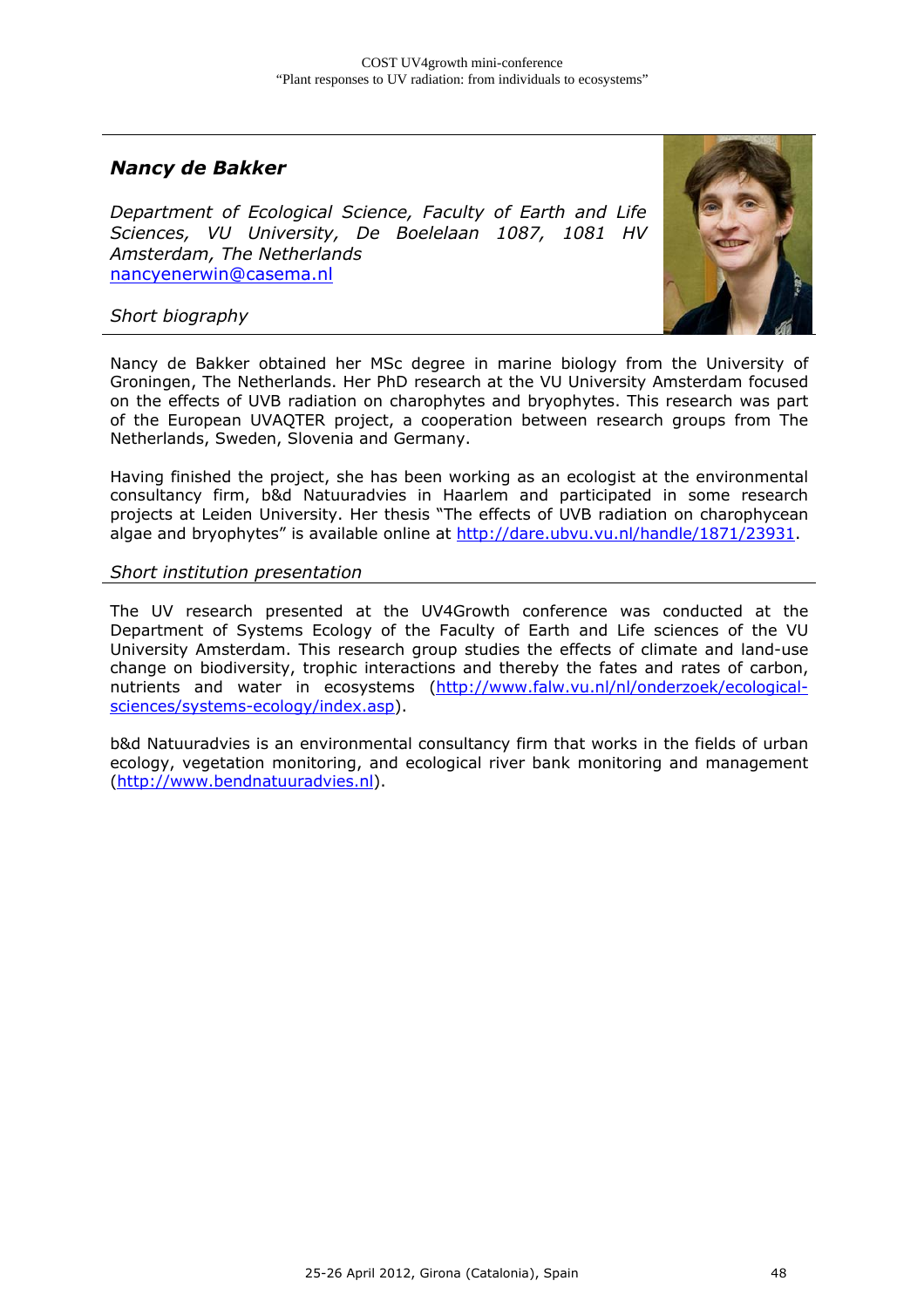## *The effects of UVB radiation on charophycean algae and bryophytes*

#### *Nancy de Bakker, Jelte Rozema, Rien Aerts, Peter van Bodegom*

*Department of Ecological Science, Faculty of Earth and Life Sciences, VU University, De Boelelaan 1087, 1081 HV Amsterdam, The Netherlands* 

#### *ABSTRACT*

Effects of UVB radiation on both charophytes and bryophytes had been studied only to a limited extent before. Both plant groups are considered to be 'lower' plants. Their plant protection mechanisms against UVB radiation are largely unknown.

 Charophytes live in shallow freshwater systems. Here, several environmental conditions like reflection and attenuation, alter radiation conditions (including UVB). In addition, submerged vegetation, especially charophytes, contribute to increasing water transparency, facilitating deeper penetration of UVB radiation. Ozone depletion may lead to further UVB radiation in these systems. Charophytes appeared to be sensitive to UVB radiation, but under natural conditions the water column may act as external UVB screen. However, under specific condition the fluctuating water table may result in UVB exposure to charophytes for certain periods annually.

 Bryophytes live in many different habitats worldwide. They depend on sufficient air humidity to be physiologically active. Their ability to survive desiccation and absorb nutrients from fog and rain give them the opportunity to grow in many habitats. Studies on algae revealed that habitat conditions, such as UVB exposure, influenced the sensitivity to UVB radiation. If this is a general rule, UVB sensitivity in bryophytes may also be affected in accordance to the degree of UVB exposure at their respective habitats. We studied UVB effects in nine bryophyte species from three habitats in The Netherlands. Habitat origin seemed to influence the sensitivity of species against UVB radiation, with, paradoxically, increased sensitivity in species from those habitats that experience higher exposure to UVB under natural conditions.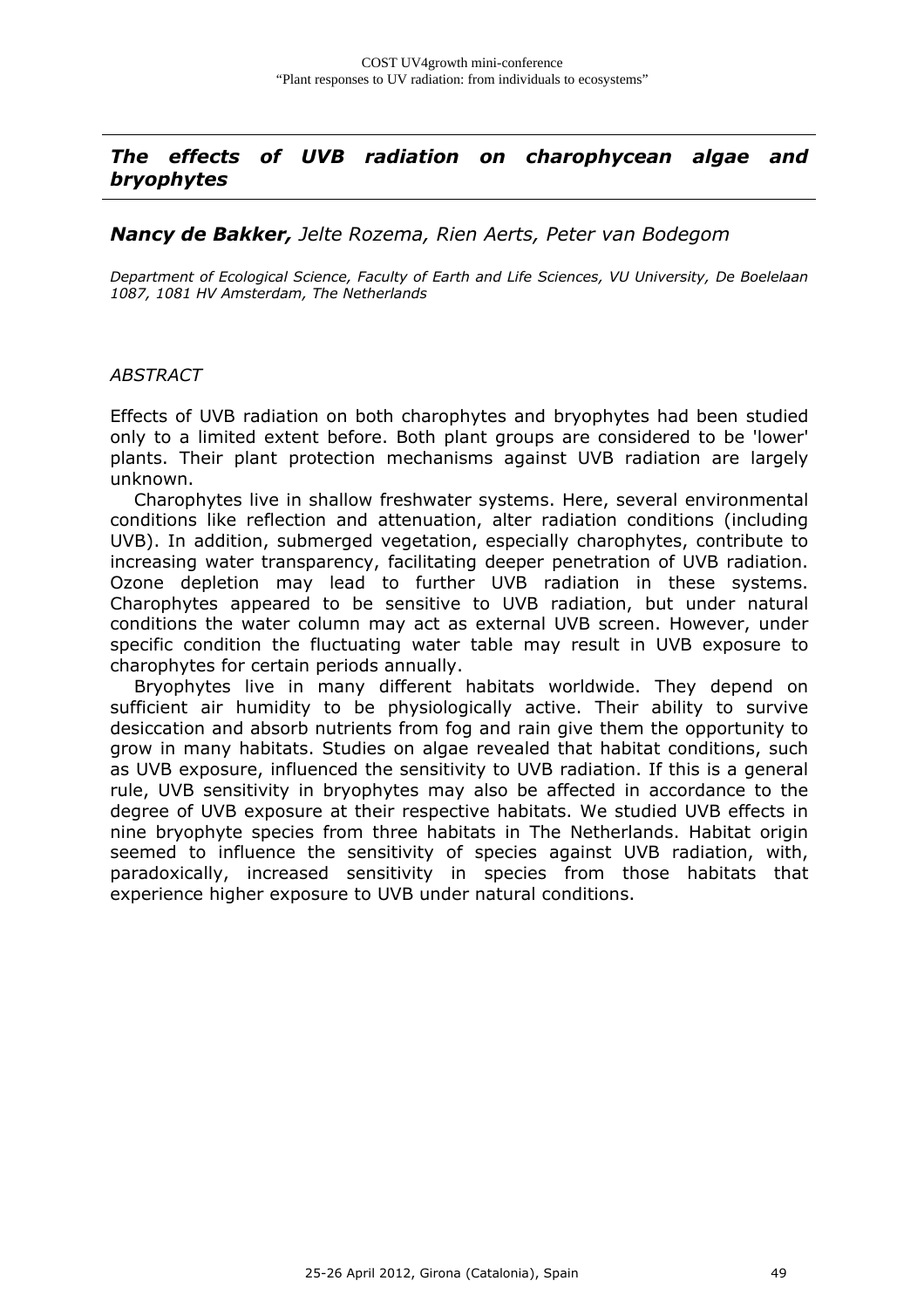# **List of Participants**

| <b>First</b><br>name | <b>Surname</b>       | E-mail                                                  | <b>Institution</b>                                                                  | Country           |
|----------------------|----------------------|---------------------------------------------------------|-------------------------------------------------------------------------------------|-------------------|
| Meritxell            | Bernal               | meritxell.bernal@udg.edu,<br>meritxell.bernal@gmail.com | University of Girona                                                                | Spain             |
| Esther               | Bottewerg            | u1902026@correu.udg.edu                                 | University of Girona                                                                | Spain             |
| Aoife                | Coffey               | 107809760@umail.ucc.ie                                  | University College Cork                                                             | Ireland           |
| Jordi                | Compte               | jcomptec@gmail.com                                      | University of Girona                                                                |                   |
| Nancy                | de Bakker            | nancyenerwin@casema.nl                                  | Vrije Universiteit                                                                  | Netherlands       |
| Alberto              | Fereres              | a.fereres@csic.es                                       | ICA-CSIC, Spanish<br>Research Council                                               | Spain             |
| Alenka               | Gaberščik            | alenka.gaberscik@bf.uni-lj.si                           | University of Ljubljana                                                             | Slovenia          |
| Mateja               | Germ                 | Mateja.Germ@bf.uni-lj.si                                | University of Ljubljana                                                             | Slovenia          |
| Dylan                | Gwyn-Jones           | dyj@aber.ac.uk                                          | IBERS, Aberystwyth<br>University                                                    | UK.               |
| Anna                 | Hyyryläinen          | anna.koivulehto@qmail.com                               | University of Oulu                                                                  | Finland           |
| Marcel               | Jansen               | m.jansen@ucc.ie                                         | University College Cork                                                             | Ireland           |
| Alan G.              | Jones                | agj5@aber.ac.uk                                         | IBERS, Aberystwyth<br>University                                                    | <b>UK</b>         |
| Katja                | Klančnik             | Katja.Klancnik@bf.uni-lj.si                             | University of Ljubljana                                                             | Slovenia          |
| Karel                | Klem                 | klem.k@czechglobe.cz                                    | Global Change Research<br>Centre AS CR                                              | Czech<br>Republic |
| Laura                | Llorens              | laura.llorens@udg.edu                                   | University of Girona                                                                | Spain             |
| Javier               | Martínez-<br>Abaigar | javier.martinez@unirioja.es                             | Universidad de La Rioja                                                             | Spain             |
| Sara                 | Mela                 | sem7@aber.ac.uk                                         | IBERS, Aberystwyth<br>University                                                    | UK                |
| Inga                 | <b>Mewis</b>         | inga@entomology.de                                      | Leibniz-Institute of<br>Vegetable and<br>Ornamental Crops<br>Großbeeren/Erfurt e.V. | Germany           |
| Salvador             | Nogués               | salvador.noques@ub.edu                                  | University of Barcelona                                                             | Spain             |
| Jorunn E.            | Olsen                | jorunn.olsen@umb.no                                     | Norwegian University of<br>Life Sciences                                            | Norway            |
| Riikka               | Rinnan               | riikkar@bio.ku.dk                                       | University of<br>Copenhagen                                                         | Denmark           |
| т<br>Matthew         | Robson               | bio-sci@helsinki.fi<br>matthew.robson@helsinki.fi       | University of Helsinki                                                              | Finland           |
| Maria A              | Rodrigo              | maria.a.rodrigo@uv.es                                   | University of Valencia                                                              | Spain             |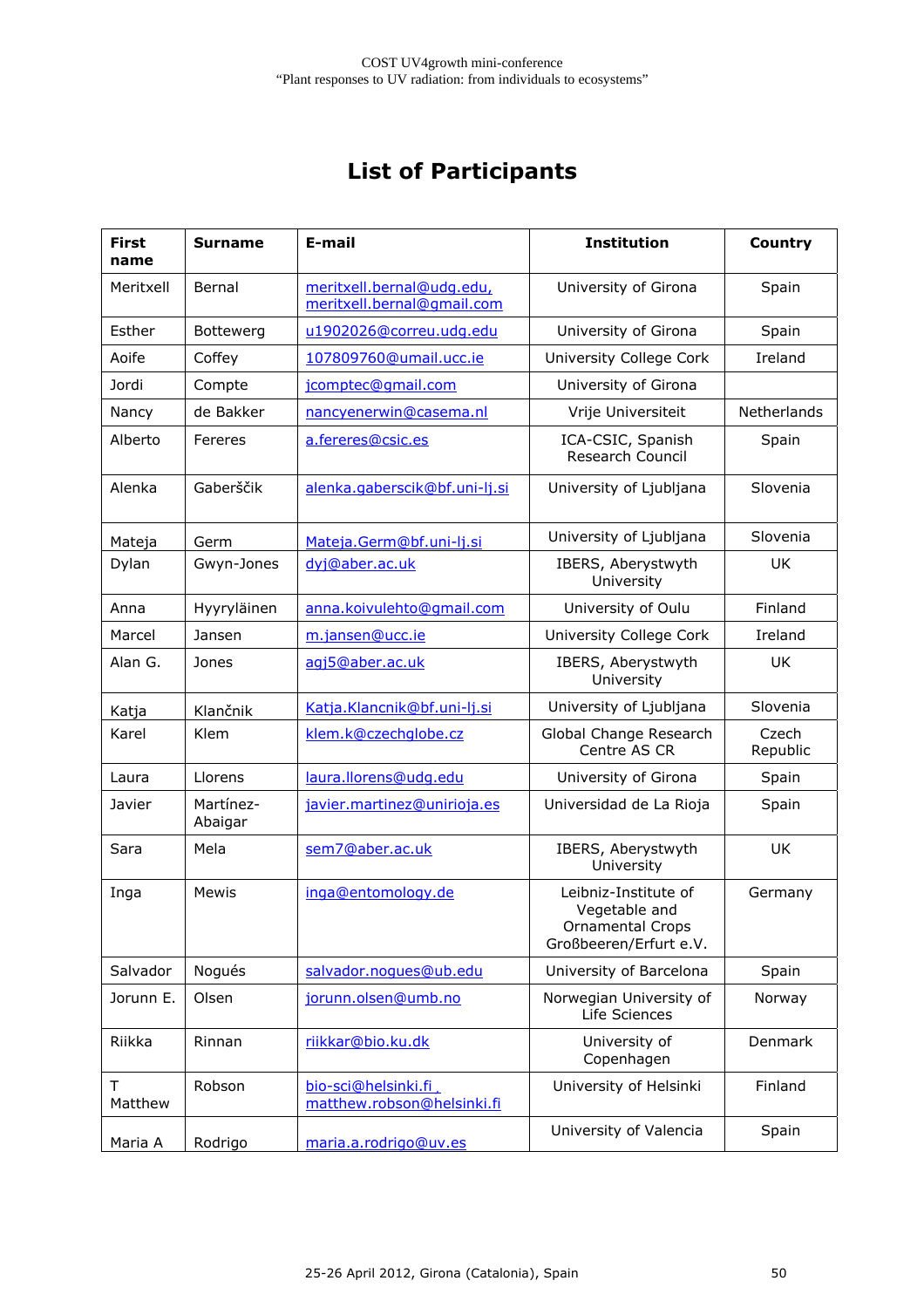| <b>Jelte</b>    | Rozema        | j.rozema@vu.nl                              | Vrije Universiteit                       | <b>Netherlands</b> |
|-----------------|---------------|---------------------------------------------|------------------------------------------|--------------------|
| Knut<br>Asbjørn | Solhaug       | knut.solhaug@umb.no                         | Norwegian University of<br>Life Sciences | Norway             |
| Vladimír        | Spunda        | vladimir.spunda@osu.cz                      | Ostrava University                       | Czech<br>Republic  |
| Michal          | <b>Stroch</b> | michal.stroch@osu.cz                        | Ostrava University                       | Czech<br>Republic  |
| <b>Dolors</b>   | Verdaguer     | dolors.verdaguer@udg.edu                    | University of Girona                     | Spain              |
| Jason J.        | Wargent       | j.wargent@massey.ac.nz<br>inr.massey.ac.nz/ | Massey University                        | New Zealand        |